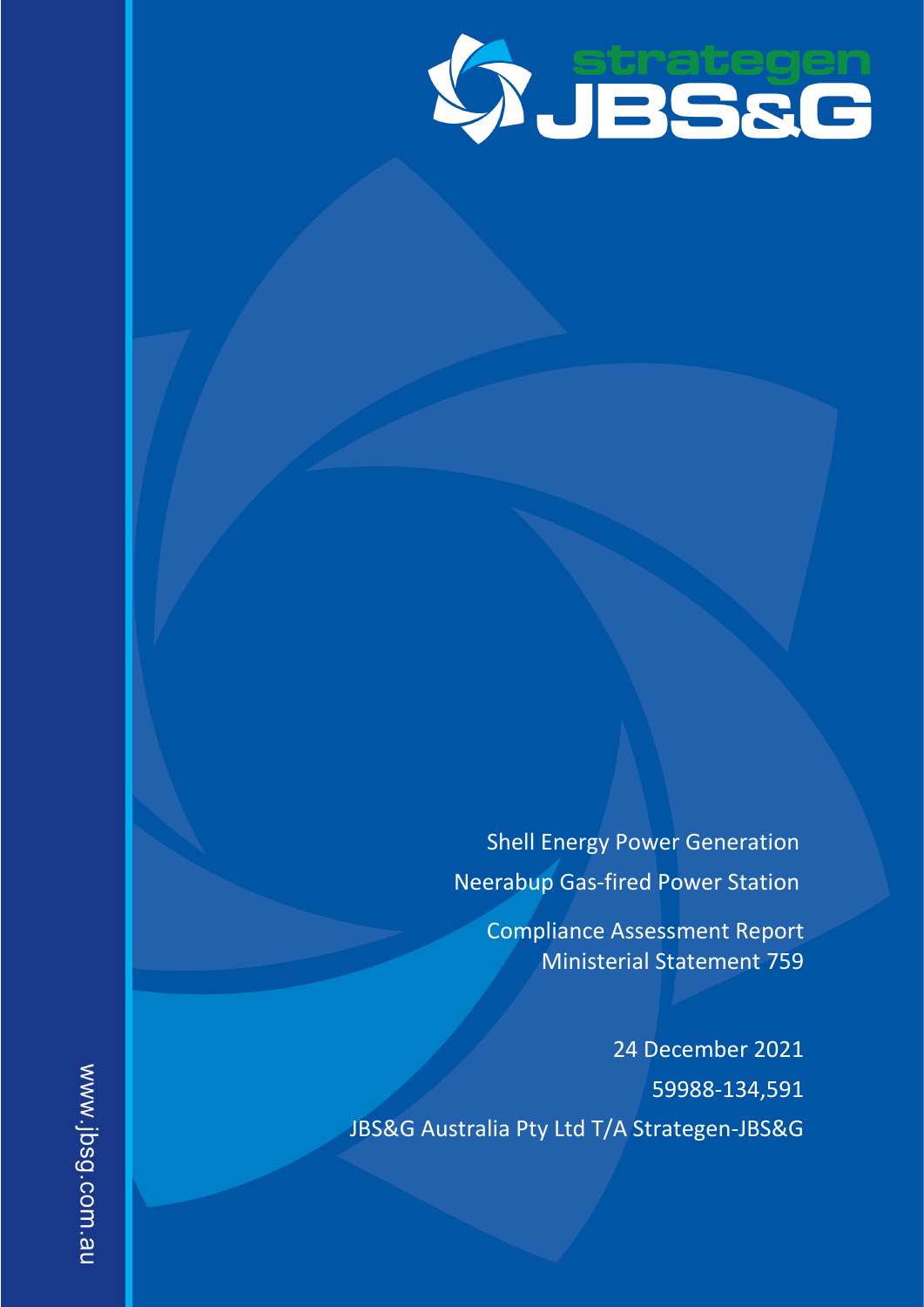

# **Table of Contents**

| 1.             |     |       |                                                                            |  |
|----------------|-----|-------|----------------------------------------------------------------------------|--|
|                | 1.1 |       |                                                                            |  |
| 2.             |     |       |                                                                            |  |
| 3.             |     |       |                                                                            |  |
|                | 3.1 |       |                                                                            |  |
|                |     | 3.1.1 |                                                                            |  |
|                |     | 3.1.2 |                                                                            |  |
|                | 3.2 |       |                                                                            |  |
| $\mathbf{4}$ . |     |       |                                                                            |  |
|                | 4.1 |       |                                                                            |  |
|                | 4.2 |       |                                                                            |  |
|                | 4.3 |       |                                                                            |  |
|                | 4.4 |       | Compliance with conditions of the Stack Emissions Management Plan Rev 2.06 |  |
|                | 4.5 |       | Compliance with conditions of the Greenhouse Gas Abatement Programme6      |  |
|                |     |       |                                                                            |  |
| 5.             |     |       |                                                                            |  |
| 6.             |     |       |                                                                            |  |
| 7.             |     |       |                                                                            |  |

# **List of Tables**

# **Appendices**

| Appendix A Statement of Compliance                                            |
|-------------------------------------------------------------------------------|
| Appendix B MS 759 audit table                                                 |
| Appendix C MS 759 Schedule 1 audit table                                      |
| Appendix D Stack Emissions Management Plan Rev 2.0 (20 June 2013) audit table |
| Appendix E Greenhouse Gas abatement Programme audit table                     |
| Appendix F Banker's Audit                                                     |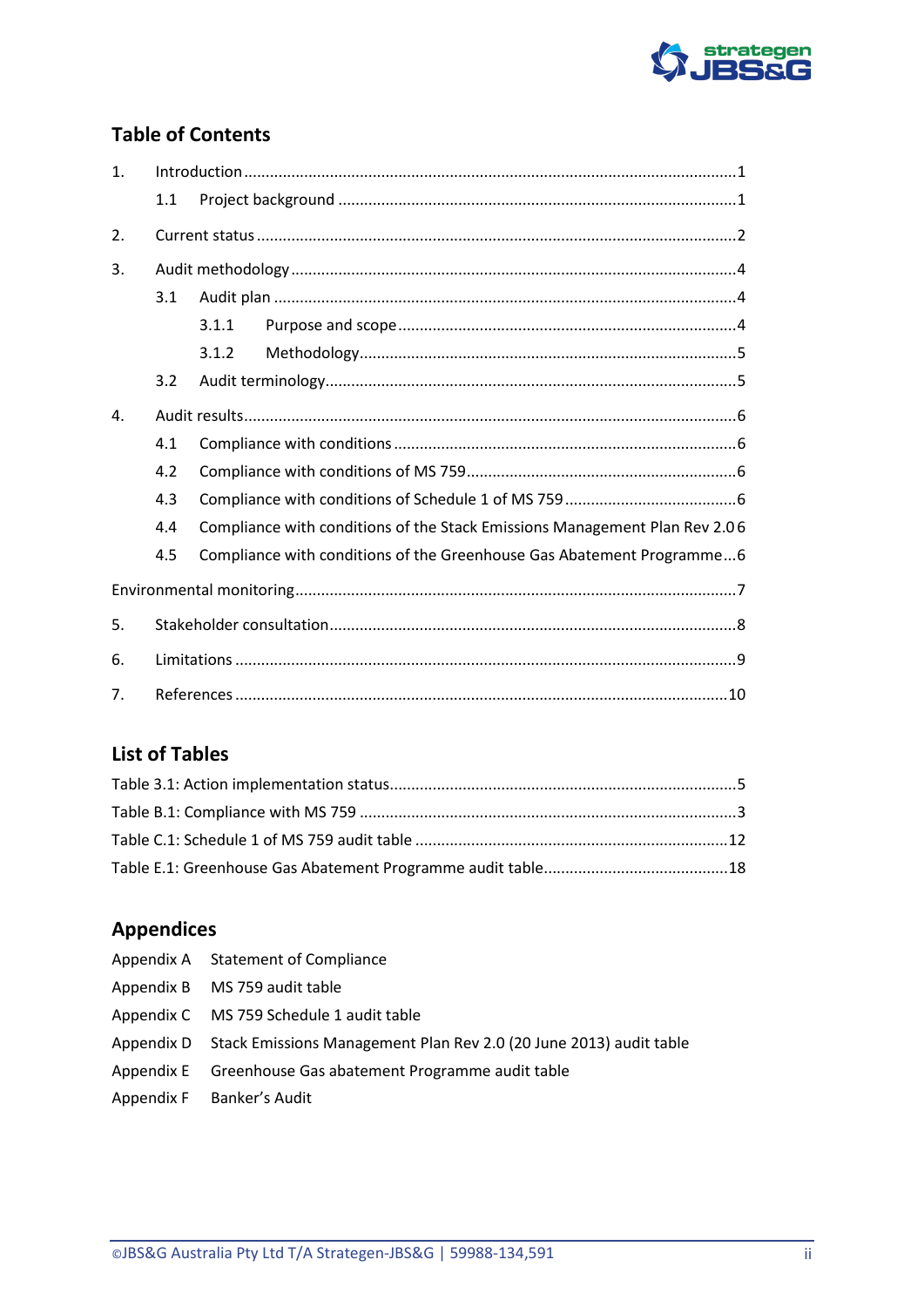

# <span id="page-2-0"></span>**1. Introduction**

This report addresses the status and compliance of the Neerabup Gas-Fired Power Station with conditions in Ministerial Statement (MS) 759. This report has been prepared for the purpose of meeting the requirements of condition 4-1 of MS 759, which requires submission of an annual Compliance Assessment Report (CAR).

[Appendix F](#page-31-0) of this report also addresses the status and compliance of the Neerabup Gas-Fired Power Station with the conditions of various environmental and planning approvals and has been prepared to meet a requirement of the "Banker's conditions" to submit an annual compliance report.

## <span id="page-2-1"></span>**1.1 Project background**

NewGen Neerabup Partnership (NewGen) is the Proponent for a proposal to construct and operate:

- a 330 megawatt open-cycle gas-turbine power station
- a 30 kilometre long gas pipeline and compressor station to transport natural gas from the Dampier to Bunbury Natural Gas Pipeline to the power station
- a 330 kilovolt electricity transmission line, approximately two kilometres long, to connect the power station to the Western Power Neerabup terminal substation.

The Minister for the Environment issued MS 759 on 21 January 2008, under Part IV of the *Environmental Protection Act 1986* (EP Act), enabling the proposal to be implemented. A number of subsequent environmental and planning approvals have also been granted.

The power station is located at Neerabup, approximately 30 km north of Perth. The power station provides additional power into the South West Interconnected System (SWIS) during times of peak demand.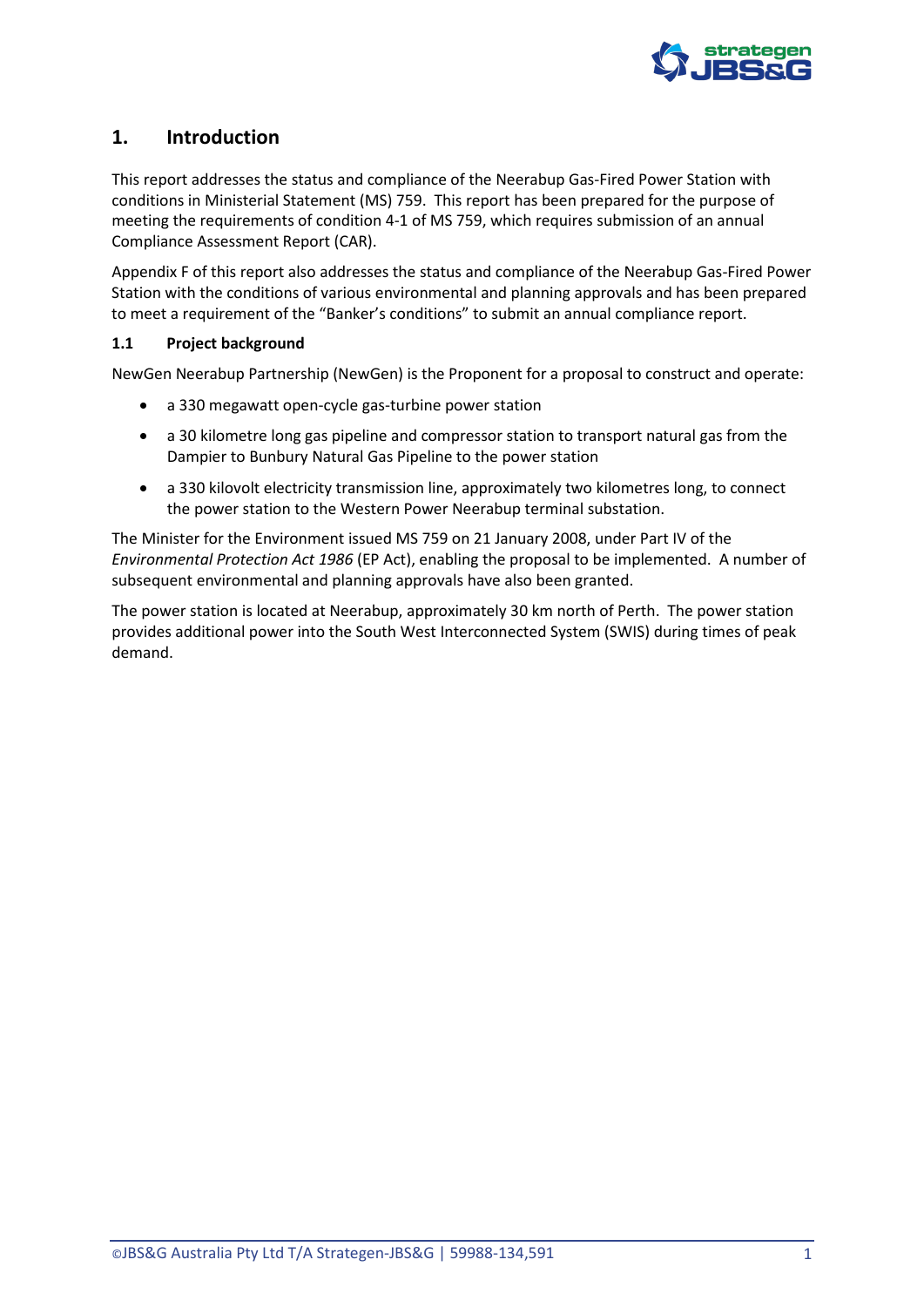

# <span id="page-3-0"></span>**2. Current status**

Construction of the power station, gas pipeline and transmission line were completed in 2009, and the power station officially opened on 3 December 2009. The power station has been supplying power into the South-West Interconnected System (SWIS; as requested by Synergy) since that time.

The 330-kilovolt electricity transmission line was handed over to Western Power on 11 March 2010 and was officially published in the WA Government Gazette on 19 March 2010.

The NewGen Neerabup Power Station (NewGen Neerabup Pty Ltd) was commissioned in October 2009 and is operated by Shell Energy ((Shell acquired ERM Power and all its subsidiaries in November 2019). NewGen remains the proponent of the Gas-Fired Power Station, transmission line and natural gas pipeline.

Typically, power station operations consist of infrequent very short run durations. During the reporting period a total of 486 starts were recorded between the two units (11 and 12), with a 6.64% total operating capacity factor for the reporting financial year.

In 2021 NewGen requested a change to the proposal under s.45C of the EP Act, to remove the 330 kilovolt electricity transmission line component from the proposal and update the current proposal address. The transmission line is no longer owned or operated by the proponent and its management and ownership has been transferred to Western Power. In June 2021, the EPA under delegation from the Minister for Environmental amended the proposal under Attached 2 of MS 759 replacing Schedule 1, Attachment 1 and Figures 1 and 2 of Ministerial Statement 759.

In September 2019, NewGen submitted an application under s.46 of the EP Act requesting the following changes to the implementation conditions of MS 759:

- removal of condition 5 relating to performance review
- removal of condition 9 relating to stack emissions
- modification of condition 11 remove condition 11-1 (Preparation of Preliminary Decommissioning Plan)
- changes to Table 1: Summary of key proposal characteristics, referred to in condition 1 of MS 759 – remove elements relating to maximum output levels of the facility including nominal power output, thermal efficiency, operating times, annual levels of emissions and other elements.

In February 2020, the Minister for Environment requested that the EPA inquire into and report on the matter of changing the implementation conditions 5, 9 and 11 of MS 759 relating to the proposal as requested by NewGen. In September 2021, the EPA issued its report to the Minister for Environment recommending that conditions 5, 9 and 11-1 be removed from MS 759. The EPA concluded that the requested changes to Table 1 (Summary of key proposal characteristics) were not appropriate as these elements are not represented in other regulatory instruments. In November 2021 the Minister for Environment issued Ministerial Statement 1176 changing the implementation conditions under MS 759 as follows:

- 1. Conditions 5 and 9 of Ministerial Statement 759 are deleted.
- 2. Condition 11 of Ministerial Statement 759 is changed by removing condition 11-1 and amending 11-2, as follows:

### **11 Decommissioning**

11-2 At least twelve (12) months prior to the anticipated date of closure, or at a time approved by the CEO, the proponent shall submit a Final Decommissioning Plan designed to ensure that the site is suitable for future land uses, for approval of the CEO.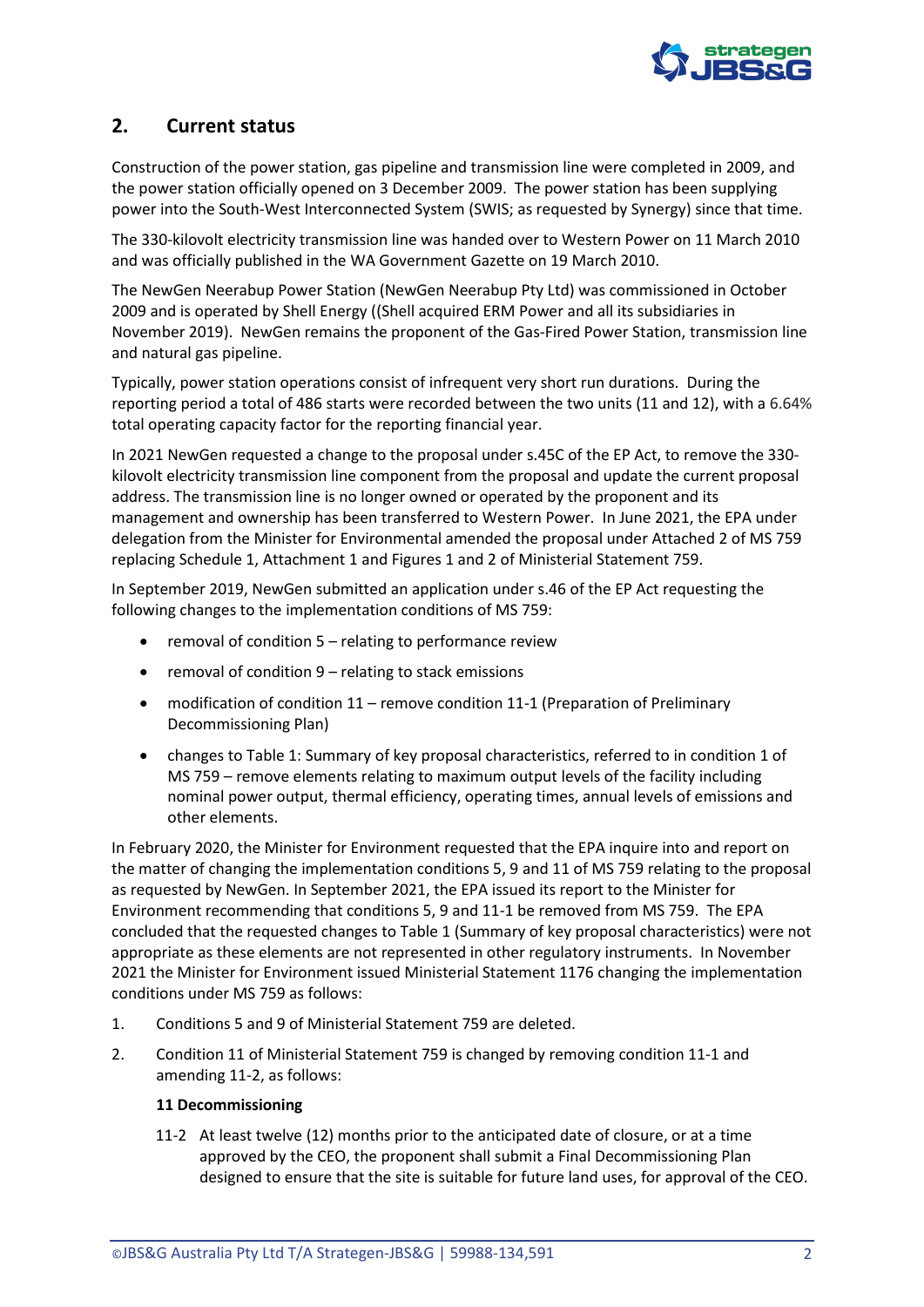

The Final Decommissioning Plan shall set out procedures and measures for:

- (1) removal or, if appropriate, retention of plant and infrastructure agreed in consultation with relevant stakeholders;
- (2) rehabilitation of all disturbed areas to a standard suitable for the agreed new land use(s); and
- (3) identification of contaminated areas, including provision of evidence of notification and proposed management measures to relevant statutory authorities.
- 11-3 The proponent shall implement the Final Decommissioning Plan required by condition 11-2 until such time as the Minister for the Environment determines, on advice of the CEO, that the proponent's decommissioning responsibilities have been fulfilled.
- 11-4 The proponent shall make the Final Decommissioning Plan required by condition 11-2 publicly available in a manner approved by the CEO.

These changes will be incorporated into future Environmental Compliance Reports required under Condition 4-1 of MS 759.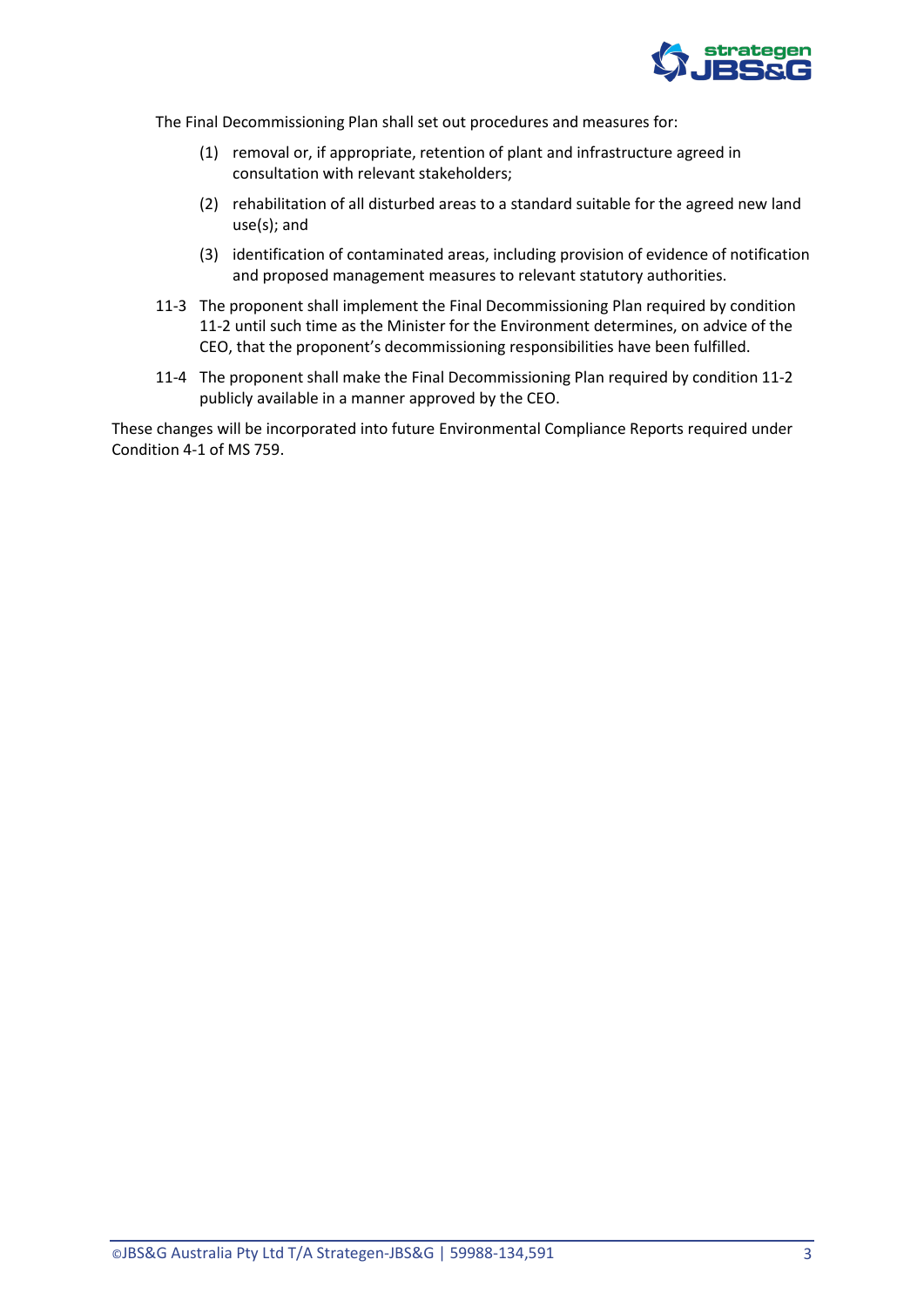

# <span id="page-5-0"></span>**3. Audit methodology**

## <span id="page-5-1"></span>**3.1 Audit plan**

## <span id="page-5-2"></span>**3.1.1 Purpose and scope**

This CAR has been prepared for NewGen (the proponent) to fulfil the requirements of condition 4-1 of MS 759, issued for the Neerabup Gas-Fired Power Station proposal. Condition 4-1 requires the proponent to submit an annual CAR (on the previous twelve-month period) to the Chief Executive Officer (CEO) of the Department of Water and Environmental Regulation (DWER) (previously the Office of the Environmental Protection Authority [OEPA]).

Condition 4-2 requires the report to address each element of an approved audit program and be in an acceptable format.

Condition 4-3 requires the report to:

- 1. Be endorsed by signature of the proponent's Chief Executive Officer or a person, approved in writing by the CEO, delegated to sign on behalf of the proponent's CEO.
- 2. State whether the proponent has complied with each condition and procedure contained in this statement.
- 3. Provide verifiable evidence of compliance with each condition and procedure contained in this statement.
- 4. State whether the proponent has complied with each key action contained in any environmental management plan or program required by this statement.
- 5. Provide verifiable evidence of conformance with each key action contained in any environmental management plan or program required by this statement.
- 6. Identify all non-compliances and non-conformances and describe the corrective and preventative actions taken in relation to each non-compliance or non-conformance.
- 7. Review the effectiveness of all corrective and preventative actions taken.
- 8. Describe the state of implementation of the proposal.

Conditions 4-3.2 and 4-3.3 refer to complying with procedures contained in MS 759 and providing verifiable evidence of compliance with the procedures. MS 759 does not contain any procedures and these requirements are consequently not applicable to this audit.

Conditions 4-3.4 and 4-3.5 refer to conformance with key actions within any environmental management plan or program required by MS 759. The plans and programs required to be implemented are:

- Rehabilitation Management Plan (RMP)
- Stack Emissions Management Plan (SEMP)
- Greenhouse Gas Abatement Programme (GGAP).

Key implementation actions of the RMP have been completed and are no longer audited. The status of implementation of the SEMP and GGAP is provided in [Appendix D](#page-25-0) an[d Appendix E,](#page-28-0) respectively.

In addition, a third-party annual compliance review is required to address Banker's conditions. The Banker's audit, presented in [Appendix F,](#page-31-0) has been undertaken as part of this CAR; incorporating the MS, subsidiary management plans and additional environmental approvals including:

- operating licence L8356/2009/2
- groundwater licence GWL164093(3).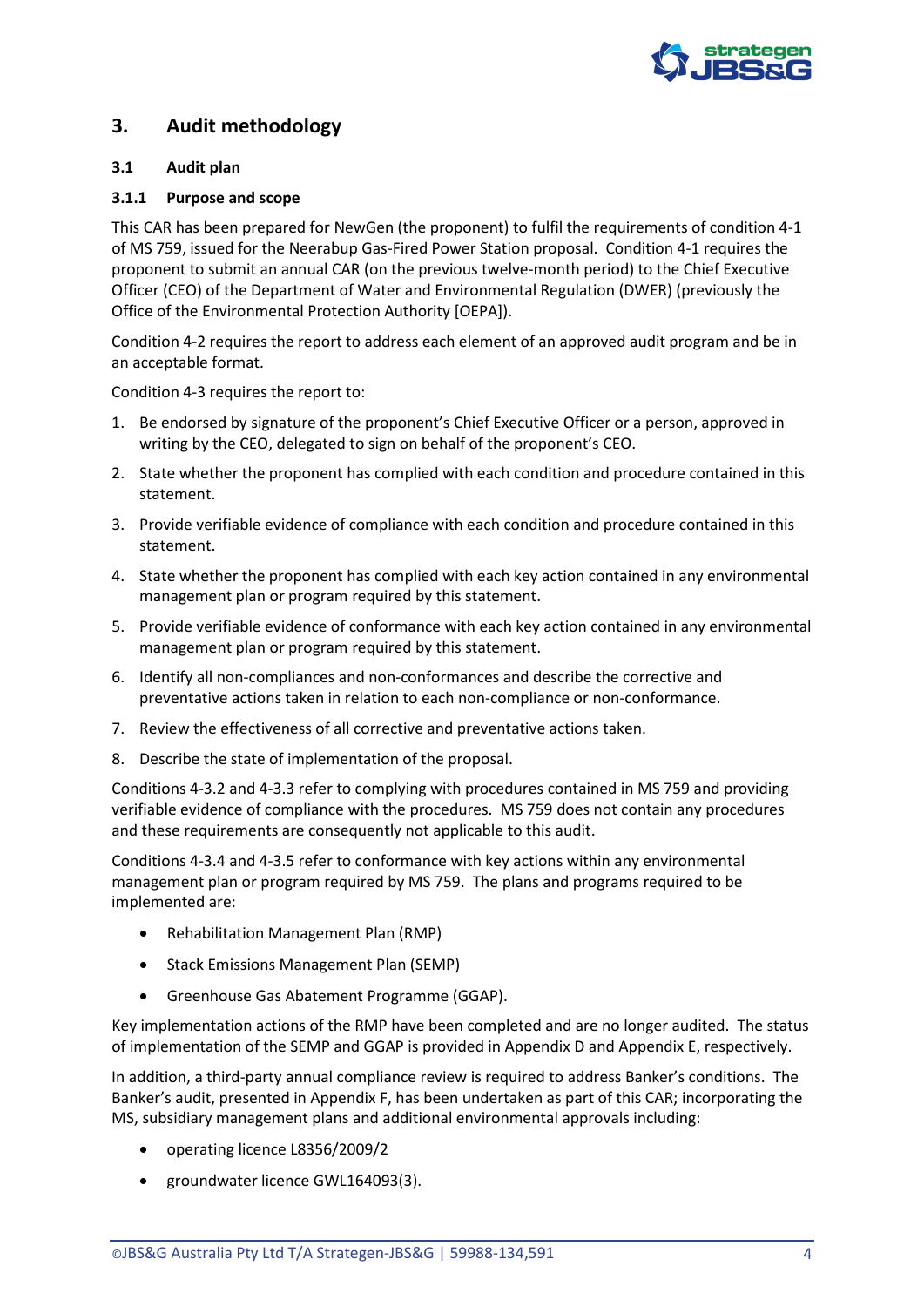

The audit period relevant to this CAR and Banker's audit is 1 July 2020 to 30 June 2021.

## <span id="page-6-0"></span>**3.1.2 Methodology**

The site component of the audit was undertaken by Rebecca Mason (Strategen-JBS&G) and Susanna Beech (Strategen JBS&G) on 24 November 2021. The audit included discussion and review of key documents with Bruno Lanciano, Neerabup Power Station Manager, Shell Energy.

## <span id="page-6-1"></span>**3.2 Audit terminology**

The 'Status' field of the audit tables (refer to [Appendix B](#page-13-0) - [Appendix E\)](#page-28-0) describes the implementation of actions and compliance with the Statement. This report has been prepared using guidance related to the preparation of compliance audits, including generic expressions that are used to identify the status of each action [\(Table 3.1\)](#page-6-2). The terminology in [Table 3.1](#page-6-2) has been applied to complete the status field of the audit tables given in [Appendix B](#page-13-0) - [Appendix E.](#page-28-0)

| <b>Status</b>               | <b>Description</b>                                                                                                                                                                                                                                                                                                                                          |
|-----------------------------|-------------------------------------------------------------------------------------------------------------------------------------------------------------------------------------------------------------------------------------------------------------------------------------------------------------------------------------------------------------|
| Compliant/conformant.       | Implementation of the proposal has been carried out in accordance with requirements of                                                                                                                                                                                                                                                                      |
|                             | the audit element.                                                                                                                                                                                                                                                                                                                                          |
| Completed.                  | A requirement with a finite period of application has been satisfactorily completed.                                                                                                                                                                                                                                                                        |
| Not required at this stage. | The requirements of the audit element were not triggered during the reporting period.                                                                                                                                                                                                                                                                       |
| Potentially non-            | Possible or likely failure to meet the requirements of the audit element.                                                                                                                                                                                                                                                                                   |
| compliant/Potentially non-  |                                                                                                                                                                                                                                                                                                                                                             |
| conformant.                 |                                                                                                                                                                                                                                                                                                                                                             |
| In process.                 | Where an audit element requires a management or monitoring plan be submitted to the<br>OEPA or another government agency for approval, that submission has been made and no<br>further information or changes have been requested by the OEPA or the other government<br>agency and assessment by the OEPA or other government agency for approval is still |
|                             | pending.                                                                                                                                                                                                                                                                                                                                                    |
| Not audited.                | Unable to be audited.                                                                                                                                                                                                                                                                                                                                       |

#### <span id="page-6-2"></span>**Table 3.1: Action implementation status**

Source: Adapted from OEPA (2012a, 2012b, 2012c and 2012d) – note that the 'Not audited' status has been added for items that were unable to be audited.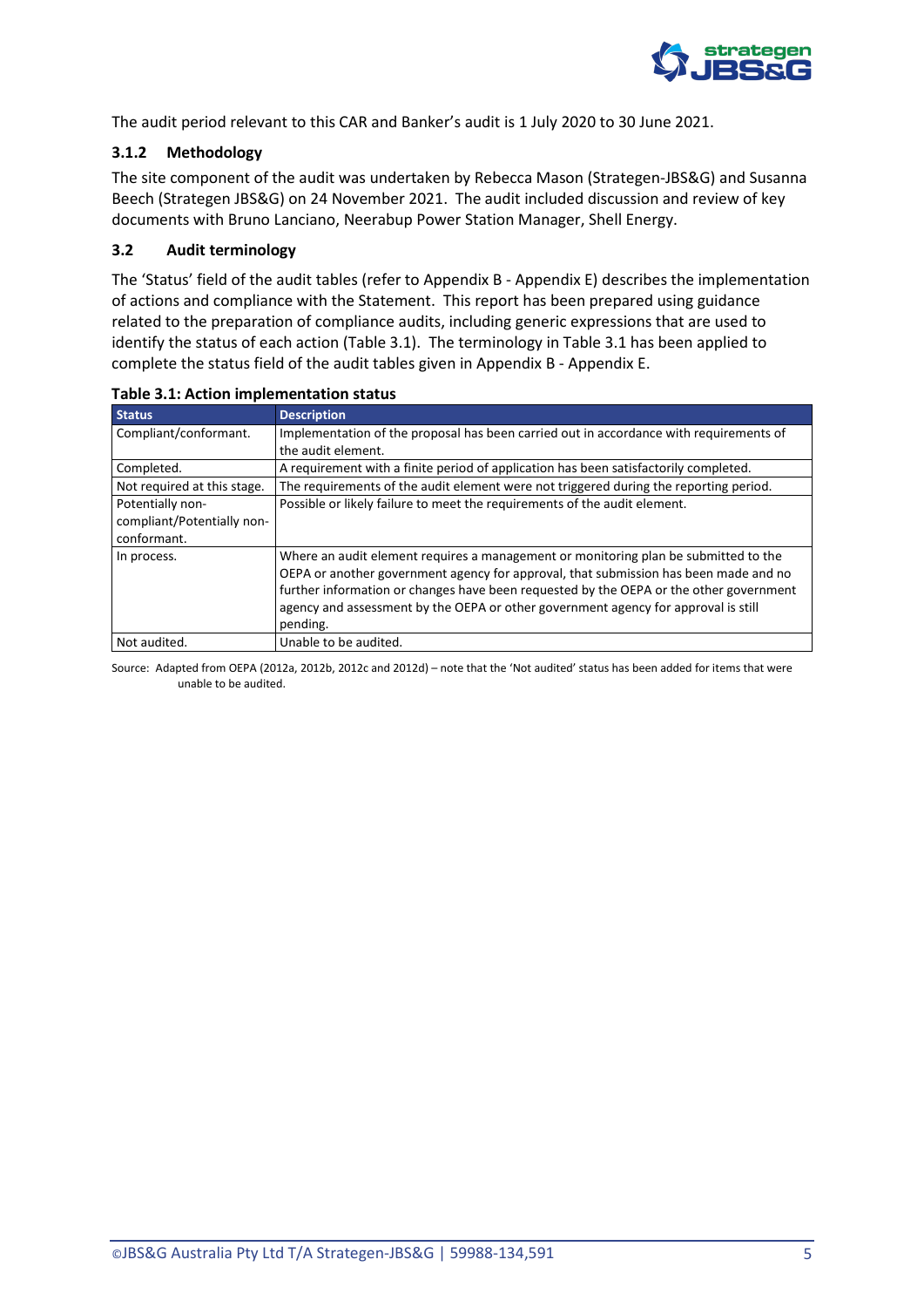

# <span id="page-7-0"></span>**4. Audit results**

## <span id="page-7-1"></span>**4.1 Compliance with conditions**

A signed Statement of Compliance is provided in [Appendix A.](#page-12-0)

The results of the audit for MS 759 are presented i[n Appendix B.](#page-13-0)

Condition 1-1 of MS 759 requires implementation of the proposal as documented in Schedule 1 and Schedule 2 of MS 759. The results of the audit of implementation of the key characteristics contained in Schedule 1 are outlined in [Appendix C.](#page-22-0) Schedule 2 has been completed as discussed in [Appendix C](#page-22-0) item 759 M10.1.

Condition 4-3 requires each key action contained in any management plan/program to be audited. The results of the audit of key actions in the SEMP and GGAP are outlined in [Appendix D](#page-25-0) and [Appendix E.](#page-28-0)

Results of the audit of key actions of the Banker's audit including the operating licence L8356/2009/2 and groundwater licence GWL164093(3) are outlined i[n Appendix F.](#page-31-0) A summary of audit findings against each approvals instrument is provided below.

## <span id="page-7-2"></span>**4.2 Compliance with conditions of MS 759**

The audit addressed 39 conditions; Neerabup Power Station was found to be fully compliant with MS 759, with:

- Twenty-four conditions assessed as completed
- Twelve conditions assessed as compliant/conformant (during this audit period)
- Three conditions assessed as not required at this stage (during this audit period).

### <span id="page-7-3"></span>**4.3 Compliance with conditions of Schedule 1 of MS 759**

The audit addressed 32 conditions; Neerabup Power Station was found to be fully compliant with Schedule 1 of MS 759, with:

- Twenty conditions assessed as compliant/conformant (during this audit period)
- Ten conditions assessed as completed
- Two conditions assessed as not required at this stage (during this audit period)

### <span id="page-7-4"></span>**4.4 Compliance with conditions of the Stack Emissions Management Plan Rev 2.0**

The audit addressed five conditions; Neerabup Power Station was found to be fully compliant with all conditions of the SEMP, with:

- Four conditions assessed as compliant/conformant (during this audit period)
- One condition assessed as completed

### <span id="page-7-5"></span>**4.5 Compliance with conditions of the Greenhouse Gas Abatement Programme**

The audit addressed seven conditions; Neerabup Power Station was found to be fully compliant with all conditions of the GGAP, with:

- Five conditions assessed as compliant/conformant (during this audit period)
- Two conditions assessed as completed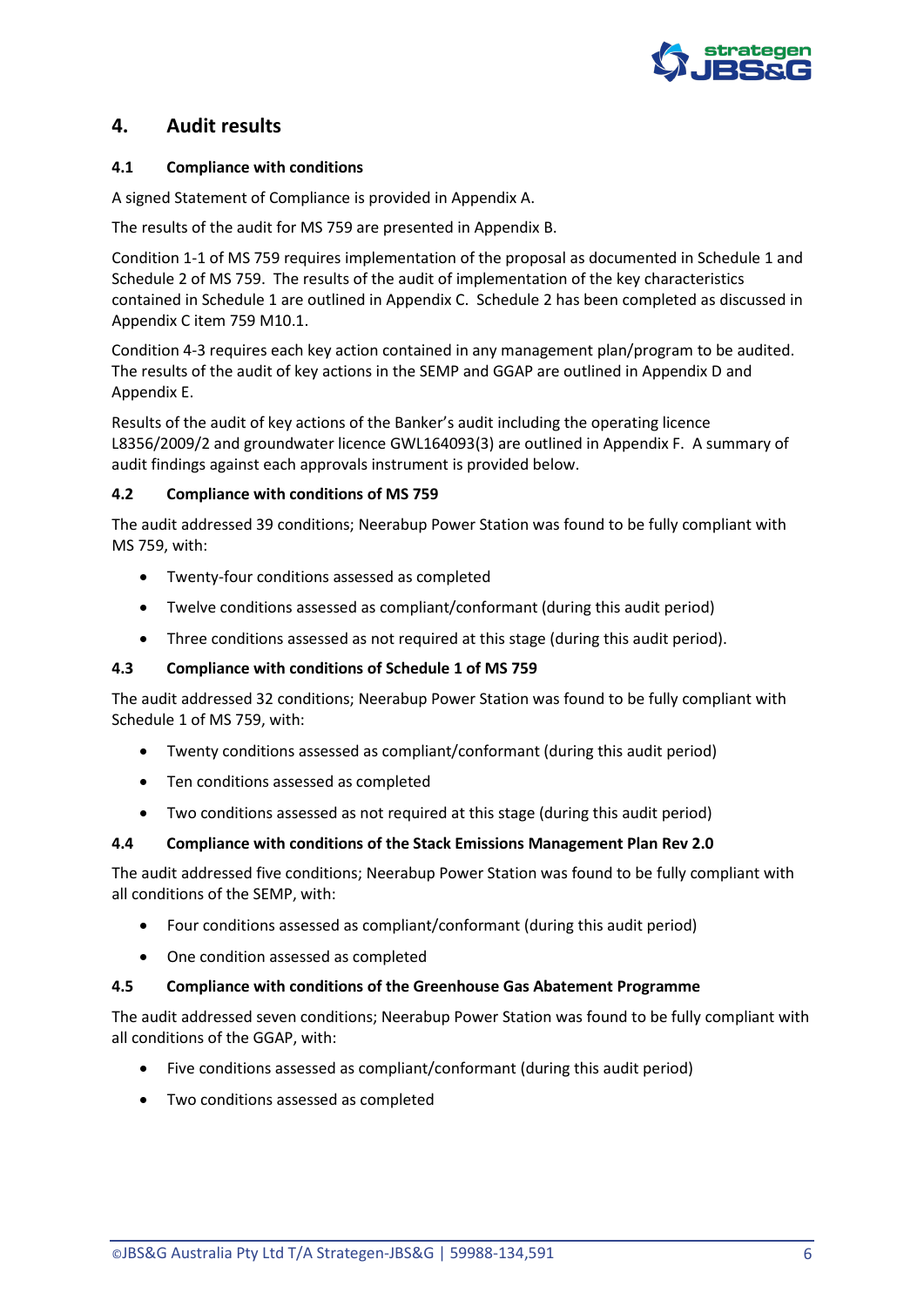

# <span id="page-8-0"></span>**Environmental monitoring**

A range of monitoring programs have been undertaken during the audit period, as required by the various management plans and licences. Monitoring includes:

- air emissions monitoring in accordance with the Stack Emissions Management Plan (SEMP) and operating licence administered by DWER (previously Department of Environment Regulation [DER])
- groundwater monitoring in accordance with the operating licence and the abstraction licence administered by DWER
- greenhouse gas emissions monitoring and reporting in accordance with National Greenhouse and Energy Reporting Scheme (NGERS).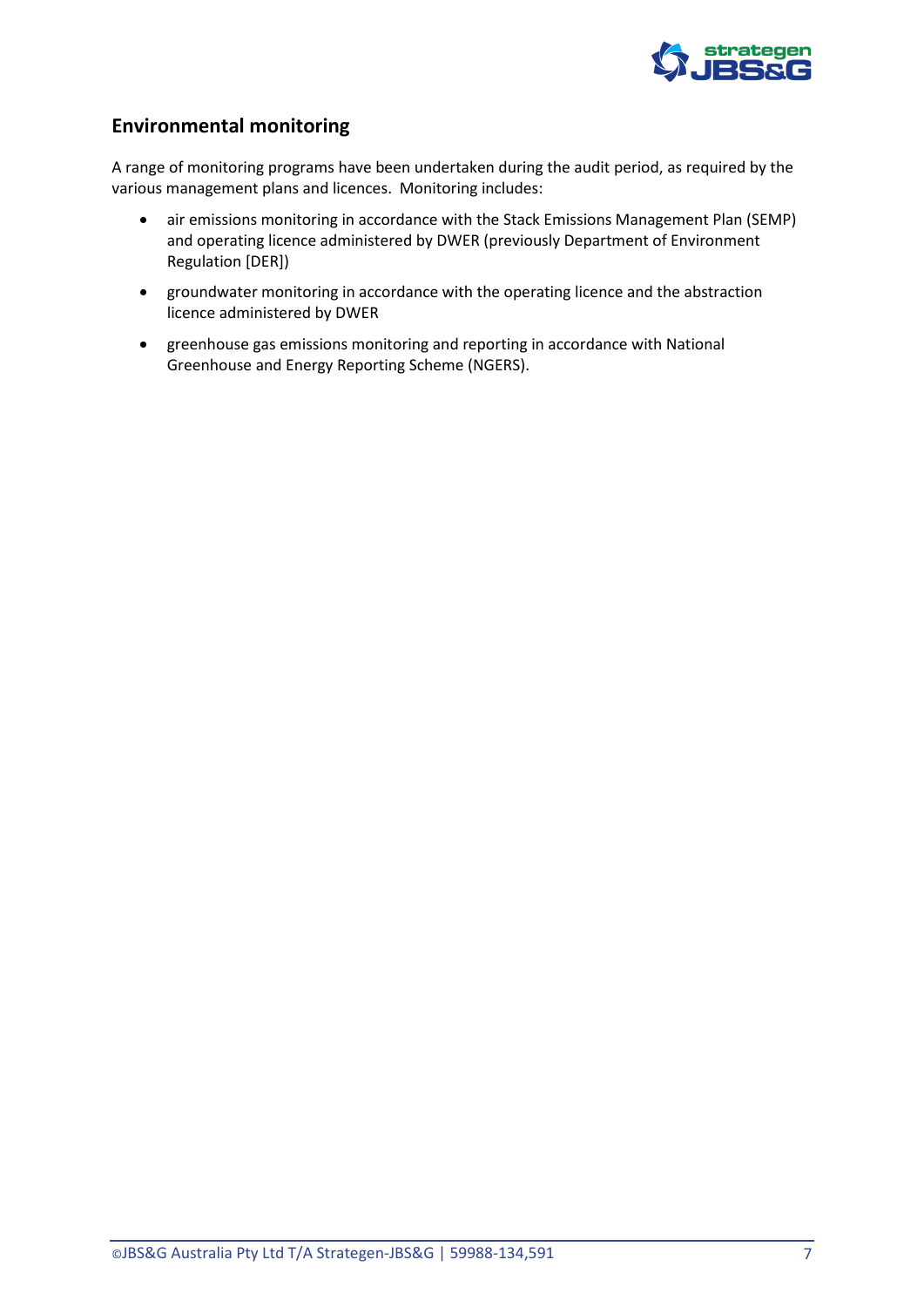

# <span id="page-9-0"></span>**5. Stakeholder consultation**

Shell Energy maintains a standard operating procedure for stakeholder management (NPS-PL-ROW-6), which requires that annual contact is made with each landowner or occupier to keep them informed of safety matters.

The following stakeholders were consulted during the audit period:

- adjacent land owners
- pipeline land owners
- other Neerabup Industrial Estate neighbours
- WA Government Departments DWER and DMIRS, and Local Government, City of Wanneroo.

In addition, the SEMP covering the audit period was sent to DWER.

No complaints were received during the audit period between 1 July 2020 to 30 June 2021.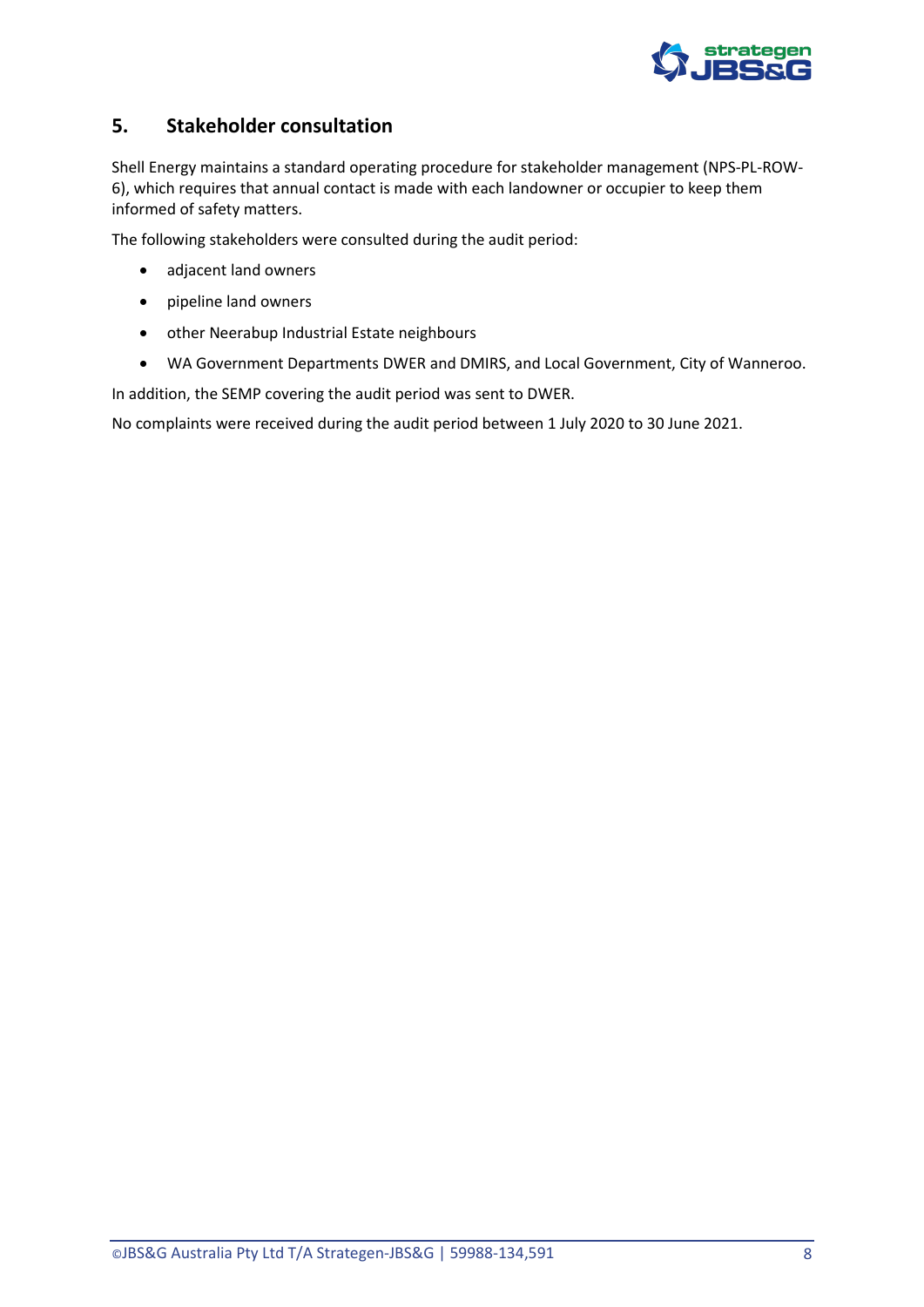

## <span id="page-10-0"></span>**6. Limitations**

### **Scope of services**

This report ("the report") has been prepared by Strategen-JBS&G in accordance with the scope of services set out in the contract, or as otherwise agreed, between the Client and Strategen-JBS&G. In some circumstances, a range of factors such as time, budget, access and/or site disturbance constraints may have limited the scope of services. This report is strictly limited to the matters stated in it and is not to be read as extending, by implication, to any other matter in connection with the matters addressed in it.

## **Reliance on data**

In preparing the report, Strategen-JBS&G has relied upon data and other information provided by the Client and other individuals and organisations, most of which are referred to in the report ("the data"). Except as otherwise expressly stated in the report, Strategen-JBS&G has not verified the accuracy or completeness of the data. To the extent that the statements, opinions, facts, information, conclusions and/or recommendations in the report ("conclusions") are based in whole or part on the data, those conclusions are contingent upon the accuracy and completeness of the data. Strategen-JBS&G has also not attempted to determine whether any material matter has been omitted from the data. Strategen-JBS&G will not be liable in relation to incorrect conclusions should any data, information or condition be incorrect or have been concealed, withheld, misrepresented or otherwise not fully disclosed to Strategen-JBS&G. The making of any assumption does not imply that Strategen-JBS&G has made any enquiry to verify the correctness of that assumption.

The report is based on conditions encountered and information received at the time of preparation of this report or the time that site investigations were carried out. Strategen-JBS&G disclaims responsibility for any changes that may have occurred after this time. This report and any legal issues arising from it are governed by and construed in accordance with the law of Western Australia as at the date of this report.

### **Environmental conclusions**

Within the limitations imposed by the scope of services, the preparation of this report has been undertaken and performed in a professional manner, in accordance with generally accepted environmental consulting practices. No other warranty, whether express or implied, is made.

The advice herein relates only to this project and all results conclusions and recommendations made should be reviewed by a competent person with experience in environmental investigations, before being used for any other purpose.

Strategen-JBS&G accepts no liability for use or interpretation by any person or body other than the client who commissioned the works. This report should not be reproduced without prior approval by the client, or amended in any way without prior approval by Strategen-JBS&G, and should not be relied upon by other parties, who should make their own enquiries.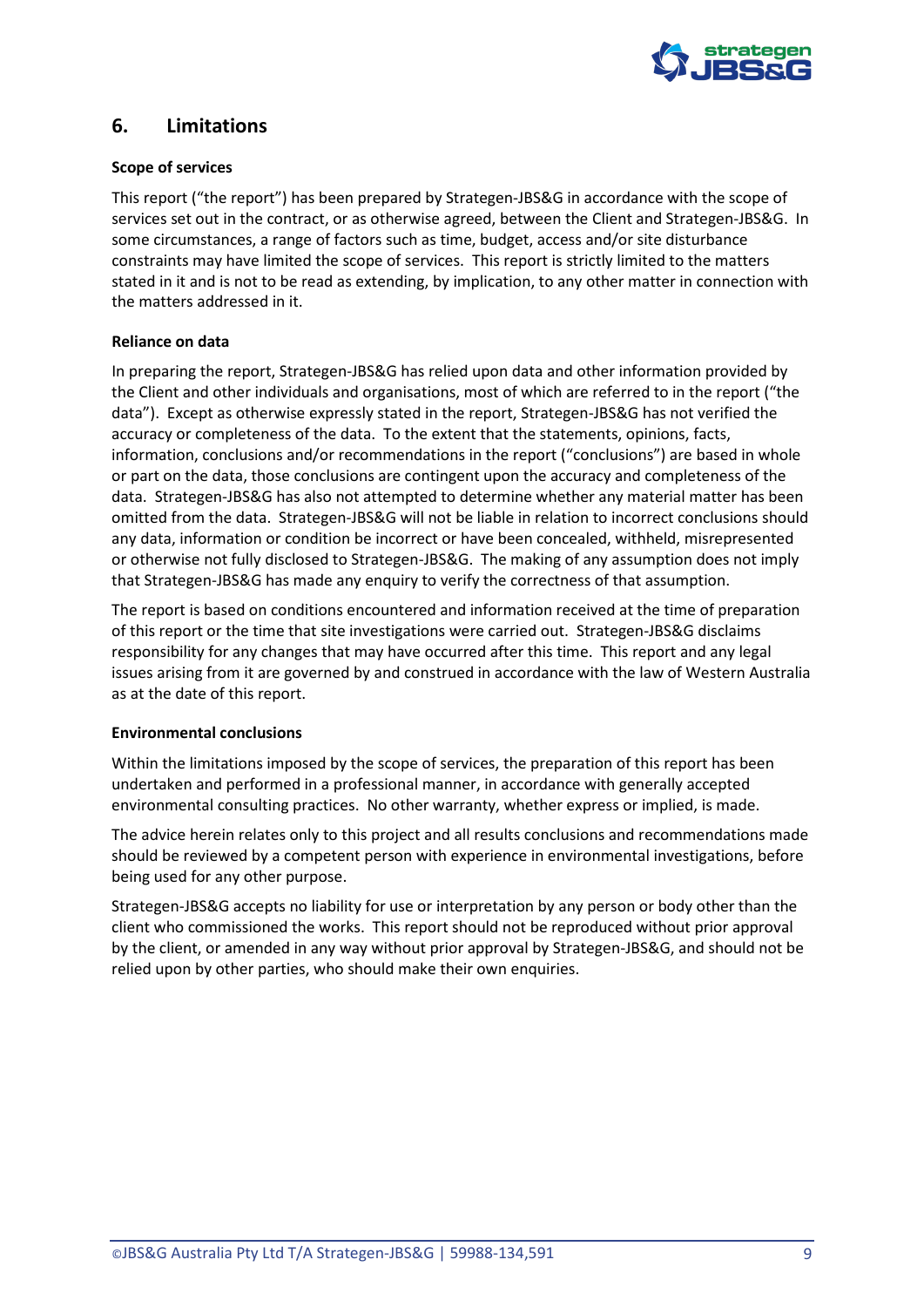

# <span id="page-11-0"></span>**7. References**

- Standards Australia, Australian Standard 1940 (2017) 'The Storage and Handling of Flammable and Combustible Liquids' (AS:1940), 2017.
- Office of Environmental Protection Authority (OEPA) 2012a, Post Assessment Guideline for Preparing a Compliance Assessment Plan, OEPA, Perth, August 2012.
- Office of Environmental Protection Authority (OEPA) 2012b, Post Assessment Guideline for Preparing an Audit Table, OEPA, Perth, August 2012.
- Office of Environmental Protection Authority (OEPA) 2012c, Post Assessment Guideline for Making Information Publicly Available, OEPA, Perth, August 2012.
- Office of Environmental Protection Authority (OEPA) 2012d, Post Assessment Guideline for Preparing a Compliance Assessment Report, OEPA, Perth, August 2012.
- Woodman Environmental (Woodman) 2015, Neerabup Gas Pipeline Rehabilitation Completion Review, report prepared for Newgen Neerabup Partnership, 20 October 2015.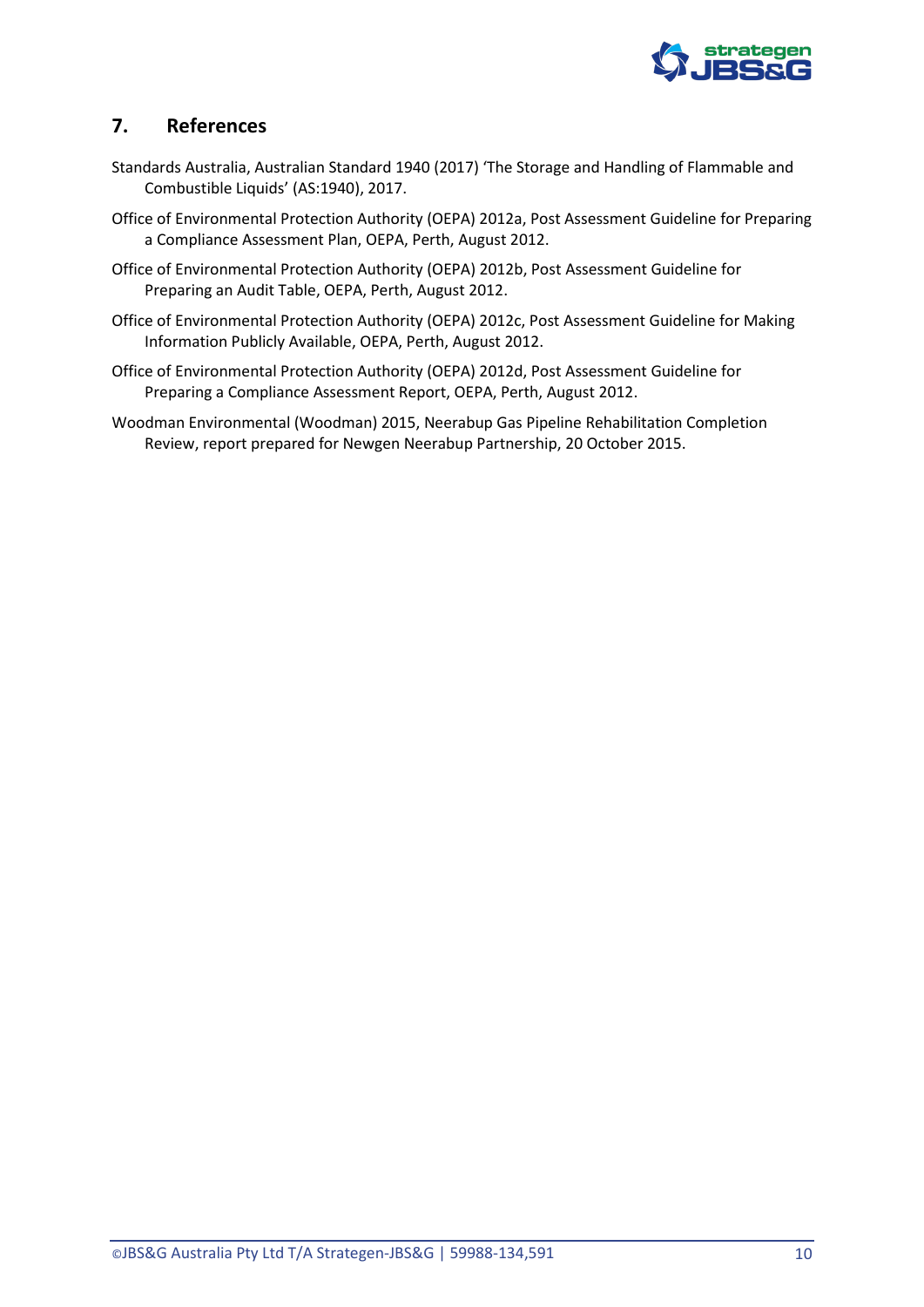

# <span id="page-12-0"></span>**Appendix A Statement of Compliance**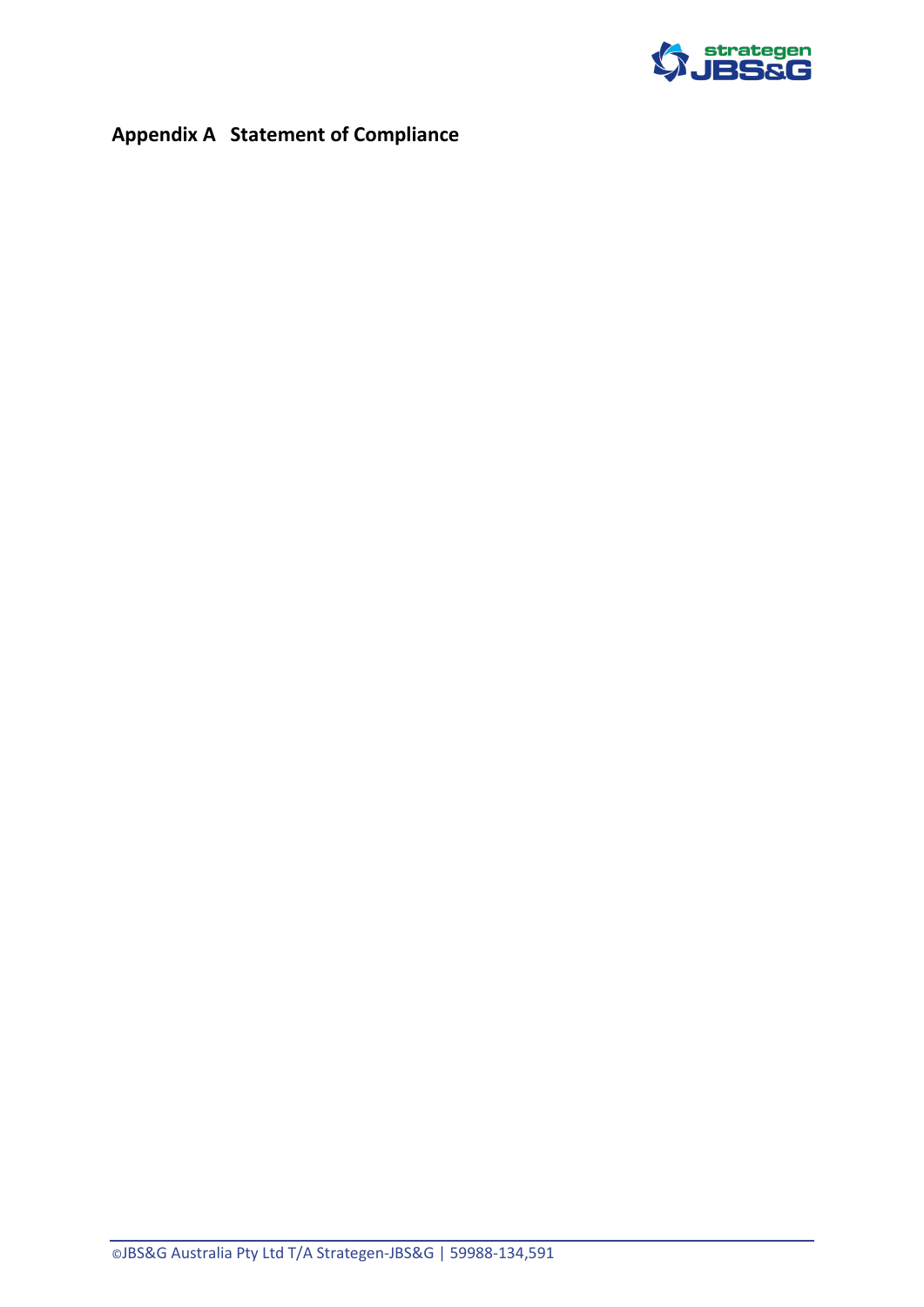

# <span id="page-13-0"></span>**Appendix B MS 759 audit table**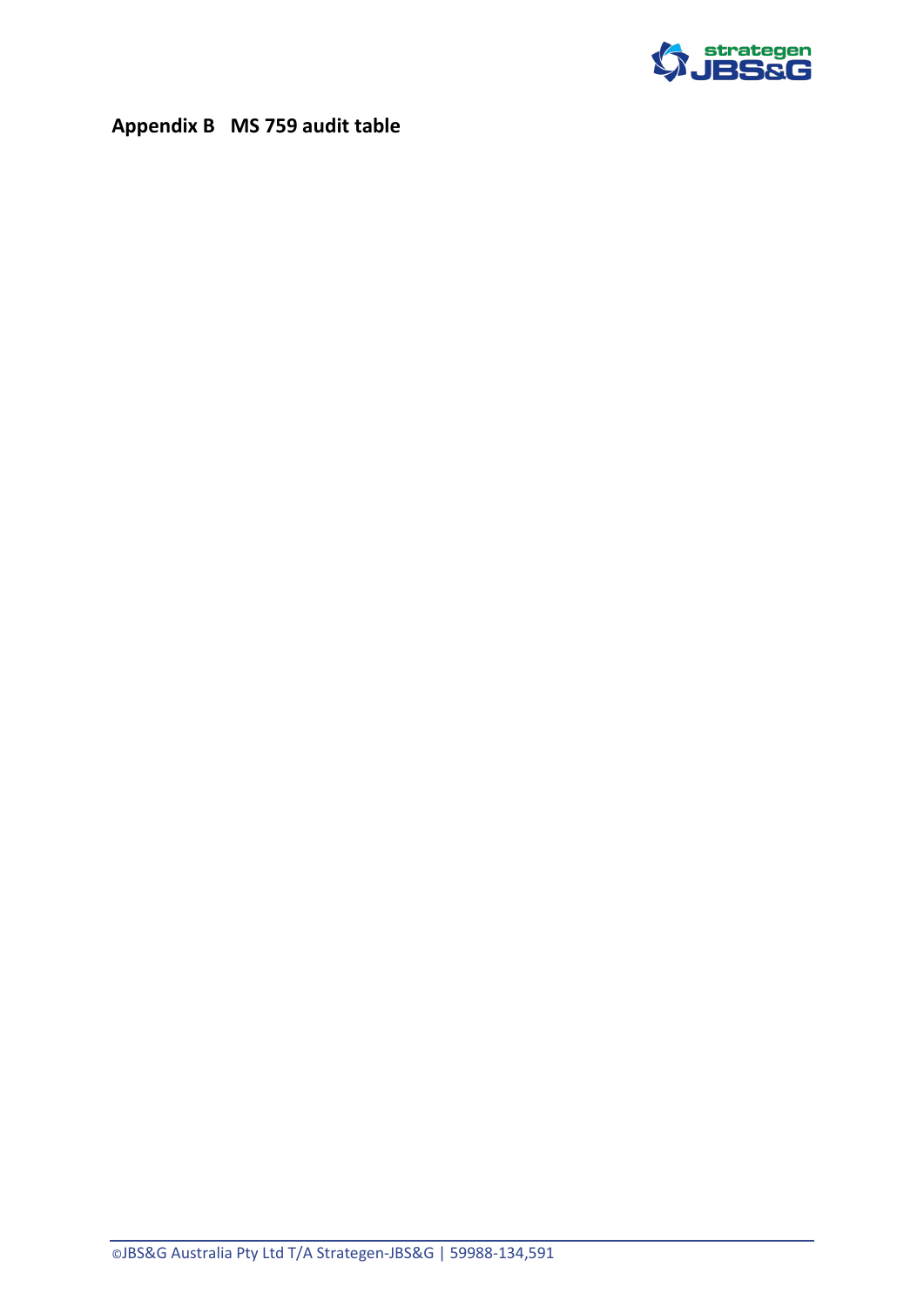

#### <span id="page-14-0"></span>**Table B.1: Compliance with MS 759**

|                                     | <b>Action</b>                                                                                                                                                          |              |                               |                                                                            |                                                                                                                             |               |
|-------------------------------------|------------------------------------------------------------------------------------------------------------------------------------------------------------------------|--------------|-------------------------------|----------------------------------------------------------------------------|-----------------------------------------------------------------------------------------------------------------------------|---------------|
| <b>Audit code</b><br><b>Subject</b> | <b>How</b><br>Objective                                                                                                                                                | <b>Phase</b> | <b>When/Where</b>             | <b>Evidence</b>                                                            | <b>Comments</b>                                                                                                             | <b>Status</b> |
| 759:M1.1                            | <b>Criteria</b><br>Action                                                                                                                                              | Overall.     |                               | Refer to Appendix C.                                                       | Refer to Appendix C of this audit report which outlines compliance Compliant                                                |               |
| Implementation                      | Implement the proposal as documented and described in schedules 1 and 2 of                                                                                             |              |                               |                                                                            | with Schedule 1.                                                                                                            |               |
|                                     | Statement 759 subject to the conditions and procedures of this statement.                                                                                              |              |                               | Refer to 759:M10.1.                                                        |                                                                                                                             |               |
|                                     | Objective                                                                                                                                                              |              |                               |                                                                            | Refer to 759:M10.1 which addresses compliance with Schedule 2,                                                              |               |
|                                     | To avoid unforeseen or unassessed impacts.                                                                                                                             |              |                               |                                                                            | which is considered completed.                                                                                              |               |
| 759:M2.1<br>Nominated               | <b>Action</b><br>The proponent for the time being nominated by the Minister for the Environment                                                                        | Overall.     |                               | N/A                                                                        | NewGen Neerabup Partnership is still the proponent for the<br>proposal.                                                     | Compliant     |
| proponent                           | under sections 38(6) or 38(7) of the <i>Environmental Protection Act 1986</i> is responsible                                                                           |              |                               |                                                                            |                                                                                                                             |               |
|                                     | for the implementation of the proposal.                                                                                                                                |              |                               |                                                                            |                                                                                                                             |               |
|                                     | Objective                                                                                                                                                              |              |                               |                                                                            |                                                                                                                             |               |
|                                     | To ensure legal responsibility rests with the nominated proponent.                                                                                                     |              |                               |                                                                            |                                                                                                                             |               |
| 759:M2.2                            | Action                                                                                                                                                                 | Overall.     | Within 30 days of             | N/A                                                                        | The contact name and address did not change during the audit                                                                | Compliant     |
| Proponent<br>nomination             | Notify the Chief Executive Officer of the DEC (CEO) of any change of the name and<br>address for the serving of notices or other correspondence within 30 days of such |              | change of contact<br>details. |                                                                            | period.                                                                                                                     |               |
|                                     | change.                                                                                                                                                                |              |                               |                                                                            |                                                                                                                             |               |
|                                     | How                                                                                                                                                                    |              |                               |                                                                            |                                                                                                                             |               |
|                                     | Written notification.                                                                                                                                                  |              |                               |                                                                            |                                                                                                                             |               |
|                                     | Objective                                                                                                                                                              |              |                               |                                                                            |                                                                                                                             |               |
|                                     | To enable the DEC to maintain contact with the proponent.                                                                                                              |              |                               |                                                                            |                                                                                                                             |               |
| 759:M3.1<br>Commencement            | <b>Action</b><br>The authorisation to implement the proposal provided for in Ministerial Statement                                                                     | Overall.     | Prior to 21 January<br>2013.  | R01 Annual Compliance Audit and<br>Performance Review (Rev 0)              | This item was assessed as Completed in the 2019 CAR.                                                                        | Completed     |
|                                     | 759 shall lapse and be void within five years after the date of this statement if the                                                                                  |              |                               |                                                                            |                                                                                                                             |               |
|                                     | proposal to which this statement relates is not substantially commenced.                                                                                               |              |                               |                                                                            |                                                                                                                             |               |
|                                     | <u>How</u>                                                                                                                                                             |              |                               |                                                                            |                                                                                                                             |               |
|                                     | Commence substantial construction.                                                                                                                                     |              |                               |                                                                            |                                                                                                                             |               |
|                                     | Objective<br>To define the period for which the authorisation to implement is valid.                                                                                   |              |                               |                                                                            |                                                                                                                             |               |
| 759:M3.2                            | Action                                                                                                                                                                 | Overall.     | Prior to 21 January           | R01 Annual Compliance Audit and                                            | This item was assessed as Completed in the 2019 CAR.                                                                        | Completed     |
| Commencement                        | Provide the CEO with written evidence which demonstrates that the proposal has                                                                                         |              | 2013.                         | Performance Review (Rev 0)                                                 |                                                                                                                             |               |
|                                     | substantially commenced on or before the 21 January 2013.                                                                                                              |              |                               |                                                                            |                                                                                                                             |               |
|                                     | <u>How</u>                                                                                                                                                             |              |                               |                                                                            |                                                                                                                             |               |
|                                     | Written evidence.<br>Objectives                                                                                                                                        |              |                               |                                                                            |                                                                                                                             |               |
|                                     | To ensure the CEO is notified that the project has substantially commenced.                                                                                            |              |                               |                                                                            |                                                                                                                             |               |
| 759:M4.1                            | Action                                                                                                                                                                 | Overall.     | Annually unless               | R_001_Shell Energy_Neerabup Gas-fired                                      | The 2020 Compliance Assessment Report (CAR) addressed the                                                                   | Compliant     |
| Compliance                          | Submit to the CEO environmental compliance reports annually reporting on the                                                                                           |              | required by the CEO           | Power Station_2019/2020 Compliance                                         | audit period from 1 July 2019 to 30 June 2020 and was submitted                                                             |               |
| reporting                           | previous twelve-month period, unless required by the CEO to report more frequently.                                                                                    |              | to report more                | Assessment Report 04012021                                                 | by Shell Energy to DWER on 7 January 2021.                                                                                  |               |
|                                     | How<br>Written evidence addressing each element of the audit table.                                                                                                    |              | frequently.                   | C_001_Shell Energy_Automatic Reply:                                        | DWER confirmed receipt of the report on 7 January 2021.                                                                     |               |
|                                     | Objective                                                                                                                                                              |              |                               | Annual Compliance Assessment Report                                        |                                                                                                                             |               |
|                                     | To provide evidence that the proposal is being implemented as approved and that the                                                                                    |              |                               | Submission 2019/2020 07012021                                              |                                                                                                                             |               |
|                                     | relevant conditions and commitments are being met.                                                                                                                     |              |                               |                                                                            |                                                                                                                             |               |
| 759:M4.2                            | <b>Action</b>                                                                                                                                                          | Design.      |                               | R01 Annual Compliance Audit and                                            | This item was assessed as Completed in the 2019 CAR.                                                                        | Completed     |
| Compliance                          | Prepare and submit an Audit Program in a format acceptable to the CEO.                                                                                                 |              |                               | Performance Review (Rev 0)                                                 |                                                                                                                             |               |
| Reporting - Audit<br>Program        |                                                                                                                                                                        |              |                               |                                                                            |                                                                                                                             |               |
| 759:M4.3                            | Action                                                                                                                                                                 | Overall.     | Annually, unless              | R 001 Shell Energy Neerabup Gas-fired                                      | The 2020 Compliance Assessment Report (CAR) addressed the                                                                   | Compliant     |
| Compliance                          | Submit compliance reports to CEO.                                                                                                                                      |              | required by the CEO           | Power Station_2019/2020 Compliance                                         | audit period from 1 July 2019 to 30 June 2020 and was submitted                                                             |               |
| reporting                           |                                                                                                                                                                        |              | to report more                | Assessment Report 04012021                                                 | by Shell Energy to DWER on 7 January 2021.                                                                                  |               |
|                                     | How                                                                                                                                                                    |              | frequently.                   |                                                                            |                                                                                                                             |               |
|                                     | Environmental compliance reports shall:                                                                                                                                |              |                               | C_001_Shell Energy_Automatic Reply:<br>Annual Compliance Assessment Report | The 2021 SEMP Annual Compliance Report for the period from 1<br>July 2020 to 30 June 2021 was submitted to DWER in November |               |
|                                     | 1. Be endorsed by signature of the proponent's CEO or a person, approved in writing                                                                                    |              |                               | Submission 2019/2020 07012021                                              | 2021.                                                                                                                       |               |
|                                     | by the CEO, delegated to sign on behalf of the proponent's CEO.                                                                                                        |              |                               |                                                                            |                                                                                                                             |               |
|                                     | 2. State whether the proponent has complied with each condition and procedure                                                                                          |              |                               | R_003_Shell Energy_2020-2021-                                              | NB: In terms of auditing key management actions within relevant                                                             |               |
|                                     | contained in Statement 759.                                                                                                                                            |              |                               | SEMP_Annual Compliance Report_03112021                                     | management plans or programs; the RMP, SEMP and GGAP are                                                                    |               |
|                                     |                                                                                                                                                                        |              |                               |                                                                            | relevant. Only key actions from these plans were audited during                                                             |               |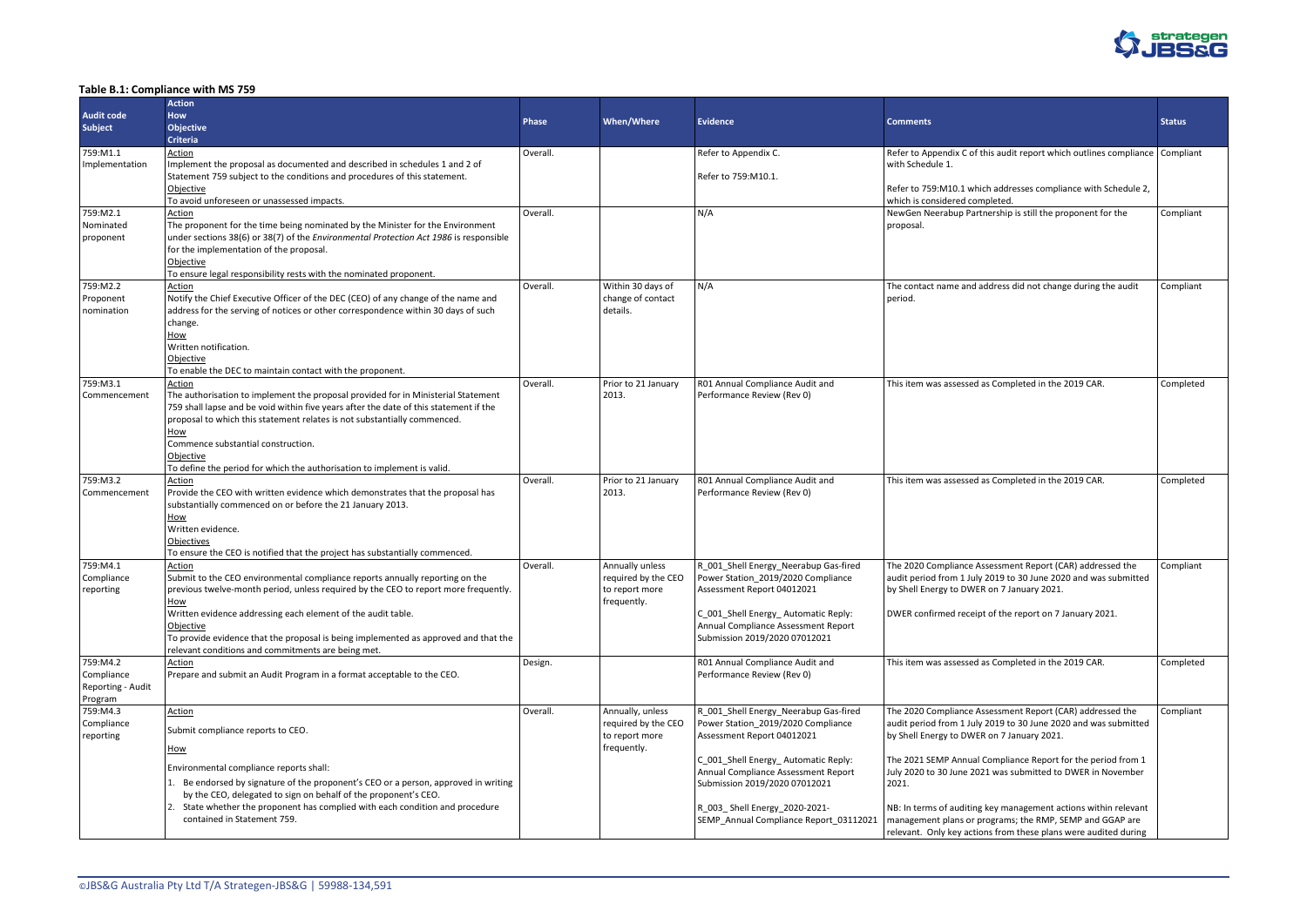

|                                                            | <b>Action</b>                                                                                                                                                                                                                                                                                                                                                                                                                                                                                                                                                                                                                                                                                                                                                                                                                                                                                                                                                                                                                                                                                                                                                                                                                  |              |                                                                                          |                                                                                                                                                                                                     |                                                                                                                                                                                                                                                                                                                                                                                    |               |
|------------------------------------------------------------|--------------------------------------------------------------------------------------------------------------------------------------------------------------------------------------------------------------------------------------------------------------------------------------------------------------------------------------------------------------------------------------------------------------------------------------------------------------------------------------------------------------------------------------------------------------------------------------------------------------------------------------------------------------------------------------------------------------------------------------------------------------------------------------------------------------------------------------------------------------------------------------------------------------------------------------------------------------------------------------------------------------------------------------------------------------------------------------------------------------------------------------------------------------------------------------------------------------------------------|--------------|------------------------------------------------------------------------------------------|-----------------------------------------------------------------------------------------------------------------------------------------------------------------------------------------------------|------------------------------------------------------------------------------------------------------------------------------------------------------------------------------------------------------------------------------------------------------------------------------------------------------------------------------------------------------------------------------------|---------------|
| <b>Audit code</b>                                          | <b>How</b>                                                                                                                                                                                                                                                                                                                                                                                                                                                                                                                                                                                                                                                                                                                                                                                                                                                                                                                                                                                                                                                                                                                                                                                                                     | <b>Phase</b> | <b>When/Where</b>                                                                        | <b>Evidence</b>                                                                                                                                                                                     |                                                                                                                                                                                                                                                                                                                                                                                    |               |
| Subject                                                    | <b>Objective</b>                                                                                                                                                                                                                                                                                                                                                                                                                                                                                                                                                                                                                                                                                                                                                                                                                                                                                                                                                                                                                                                                                                                                                                                                               |              |                                                                                          |                                                                                                                                                                                                     | <b>Comments</b>                                                                                                                                                                                                                                                                                                                                                                    | <b>Status</b> |
|                                                            | <b>Criteria</b>                                                                                                                                                                                                                                                                                                                                                                                                                                                                                                                                                                                                                                                                                                                                                                                                                                                                                                                                                                                                                                                                                                                                                                                                                |              |                                                                                          |                                                                                                                                                                                                     |                                                                                                                                                                                                                                                                                                                                                                                    |               |
| 759:M4.4<br>Compliance                                     | 3. Provide verifiable evidence of compliance with each condition and procedure<br>contained in Statement 759.<br>4. State whether the proponent has complied with each key action contained in any<br>environmental management plan or program required by Statement 759.<br>5. Provide verifiable evidence of conformance with each key action contained in any<br>environmental management plan or program required by Statement 759.<br>6. Identify all non-compliances and non-conformances and describe the corrective<br>and preventative actions taken in relation to each non-compliance or non-<br>conformance.<br>7. Review the effectiveness of all corrective and preventative actions taken.<br>8. Describe the state of implementation of the proposal.<br>Objective<br>To provide evidence that the proposal is being implemented as approved, and that the<br>relevant conditions and commitments are being met.<br>Action<br>Compliance reports shall be made publicly available in a manner approved by the CEO.                                                                                                                                                                                             | Overall.     |                                                                                          | Site inspection 24 November 2021.<br>R_001_Shell Energy_Neerabup Gas-fired                                                                                                                          | this audit period (see Appendix D and Appendix E). Actions in the<br>RMP have been deemed completed.<br>In addition, actions identified in the licence to operate<br>(L8356/2009/2) and groundwater licence (GWL164093(3)) have<br>been assessed as part of the Banker's Audit (Appendix F).<br>The 2020 Compliance Assessment Report is available on the Shell<br>Energy website. | Comp          |
| reporting - public<br>availability                         | <u>How</u><br>Carry out the following:<br>1. Advertise the availability of the document in the 'Public Notices Section' of the<br>local community newspaper.<br>2. Provide copies of the documentation to the DEC library (1 hard copy, 1 CD copy),<br>local government public library (2 copies), JS Battye library (2 copies).<br>3. Post the document on the proponent's website.<br>Objective<br>To ensure that the public is kept informed.                                                                                                                                                                                                                                                                                                                                                                                                                                                                                                                                                                                                                                                                                                                                                                               |              |                                                                                          | Power Station_2019/2020 Compliance<br>Assessment Report 04012021<br>Neerabup Environmental Compliance -<br><b>Annual Report (shellenergy.com.au)</b><br>(accessed 20122021)                         | Previous Compliance Assessment Reports state that OEPA (now<br>DWER) accepts publication of documents on a website as publicly<br>available and meeting the objective of ensuring the public is kept<br>informed.                                                                                                                                                                  |               |
| 759:M5.1<br>Performance<br>review                          | Action<br>Submit a Performance Review Report to the EPA every five years from the start of<br>production.<br>How<br>The Performance Review Report shall address:<br>1. The major environmental issues associated with implementing the project; the<br>environmental objectives for those issues; the methodologies used to achieve<br>these; and the key indicators of environmental performance measured against<br>those objectives.<br>2. The level of progress in the achievement of sound environmental performance,<br>including industry benchmarking, and the use of best available technology where<br>practicable.<br>3. Significant improvements gained in environmental management, including the use<br>of external peer reviews.<br>4. Stakeholder and community consultation about environmental performance and<br>the outcomes of that consultation, including a report of any on-going concerns<br>being expressed.<br>5. The proposed environmental objectives over the next five years, including<br>improvements in technology and management processes.<br><b>Objective</b><br>To provide evidence of environmental performance and to identify aspects that may<br>require environmental improvements. | Overall.     | Every 5 years from<br>the start of<br>production.<br>5 years from 3<br>December 2009.    | R_002_Strategen-JBS&G_2018-2019-<br>Neerabup Environmental-Compliance-<br>Report-1_07082019<br>R_008_Strategen_2013-2014-Neerabup-<br>Environmental-Compliance-<br>Report_14122015                  | Operation of the power station commenced in December 2009.<br>The first Performance Review Report was submitted to the OEPA<br>as part of the 2013-2014 Compliance Assessment Report (R_008).<br>The second Performance Review Report was submitted as part of<br>the 2018-2019 Compliance Assessment Report (R 002).                                                              | Comp          |
| 759:M5.2<br>Performance<br>review - public<br>availability | <b>Action</b><br>Performance Review reports shall be made publicly available in a manner approved by<br>the CEO.<br>How<br>Carry out the following:<br>1. Advertise the availability of the document in the 'Public Notices Section' of the<br>local community newspaper.<br>2. Provide copies of the documentation to the DEC library (1 hard copy, 1 CD copy),<br>local government public library (2 copies), JS Battye library (2 copies).<br>3. Post the document on the proponent's website.<br><b>Objectives</b><br>To ensure that the public is kept informed.                                                                                                                                                                                                                                                                                                                                                                                                                                                                                                                                                                                                                                                          | Overall.     | Every 5 years after<br>the start of<br>construction.<br>5 years from 3<br>December 2009. | R_002_Strategen-JBS&G_2018-2019-<br>Neerabup Environmental-Compliance-<br>Report-1 07082019<br>Neerabup Environmental Compliance-<br>Performance Review (shellenergy.com.au)<br>(accessed 20122021) | The 2018-2019 Compliance Assessment Report - which contains<br>the 5-year performance review is available on the Shell Energy<br>website.                                                                                                                                                                                                                                          | Comp          |

| <b>Comments</b>                                                                                                                                                                                                                                                                                                       | <b>Status</b> |
|-----------------------------------------------------------------------------------------------------------------------------------------------------------------------------------------------------------------------------------------------------------------------------------------------------------------------|---------------|
| this audit period (see Appendix D and Appendix E). Actions in the<br>RMP have been deemed completed.<br>In addition, actions identified in the licence to operate<br>(L8356/2009/2) and groundwater licence (GWL164093(3)) have<br>been assessed as part of the Banker's Audit (Appendix F).                          |               |
| The 2020 Compliance Assessment Report is available on the Shell<br>Energy website.<br>Previous Compliance Assessment Reports state that OEPA (now<br>DWER) accepts publication of documents on a website as publicly<br>available and meeting the objective of ensuring the public is kept<br>informed.               | Compliant     |
| Operation of the power station commenced in December 2009.<br>The first Performance Review Report was submitted to the OEPA<br>as part of the 2013-2014 Compliance Assessment Report (R_008).<br>The second Performance Review Report was submitted as part of<br>the 2018-2019 Compliance Assessment Report (R_002). | Compliant     |
| The 2018-2019 Compliance Assessment Report - which contains<br>the 5-year performance review is available on the Shell Energy<br>website.                                                                                                                                                                             | Compliant     |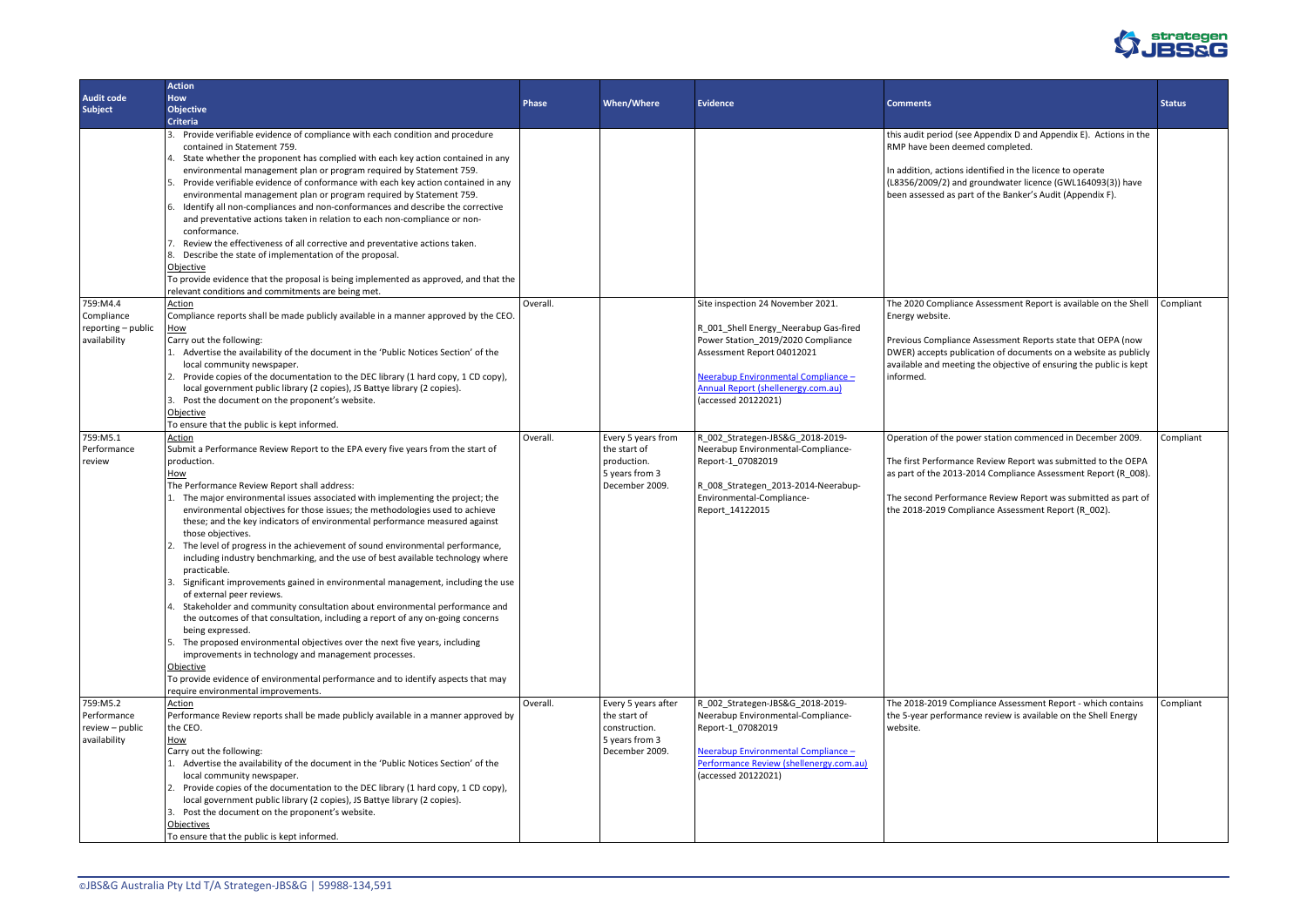

|                   | <b>Action</b>                                                                            |               |                        |                                      |                                                      |               |
|-------------------|------------------------------------------------------------------------------------------|---------------|------------------------|--------------------------------------|------------------------------------------------------|---------------|
| <b>Audit code</b> | How                                                                                      |               |                        |                                      |                                                      |               |
| <b>Subject</b>    | <b>Objective</b>                                                                         | <b>Phase</b>  | <b>When/Where</b>      | <b>Evidence</b>                      | <b>Comments</b>                                      | <b>Status</b> |
|                   | <b>Criteria</b>                                                                          |               |                        |                                      |                                                      |               |
| 759:M6.1          | Action                                                                                   | Design and    | Prior to ground-       | R_001_Strategen-JBS&G_Neerabup Power | This item was assessed as Completed in the 2018 CAR. | Completed     |
| Vegetation        | Prior to ground disturbing activities, clearly delineate on the ground the boundaries of | construction. | disturbing activities. | Station CAR 2018_18122018            |                                                      |               |
| disturbance-      | the gas pipeline lateral and electricity transmission line easements and the area of     |               |                        |                                      |                                                      |               |
| boundaries        | disturbance outside the easements.                                                       |               |                        |                                      |                                                      |               |
|                   | How                                                                                      |               |                        |                                      |                                                      |               |
|                   | Boundaries are to be clearly visible for workers conducting disturbance activities.      |               |                        |                                      |                                                      |               |
|                   | Objectives                                                                               |               |                        |                                      |                                                      |               |
|                   | To ensure no disturbance occurs to vegetation outside the boundaries.                    |               |                        |                                      |                                                      |               |
| 759:M6.2          | <b>Action</b>                                                                            | Overall.      |                        | R_001_Strategen-JBS&G_Neerabup Power | This item was assessed as Completed in the 2018 CAR. | Completed     |
| Vegetation        | Do not cause disturbance of vegetation outside the delineated gas pipeline lateral and   |               |                        | Station CAR 2018_18122018            |                                                      |               |
| disturbance-      | electricity line easements, or the delineated area of disturbance outside the            |               |                        |                                      |                                                      |               |
| exceedance of     | easements referred to in condition 6-1, unless authorised by the Minister for the        |               |                        |                                      |                                                      |               |
| boundaries        | Environment.                                                                             |               |                        |                                      |                                                      |               |
|                   | How                                                                                      |               |                        |                                      |                                                      |               |
|                   | Clearing to only be within delineated areas.                                             |               |                        |                                      |                                                      |               |
|                   | Objective                                                                                |               |                        |                                      |                                                      |               |
|                   | To ensure no disturbance of vegetation outside the delineated boundaries.                |               |                        |                                      |                                                      |               |
| 759:M6.3          | Action                                                                                   | Construction. | Within                 | R_001_Strategen-JBS&G_Neerabup Power | This item was assessed as Completed in the 2018 CAR. | Completed     |
| Vegetation        | Do not cause or allow disturbance of vegetation outside a 20-metre wide gas pipeline     |               | environmentally        | Station CAR 2018 18122018            |                                                      |               |
| disturbance-      | lateral easement in environmentally sensitive areas, unless authorised by the Minister   |               | sensitive areas.       |                                      |                                                      |               |
| environmentally   | for the Environment.                                                                     |               |                        |                                      |                                                      |               |
| sensitive areas   | How                                                                                      |               |                        |                                      |                                                      |               |
|                   | Delineated areas within environmentally sensitive areas to be limited to a 20 m wide     |               |                        |                                      |                                                      |               |
|                   | easement unless otherwise authorised by the Minister for the Environment.                |               |                        |                                      |                                                      |               |
|                   | Objective                                                                                |               |                        |                                      |                                                      |               |
|                   | To ensure no additional disturbance of vegetation occurs outside approved boundaries     |               |                        |                                      |                                                      |               |
|                   | in environmentally sensitive areas.                                                      |               |                        |                                      |                                                      |               |
| 759:M7.1          | Action                                                                                   | Design.       | Prior to ground-       | R_001_Strategen-JBS&G_Neerabup Power | This item was assessed as Completed in the 2018 CAR. | Completed     |
| Rehabilitation -  | Prior to ground disturbing activities prepare a Rehabilitation Management Plan in        |               | disturbing activities. | Station CAR 2018_18122018            |                                                      |               |
| Management Plan   | consultation with DEC, to the requirements of the Minister for Environment on advice     |               |                        |                                      |                                                      |               |
|                   | of the EPA.                                                                              |               |                        |                                      |                                                      |               |
|                   | How                                                                                      |               |                        |                                      |                                                      |               |
|                   | The Rehabilitation Management Plan shall address:                                        |               |                        |                                      |                                                      |               |
|                   | 1. Weed management protocols.                                                            |               |                        |                                      |                                                      |               |
|                   | Dieback management protocols.                                                            |               |                        |                                      |                                                      |               |
|                   | Soil management protocols.<br>Rehabilitation completion criteria.                        |               |                        |                                      |                                                      |               |
|                   | 5. The need for propagule augmentation to achieve completion criteria.                   |               |                        |                                      |                                                      |               |
|                   | 6. With reference to, EPA Guidance Statement No. 6 - Rehabilitation of Terrestrial       |               |                        |                                      |                                                      |               |
|                   | Ecosystems.                                                                              |               |                        |                                      |                                                      |               |
|                   | Objective                                                                                |               |                        |                                      |                                                      |               |
|                   | To ensure rehabilitation meets EPA requirements.                                         |               |                        |                                      |                                                      |               |
| 759:M7.2          | <b>Action</b>                                                                            | Overall.      |                        | R_001_Strategen-JBS&G_Neerabup Power | This item was assessed as Completed in the 2018 CAR. | Completed     |
| Rehabilitation-   | Manage rehabilitation of the gas pipeline lateral and electricity transmission line      |               |                        | Station CAR 2018_18122018            |                                                      |               |
| management        | easements until the rehabilitation completion criteria, referred to in condition 7-1,    |               |                        |                                      |                                                      |               |
| period            | have been achieved.                                                                      |               |                        |                                      |                                                      |               |
|                   | (Note: obligations under DoIR legislation mean the vehicular access track must be        |               |                        |                                      |                                                      |               |
|                   | maintained and thus certain completion criteria may not be achievable within the         |               |                        |                                      |                                                      |               |
|                   | access track).                                                                           |               |                        |                                      |                                                      |               |
|                   | How                                                                                      |               |                        |                                      |                                                      |               |
|                   | In accordance with industry best practice environmental management and                   |               |                        |                                      |                                                      |               |
|                   | rehabilitation plan. Criteria established by M7.1 and EPA Guidance Statement No. 6 -     |               |                        |                                      |                                                      |               |
|                   | Rehabilitation of Terrestrial Ecosystems.                                                |               |                        |                                      |                                                      |               |
|                   | Objective                                                                                |               |                        |                                      |                                                      |               |
|                   | To ensure rehabilitation meets EPA requirements.                                         |               |                        |                                      |                                                      |               |
| 759:M7.3          | Action                                                                                   | Overall.      |                        | R_001_Strategen-JBS&G_Neerabup Power | This item was assessed as Completed in the 2018 CAR. | Completed     |
| Rehabilitation    | As required, review and revise the Rehabilitation Management Plan in consultation        |               |                        | Station CAR 2018_18122018            |                                                      |               |
| Management Plan   | with DEC.                                                                                |               |                        |                                      |                                                      |               |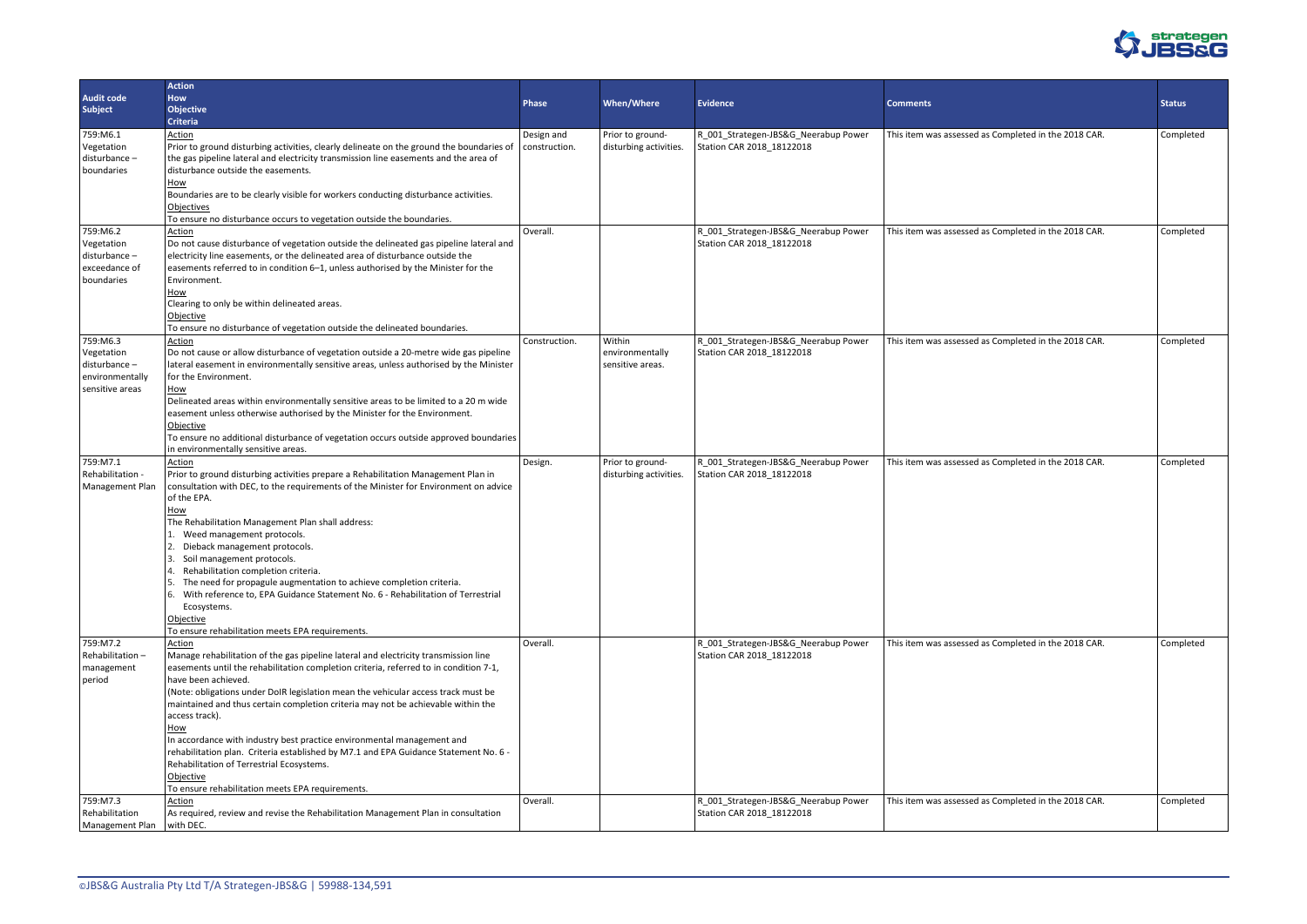

|                             | <b>Action</b>                                                                           |               |                       |                                      |                                                      |               |
|-----------------------------|-----------------------------------------------------------------------------------------|---------------|-----------------------|--------------------------------------|------------------------------------------------------|---------------|
| <b>Audit code</b>           | <b>How</b>                                                                              |               |                       |                                      |                                                      |               |
| <b>Subject</b>              | <b>Objective</b>                                                                        | <b>Phase</b>  | <b>When/Where</b>     | <b>Evidence</b>                      | <b>Comments</b>                                      | <b>Status</b> |
|                             | <b>Criteria</b>                                                                         |               |                       |                                      |                                                      |               |
|                             |                                                                                         |               |                       |                                      |                                                      |               |
| - review and                | How                                                                                     |               |                       |                                      |                                                      |               |
| revision                    | With reference to EPA Guidance Statement No. 6 - Rehabilitation of Terrestrial          |               |                       |                                      |                                                      |               |
|                             | Ecosystems.                                                                             |               |                       |                                      |                                                      |               |
|                             | Objective                                                                               |               |                       |                                      |                                                      |               |
|                             | To ensure rehabilitation meets DEC and EPA requirements.                                |               |                       |                                      |                                                      |               |
| 759:M7.4                    | <b>Action</b>                                                                           | Overall.      |                       | R_001_Strategen-JBS&G_Neerabup Power | This item was assessed as Completed in the 2018 CAR. | Completed     |
| Rehabilitation              | Implement the Rehabilitation Management Plan required by M7.1 and subsequent            |               |                       | Station CAR 2018_18122018            |                                                      |               |
| Management Plan             | revisions of the Rehabilitation Management Plan as required by M7.3.                    |               |                       |                                      |                                                      |               |
| - implementation            | Objective                                                                               |               |                       |                                      |                                                      |               |
|                             | To ensure rehabilitation planning and activities are implemented.                       |               |                       |                                      |                                                      |               |
| 759:M7.5                    | Action                                                                                  | Overall.      | After approval of the | R_001_Strategen-JBS&G_Neerabup Power | This item was assessed as Completed in the 2018 CAR. | Completed     |
| Rehabilitation              | The Rehabilitation Management Plan and subsequent revisions shall be made publicly      |               | Plan by Minister for  | Station CAR 2018_18122018            |                                                      |               |
| Management Plan             | available in a manner approved by the CEO.                                              |               | Environment.          |                                      |                                                      |               |
| - public availability   How |                                                                                         |               |                       |                                      |                                                      |               |
|                             | Carry out the following (according to the recently approved Audit Program):             |               |                       |                                      |                                                      |               |
|                             |                                                                                         |               |                       |                                      |                                                      |               |
|                             | Advertise the availability of the document in the 'Public Notices Section' of the       |               |                       |                                      |                                                      |               |
|                             | local community newspaper.                                                              |               |                       |                                      |                                                      |               |
|                             | 2. Provide copies of the documentation to the DEC library (1 hard copy, 1 CD copy),     |               |                       |                                      |                                                      |               |
|                             | local government public library (2 copies), JS Battye library (2 copies).               |               |                       |                                      |                                                      |               |
|                             | 3. Post the document on the proponent's website.                                        |               |                       |                                      |                                                      |               |
|                             | Objective                                                                               |               |                       |                                      |                                                      |               |
|                             | To ensure the public is kept informed.                                                  |               |                       |                                      |                                                      |               |
| 759: M8.1:1 Fauna           | Action                                                                                  | Construction. | No later than three   | R_001_Strategen-JBS&G_Neerabup Power | This item was assessed as Completed in the 2018 CAR. | Completed     |
| -trench clearing            | Trapped fauna within open trenches shall be cleared and recorded by a suitably          |               | hours after sunrise   | Station CAR 2018_18122018            |                                                      |               |
|                             | trained fauna-clearing person no later than three hours after sunrise. The clearing and |               | and again before      |                                      |                                                      |               |
|                             | recording shall be repeated before sunset.                                              |               | sunset.               |                                      |                                                      |               |
|                             | (Note: "Fauna-clearing person" means an employee of the proponent whose                 |               |                       |                                      |                                                      |               |
|                             | responsibility it is to walk the open trench to recover and record fauna found within   |               |                       |                                      |                                                      |               |
|                             |                                                                                         |               |                       |                                      |                                                      |               |
|                             | the trench.)                                                                            |               |                       |                                      |                                                      |               |
|                             | How                                                                                     |               |                       |                                      |                                                      |               |
|                             | Employ a suitably trained fauna management person.                                      |               |                       |                                      |                                                      |               |
|                             | Objective                                                                               |               |                       |                                      |                                                      |               |
|                             | To minimise death or injury to fauna trapped in the open trenches.                      |               |                       |                                      |                                                      |               |
| 759 M8.1:2 Fauna            | <b>Action</b>                                                                           | Construction. | No more than one      | R_001_Strategen-JBS&G_Neerabup Power | This item was assessed as Completed in the 2018 CAR. | Completed     |
| - trench clearing           | Open trenches shall be cleared and recorded by a suitably trained fauna-clearing        |               | hour before           | Station CAR 2018_18122018            |                                                      |               |
|                             | person no more than one hour prior to backfilling of trenches.                          |               | backfilling of        |                                      |                                                      |               |
|                             | How                                                                                     |               | trenches.             |                                      |                                                      |               |
|                             | Implement Fauna Management Plan/Protocol.                                               |               |                       |                                      |                                                      |               |
|                             | Objective                                                                               |               |                       |                                      |                                                      |               |
|                             | To minimise death or injury to fauna trapped in open trenches.                          |               |                       |                                      |                                                      |               |
| 759 M8.2 Fauna              | Action                                                                                  | Construction. | Prior to trench       | R_001_Strategen-JBS&G_Neerabup Power | This item was assessed as Completed in the 2018 CAR. | Completed     |
| $clearing -$                | The fauna-clearing person shall be experienced to the requirements of the DEC.          |               | construction and      | Station CAR 2018_18122018            |                                                      |               |
|                             |                                                                                         |               |                       |                                      |                                                      |               |
| qualifications of           | How                                                                                     |               | fauna handling.       |                                      |                                                      |               |
| fauna clearing              | The fauna-clearing person will be experienced to the requirements of the DEC in:        |               |                       |                                      |                                                      |               |
| person                      | 1. Fauna identification, capture and handling (including venomous snakes).              |               |                       |                                      |                                                      |               |
|                             | 2. Identification of tracks, scats, burrows and nests of conservation significant       |               |                       |                                      |                                                      |               |
|                             | species.                                                                                |               |                       |                                      |                                                      |               |
|                             | 3. Fauna vouchering.                                                                    |               |                       |                                      |                                                      |               |
|                             | Assessing injured fauna for suitability for release, rehabilitation or euthanasia.      |               |                       |                                      |                                                      |               |
|                             | 5. Familiarity with the ecology of the species which may be encountered in order to     |               |                       |                                      |                                                      |               |
|                             | be able to appropriately translocate fauna encountered.                                 |               |                       |                                      |                                                      |               |
|                             | 6. Performing euthanasia.                                                               |               |                       |                                      |                                                      |               |
|                             | Objective                                                                               |               |                       |                                      |                                                      |               |
|                             | To ensure fauna handling and assessment is of a high standard.                          |               |                       |                                      |                                                      |               |
|                             |                                                                                         |               |                       |                                      |                                                      |               |
| 759: M8: 3 Fauna -          | Action                                                                                  | Design.       | Prior to trench       | R_001_Strategen-JBS&G_Neerabup Power | This item was assessed as Completed in the 2018 CAR. | Completed     |
| clearing person             | Ensure that basic fauna handling training is provided to fauna clearing persons who do  |               | construction and      | Station CAR 2018_18122018            |                                                      |               |
| training                    | not possess the skills and experience outlined in M8-2 prior to the fauna-clearing      |               | fauna handling by     |                                      |                                                      |               |
|                             | person commencing employment.                                                           |               | inexperienced         |                                      |                                                      |               |
|                             |                                                                                         |               | persons.              |                                      |                                                      |               |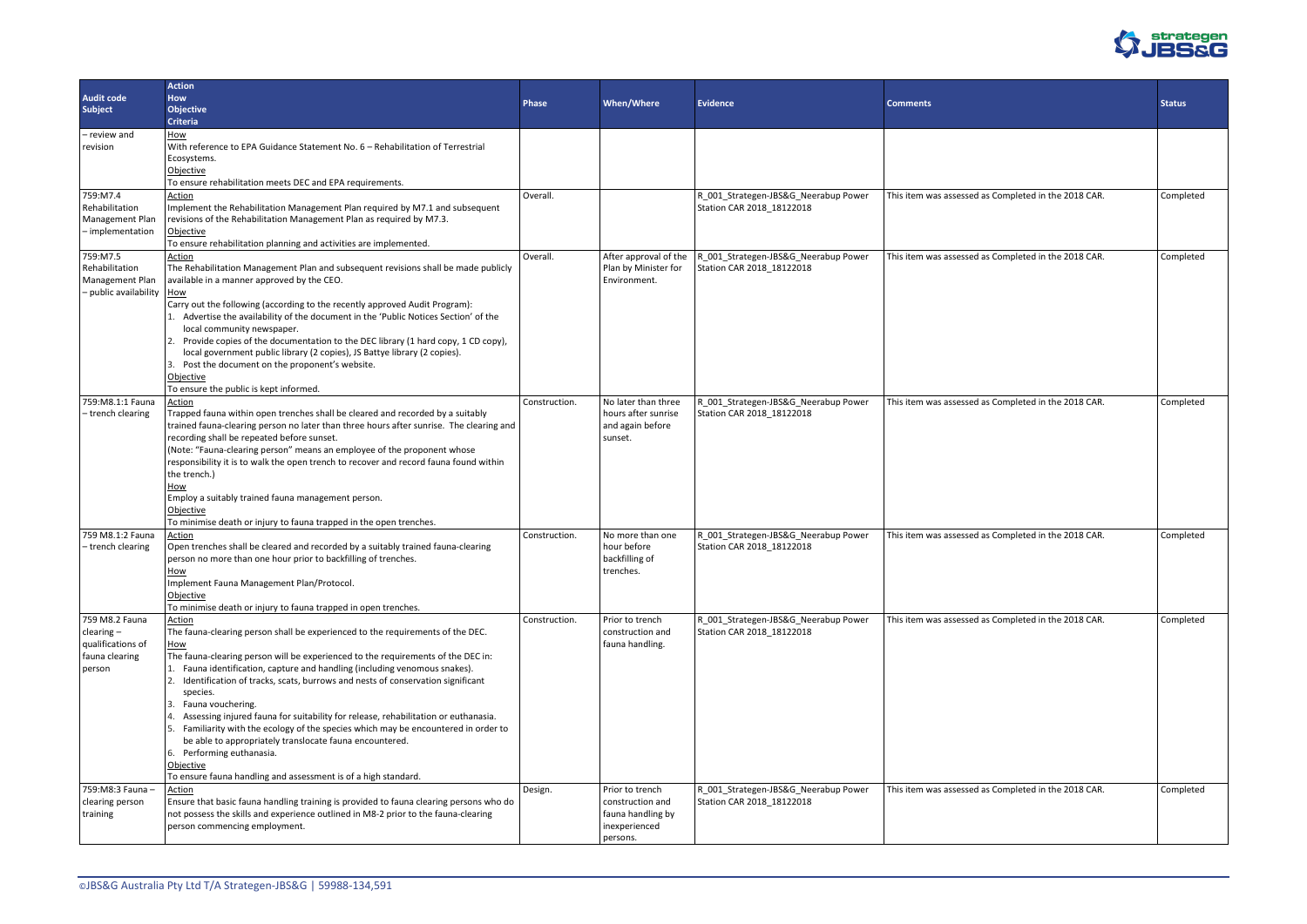

|                         | <b>Action</b>                                                                                                                                                       |                    |                       |                                      |                                                      |               |
|-------------------------|---------------------------------------------------------------------------------------------------------------------------------------------------------------------|--------------------|-----------------------|--------------------------------------|------------------------------------------------------|---------------|
| <b>Audit code</b>       | <b>How</b>                                                                                                                                                          |                    |                       |                                      |                                                      |               |
| <b>Subject</b>          | <b>Objective</b>                                                                                                                                                    | <b>Phase</b>       | When/Where            | <b>Evidence</b>                      | <b>Comments</b>                                      | <b>Status</b> |
|                         | <b>Criteria</b>                                                                                                                                                     |                    |                       |                                      |                                                      |               |
|                         | How                                                                                                                                                                 |                    |                       |                                      |                                                      |               |
|                         | Fauna handling training course delivered to inexperienced staff.                                                                                                    |                    |                       |                                      |                                                      |               |
|                         | Objective                                                                                                                                                           |                    |                       |                                      |                                                      |               |
|                         | To ensure fauna handling and assessment is of a high standard.                                                                                                      |                    |                       |                                      |                                                      |               |
| 759: M8.4 Fauna -       | <b>Action</b>                                                                                                                                                       | Design.            | Prior to fauna        | R_001_Strategen-JBS&G_Neerabup Power | This item was assessed as Completed in the 2018 CAR. | Completed     |
| clearing person         | Fauna handling training as outlined in M8.3 shall be developed in consultation with the                                                                             |                    | handling by           | Station CAR 2018 18122018            |                                                      |               |
| training                | DEC.                                                                                                                                                                |                    | inexperienced         |                                      |                                                      |               |
|                         | How                                                                                                                                                                 |                    | persons.              |                                      |                                                      |               |
|                         | In consultation with DEC.                                                                                                                                           |                    |                       |                                      |                                                      |               |
|                         | Objective                                                                                                                                                           |                    |                       |                                      |                                                      |               |
|                         | To ensure best practice fauna handling and assessment.                                                                                                              |                    |                       |                                      |                                                      |               |
| 759: M8.5 Fauna -       | Action                                                                                                                                                              | Construction.      | In areas where there  | R_001_Strategen-JBS&G_Neerabup Power | This item was assessed as Completed in the 2018 CAR. | Completed     |
| open trench length      | Open trench lengths shall not exceed a length capable of being inspected and cleared                                                                                |                    | are open trenches.    | Station CAR 2018 18122018            |                                                      |               |
|                         | by fauna clearing persons within the required times as set out in condition 8.1.                                                                                    |                    |                       |                                      |                                                      |               |
|                         | Objective                                                                                                                                                           |                    |                       |                                      |                                                      |               |
|                         | To minimise death or injury to fauna trapped in the open trenches.                                                                                                  |                    |                       |                                      |                                                      |               |
| 759: M8.6 Fauna -       | Action                                                                                                                                                              | Construction.      | In areas where there  | R_001_Strategen-JBS&G_Neerabup Power | This item was assessed as Completed in the 2018 CAR. | Completed     |
| flooding of trench      | Monitor weather forecasts through the Bureau of Meteorology and in the event of a                                                                                   |                    | are open trenches.    | Station CAR 2018_18122018            |                                                      |               |
|                         | weather forecast indicating rainfall sufficient to cause flooding of trenches or                                                                                    |                    |                       |                                      |                                                      |               |
|                         | drowning of fauna trapped in trenches, in consultation with DEC, backfill all lengths of                                                                            |                    |                       |                                      |                                                      |               |
|                         | open trench with a potential to be flooded or cause drowning of fauna.                                                                                              |                    |                       |                                      |                                                      |               |
|                         | How<br>Monitor weather forecasts in areas where there are open trenches.                                                                                            |                    |                       |                                      |                                                      |               |
|                         | Calculate rainfall level which could cause flooding of trenches or drowning of fauna.                                                                               |                    |                       |                                      |                                                      |               |
|                         | Consult with DEC where weather indicates potential flooding or drowning of fauna                                                                                    |                    |                       |                                      |                                                      |               |
|                         | could occur as to whether backfilling of trenches needs to occur.                                                                                                   |                    |                       |                                      |                                                      |               |
|                         | Objective                                                                                                                                                           |                    |                       |                                      |                                                      |               |
|                         | To minimise harm to fauna trapped in open trenches.                                                                                                                 |                    |                       |                                      |                                                      |               |
| 759 M8.7:1 Fauna        | Action                                                                                                                                                              | Post-construction. | Provided to CEO no    | R_001_Strategen-JBS&G_Neerabup Power | This item was assessed as Completed in the 2018 CAR. | Completed     |
| management-             | Produce a report on fauna management within the gas pipeline lateral easement at                                                                                    |                    | later than 14 days    | Station CAR 2018_18122018            |                                                      |               |
| report                  | the completion of gas pipeline construction and provide report to the CEO no later                                                                                  |                    | after the completion  |                                      |                                                      |               |
|                         | than 14 days after the completion of the gas pipeline construction.                                                                                                 |                    | of gas pipeline       |                                      |                                                      |               |
|                         | <u>How</u>                                                                                                                                                          |                    | construction.         |                                      |                                                      |               |
|                         | The Fauna Management Report shall include:                                                                                                                          |                    |                       |                                      |                                                      |               |
|                         | Details of all fauna inspections.                                                                                                                                   |                    |                       |                                      |                                                      |               |
|                         | 2. The number of fauna cleared from trenches.                                                                                                                       |                    |                       |                                      |                                                      |               |
|                         | 3. Fauna interactions.                                                                                                                                              |                    |                       |                                      |                                                      |               |
|                         | 4. Fauna mortalities.                                                                                                                                               |                    |                       |                                      |                                                      |               |
|                         | 5. All actions taken.                                                                                                                                               |                    |                       |                                      |                                                      |               |
|                         | Objective                                                                                                                                                           |                    |                       |                                      |                                                      |               |
|                         | To ensure that fauna management was carried out in accordance with conditions and,                                                                                  |                    |                       |                                      |                                                      |               |
|                         | to understand project impacts on fauna and to further develop industry best practice                                                                                |                    |                       |                                      |                                                      |               |
|                         | fauna management.                                                                                                                                                   |                    |                       |                                      |                                                      |               |
| 759 M8.7:2 Fauna        | Action                                                                                                                                                              | Post-construction. | No later than 14 days | R_001_Strategen-JBS&G_Neerabup Power | This item was assessed as Completed in the 2018 CAR. | Completed     |
| management              | Report on fauna management to be made publicly available in a manner approved by                                                                                    |                    | after the completion  | Station CAR 2018 18122018            |                                                      |               |
| report - publicly       | the CEO.                                                                                                                                                            |                    | of gas pipeline       |                                      |                                                      |               |
| availability            | How                                                                                                                                                                 |                    | construction.         |                                      |                                                      |               |
|                         | Carry out the following (according to the recently approved Audit Program):<br>1. Advertise the availability of the document in the 'Public Notices Section' of the |                    |                       |                                      |                                                      |               |
|                         | local community newspaper.                                                                                                                                          |                    |                       |                                      |                                                      |               |
|                         | 2. Provide copies of the documentation to the DEC library (1 hard copy, 1 CD copy),                                                                                 |                    |                       |                                      |                                                      |               |
|                         | local government public library (2 copies), JS Battye library (2 copies).                                                                                           |                    |                       |                                      |                                                      |               |
|                         | 3. Post the document on the proponent's website.                                                                                                                    |                    |                       |                                      |                                                      |               |
|                         | Objective                                                                                                                                                           |                    |                       |                                      |                                                      |               |
|                         | To ensure the public is informed of project impacts on fauna.                                                                                                       |                    |                       |                                      |                                                      |               |
| 759 M9.1 Stack          | Action                                                                                                                                                              | Design.            | Prior to submitting a | R_001_Strategen-JBS&G_Neerabup Power | This item was assessed as Completed in the 2018 CAR. | Completed     |
| <b>Emissions Report</b> | Prior to submission of a works approval application, provide a report to the CEO for                                                                                |                    | works approval        | Station CAR 2018_18122018            |                                                      |               |
|                         | approval.                                                                                                                                                           |                    | application.          |                                      |                                                      |               |
|                         |                                                                                                                                                                     |                    |                       |                                      |                                                      |               |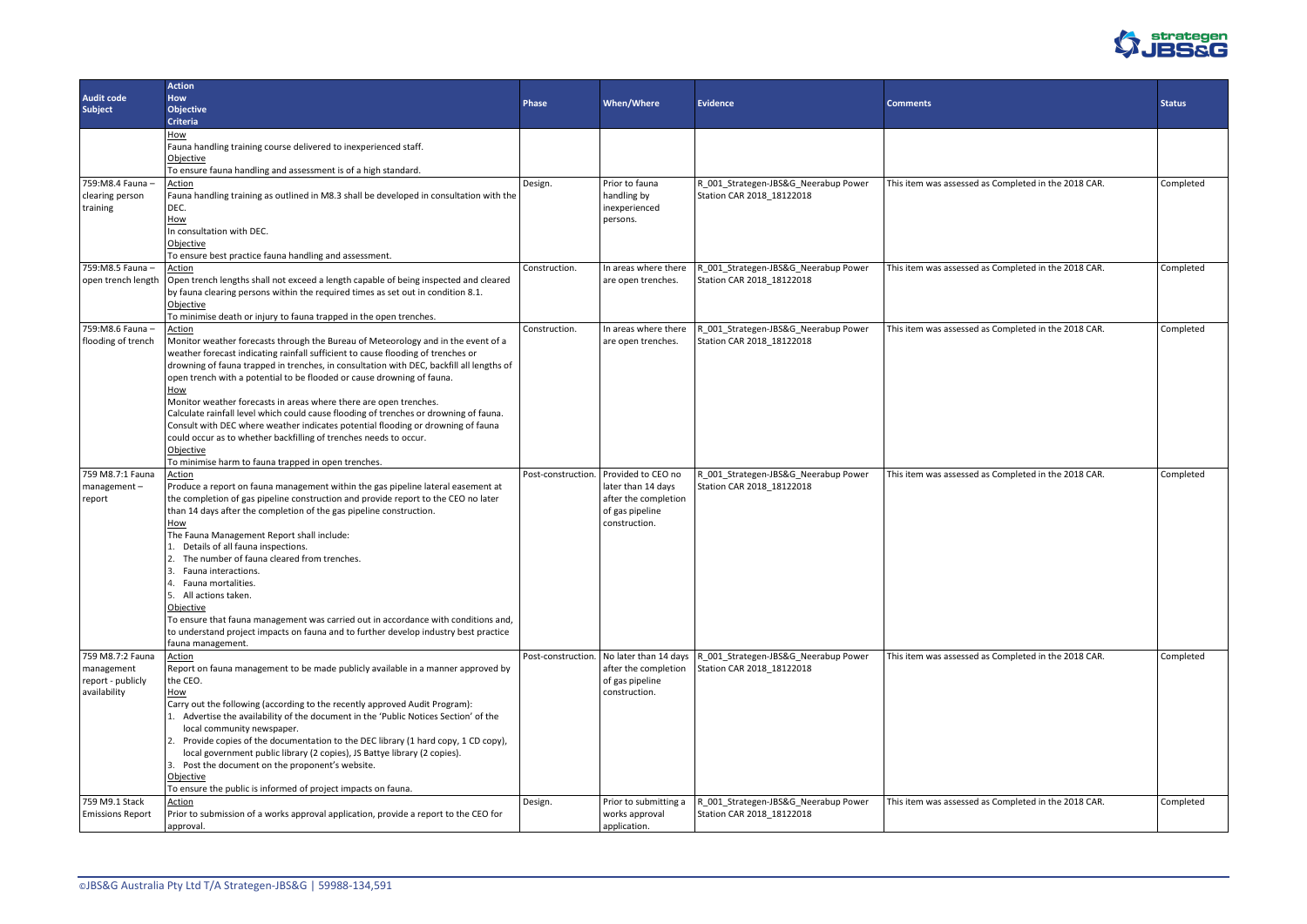

| <b>Comments</b>                                                                                                                                                                                                                                                                                                                                                                                                                                                                                                         | <b>Status</b> |
|-------------------------------------------------------------------------------------------------------------------------------------------------------------------------------------------------------------------------------------------------------------------------------------------------------------------------------------------------------------------------------------------------------------------------------------------------------------------------------------------------------------------------|---------------|
|                                                                                                                                                                                                                                                                                                                                                                                                                                                                                                                         |               |
| This item was assessed as Completed in the 2018 CAR.                                                                                                                                                                                                                                                                                                                                                                                                                                                                    | Completed     |
| The approved updated SEMP (Rev 3.0) is being implemented (see<br>Appendix D). No modifications were made to the plan during this<br>audit period.<br>The SEMP annual compliance report indicates that monitoring for<br>all parameters outlined in Appendix D of the SEMP was<br>undertaken for Unit 12 on the 27th October 2020 and Unit 11 on<br>the 29th October 2020.<br>The SEMP annual compliance report indicates that compliance<br>with all other SEMP conditions was achieved during the reporting<br>period. | Compliant     |
| The SEMP is made publicly available on the Shell Energy website,<br>consistent with OEPA requirements for making documents<br>available to the public. The updated SEMP is available on the Shell<br>Energy website.                                                                                                                                                                                                                                                                                                    | Compliant     |
| This item was assessed as Completed in the 2018 CAR.                                                                                                                                                                                                                                                                                                                                                                                                                                                                    | Completed     |

|                                     | <b>Action</b>                                                                                  |              |                   |                                                                                           |                                                                                  |               |
|-------------------------------------|------------------------------------------------------------------------------------------------|--------------|-------------------|-------------------------------------------------------------------------------------------|----------------------------------------------------------------------------------|---------------|
| <b>Audit code</b><br><b>Subject</b> | <b>How</b><br><b>Objective</b>                                                                 | <b>Phase</b> | When/Where        | <b>Evidence</b>                                                                           | <b>Comments</b>                                                                  | <b>Status</b> |
|                                     | <b>Criteria</b>                                                                                |              |                   |                                                                                           |                                                                                  |               |
|                                     | How                                                                                            |              |                   |                                                                                           |                                                                                  |               |
|                                     | The report shall:                                                                              |              |                   |                                                                                           |                                                                                  |               |
|                                     | 1. Confirm the engineering design details for the emission of gaseous and particulate          |              |                   |                                                                                           |                                                                                  |               |
|                                     | pollutants, including stack heights, stack parameters, exit temperatures and exit              |              |                   |                                                                                           |                                                                                  |               |
|                                     | velocities; and                                                                                |              |                   |                                                                                           |                                                                                  |               |
|                                     | Estimate the concentration of nitrogen oxides and other gaseous and particulate                |              |                   |                                                                                           |                                                                                  |               |
|                                     | pollutants, under normal and worst-case conditions, including start-up and upset<br>emissions. |              |                   |                                                                                           |                                                                                  |               |
|                                     | Objective                                                                                      |              |                   |                                                                                           |                                                                                  |               |
|                                     | To ensure that best available practicable and efficient technologies are being used and        |              |                   |                                                                                           |                                                                                  |               |
|                                     | that stack emissions can be managed to below required environmental levels.                    |              |                   |                                                                                           |                                                                                  |               |
|                                     | Criteria                                                                                       |              |                   |                                                                                           |                                                                                  |               |
|                                     | With reference to the DEC Continuous Emission Monitoring System (CEMS) Code for                |              |                   |                                                                                           |                                                                                  |               |
| 759 M9.2 Stack                      | Stationary Source Air Emissions.                                                               |              |                   |                                                                                           |                                                                                  |               |
| emissions                           | Action<br>Prepare a Stack Emissions Management Plan to the requirements of the Minister for    | Design.      | prior to          | At least three months   R_001_Strategen-JBS&G_Neerabup Power<br>Station CAR 2018_18122018 | This item was assessed as Completed in the 2018 CAR.                             | Comp          |
| Management Plan                     | Environment at least three months prior to commencement of operations.                         |              | commencement of   |                                                                                           |                                                                                  |               |
|                                     | How                                                                                            |              | operations.       |                                                                                           |                                                                                  |               |
|                                     | The Stack Emissions Management Plan shall include:                                             |              |                   |                                                                                           |                                                                                  |               |
|                                     | Proposed targets and standards.                                                                |              |                   |                                                                                           |                                                                                  |               |
|                                     | 2. A stack emissions monitoring programme, which includes nitrogen oxides and                  |              |                   |                                                                                           |                                                                                  |               |
|                                     | other gaseous and particulate pollutants.                                                      |              |                   |                                                                                           |                                                                                  |               |
|                                     | 3. Annual reporting.<br>Objective                                                              |              |                   |                                                                                           |                                                                                  |               |
|                                     | To ensure that best available practicable and efficient technologies are used to               |              |                   |                                                                                           |                                                                                  |               |
|                                     | minimise and monitor air emissions from the power station.                                     |              |                   |                                                                                           |                                                                                  |               |
|                                     | Criteria                                                                                       |              |                   |                                                                                           |                                                                                  |               |
|                                     | With reference to the DEC Continuous Emission Monitoring System (CEMS) Code for                |              |                   |                                                                                           |                                                                                  |               |
|                                     | <b>Stationary Source Air Emissions.</b>                                                        |              |                   |                                                                                           |                                                                                  |               |
| 759 M9.3 Stack<br>Emissions         | <b>Action</b>                                                                                  | Design.      |                   | Refer to Appendix D                                                                       | The approved updated SEMP (Rev 3.0) is being implemented (see $\vert$ Comp       |               |
| Management Plan                     | Implement the Stack Emissions Management Plan required by condition 9.2.<br>Objective          |              |                   | R_003_Shell Energy_2020-2021-                                                             | Appendix D). No modifications were made to the plan during this<br>audit period. |               |
| - implementation                    | To ensure that best available practicable and efficient technologies are used to               |              |                   | SEMP_Annual Compliance Report                                                             |                                                                                  |               |
|                                     | minimise and monitor air emissions from the power station.                                     |              |                   | 03112021                                                                                  | The SEMP annual compliance report indicates that monitoring for                  |               |
|                                     |                                                                                                |              |                   |                                                                                           | all parameters outlined in Appendix D of the SEMP was                            |               |
|                                     |                                                                                                |              |                   |                                                                                           | undertaken for Unit 12 on the 27th October 2020 and Unit 11 on                   |               |
|                                     |                                                                                                |              |                   |                                                                                           | the 29th October 2020.                                                           |               |
|                                     |                                                                                                |              |                   |                                                                                           | The SEMP annual compliance report indicates that compliance                      |               |
|                                     |                                                                                                |              |                   |                                                                                           | with all other SEMP conditions was achieved during the reporting                 |               |
|                                     |                                                                                                |              |                   |                                                                                           | period.                                                                          |               |
| 759 M9.4 Stack                      | Action                                                                                         | Design.      | Prior to          | <b>NPS-PS-SEMP-PR Stack Emissions</b>                                                     | The SEMP is made publicly available on the Shell Energy website,                 | Compl         |
| Emissions                           | The Stack Emissions Management Plan required by condition 9.2 shall be made                    |              | commencement of   | <b>Management Plan (SEMP)</b>                                                             | consistent with OEPA requirements for making documents                           |               |
| Management Plar                     | publicly available in a manner approved by the CEO.                                            |              | operations.       | (shellenergy.com.au) (accessed 20122021)                                                  | available to the public. The updated SEMP is available on the Shell              |               |
| -publicly available                 | How<br>Carry out the following (according to the recently approved Audit Program):             |              |                   |                                                                                           | Energy website.                                                                  |               |
|                                     | Advertise the availability of the document in the 'Public Notices Section' of the              |              |                   |                                                                                           |                                                                                  |               |
|                                     | local community newspaper.                                                                     |              |                   |                                                                                           |                                                                                  |               |
|                                     | Provide copies of the documentation to the DEC library (1 hard copy, 1 CD copy),               |              |                   |                                                                                           |                                                                                  |               |
|                                     | local government public library (2 copies), JS Battye library (2 copies).                      |              |                   |                                                                                           |                                                                                  |               |
|                                     | 3. Post the document on the proponent's website.                                               |              |                   |                                                                                           |                                                                                  |               |
|                                     | Objective                                                                                      |              |                   |                                                                                           |                                                                                  |               |
| 759 M10.1                           | To ensure the public is kept informed.                                                         |              | Prior to          |                                                                                           |                                                                                  |               |
| Greenhouse Gas                      | Action<br>Prior to commencement of ground disturbing activities, prepare and submit a          | Design.      | commencement of   | R_001_Strategen-JBS&G_Neerabup Power<br>Station CAR 2018_18122018                         | This item was assessed as Completed in the 2018 CAR.                             | Comp          |
| Abatement                           | Greenhouse Gas Abatement Programme for approval by CEO.                                        |              | ground disturbing |                                                                                           |                                                                                  |               |
| Programme-                          | How                                                                                            |              | activities.       |                                                                                           |                                                                                  |               |
| prepare                             | The Greenhouse Gas Abatement Programme shall set out measures and processes to:                |              |                   |                                                                                           |                                                                                  |               |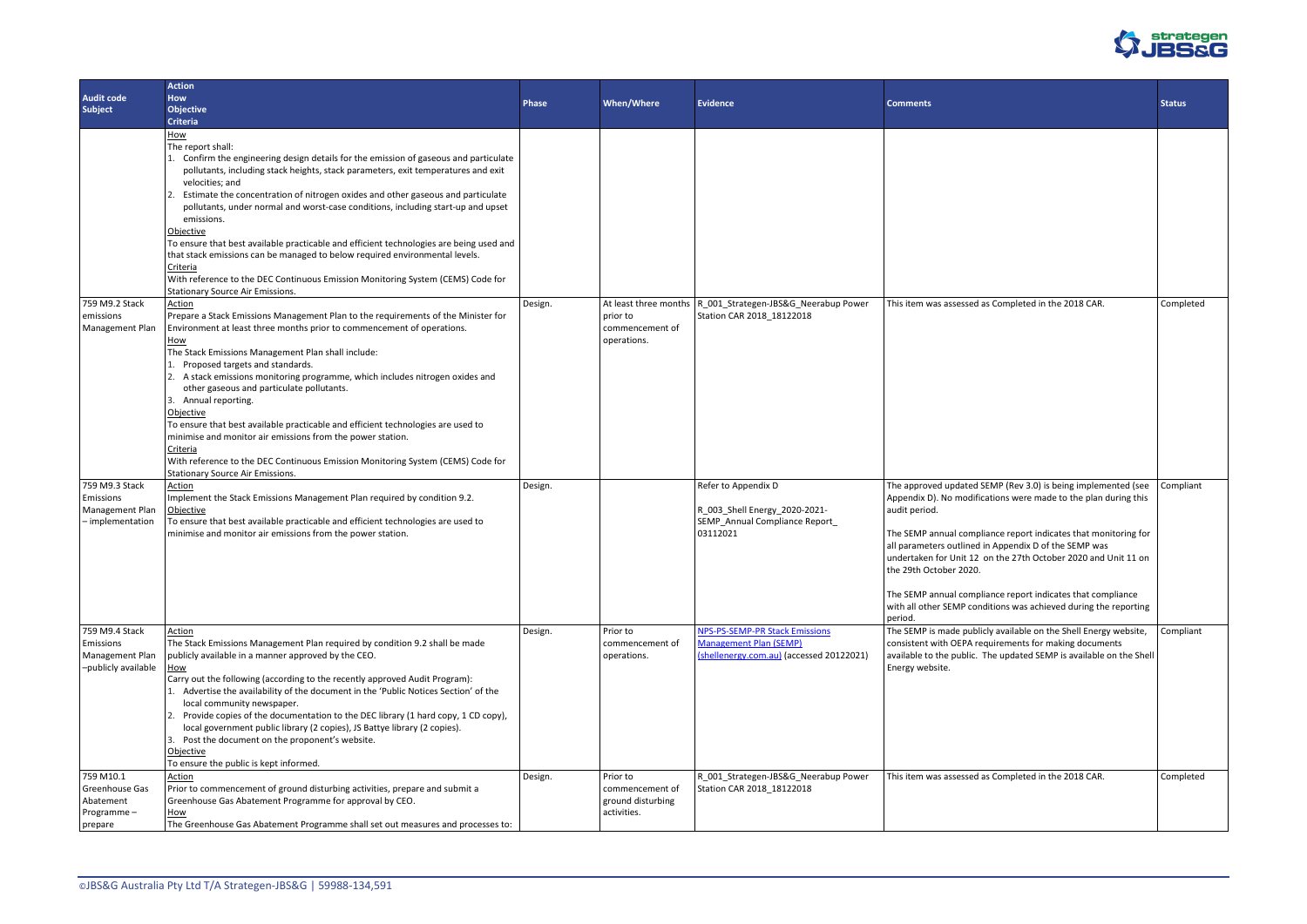

|                                                                              | <b>Action</b>                                                                                                                                                                                                                                                                                                                                                                                                                                                                                                                                                                                                                                                                                                                                                                                                                                                                                                          |                           |                                                                 |                                                                                            |                                                                                                                                                                                                                                                          |               |
|------------------------------------------------------------------------------|------------------------------------------------------------------------------------------------------------------------------------------------------------------------------------------------------------------------------------------------------------------------------------------------------------------------------------------------------------------------------------------------------------------------------------------------------------------------------------------------------------------------------------------------------------------------------------------------------------------------------------------------------------------------------------------------------------------------------------------------------------------------------------------------------------------------------------------------------------------------------------------------------------------------|---------------------------|-----------------------------------------------------------------|--------------------------------------------------------------------------------------------|----------------------------------------------------------------------------------------------------------------------------------------------------------------------------------------------------------------------------------------------------------|---------------|
| <b>Audit code</b>                                                            | How                                                                                                                                                                                                                                                                                                                                                                                                                                                                                                                                                                                                                                                                                                                                                                                                                                                                                                                    | <b>Phase</b>              | When/Where                                                      | <b>Evidence</b>                                                                            |                                                                                                                                                                                                                                                          |               |
| Subject                                                                      | <b>Objective</b>                                                                                                                                                                                                                                                                                                                                                                                                                                                                                                                                                                                                                                                                                                                                                                                                                                                                                                       |                           |                                                                 |                                                                                            | <b>Comments</b>                                                                                                                                                                                                                                          | <b>Status</b> |
|                                                                              | <b>Criteria</b>                                                                                                                                                                                                                                                                                                                                                                                                                                                                                                                                                                                                                                                                                                                                                                                                                                                                                                        |                           |                                                                 |                                                                                            |                                                                                                                                                                                                                                                          |               |
| 759 M10.2                                                                    | Ensure that the plant is designed and operated in a manner which achieves<br>reductions in "greenhouse gas" emissions as far as practicable.<br>2. Provide for ongoing "greenhouse gas" emissions reductions over time.<br>3. Ensure that the total net "greenhouse gas" emissions and/or "greenhouse gas"<br>emissions per unit of product from the project are minimised; and<br>4. Manage "greenhouse gas" emissions in accordance with the Framework<br>Convention on Climate Change 1992, and consistent with the contemporary<br>National Greenhouse Strategy as updated from time to time.<br>Objective<br>To manage greenhouse gas emissions to achieve ongoing reductions and minimise<br>project emissions.<br>Criteria<br>Criteria set out in Schedule 2 of Statement 759 and on advice from the EPA.<br>With reference to EPA Guidance Statement No. 12, Minimising Greenhouse Gas<br>Emissions.<br>Action | Overall.                  | Prior to                                                        | Refer to Appendix E                                                                        | The GGAP is being implemented (see Appendix E). No                                                                                                                                                                                                       | Comp          |
| Greenhouse Gas                                                               | Implement the Greenhouse Gas Abatement Programme unless modifications are                                                                                                                                                                                                                                                                                                                                                                                                                                                                                                                                                                                                                                                                                                                                                                                                                                              |                           | commencement of                                                 |                                                                                            | modifications have been made to the plan during the audit period.                                                                                                                                                                                        |               |
| Abatement<br>Programme-<br>implementation                                    | approved by the CEO.<br>Objective<br>To manage greenhouse gas emissions to achieve ongoing reductions and minimise<br>project emissions.                                                                                                                                                                                                                                                                                                                                                                                                                                                                                                                                                                                                                                                                                                                                                                               |                           | ground disturbing<br>activities.                                | Management advice 24 November 2021.<br>Site inspection 24 November 2021.                   | Of the seven key actions, two were completed, and five were<br>conformant.                                                                                                                                                                               |               |
| 759 M10.3<br>Greenhouse Gas<br>Abatement<br>Programme-<br>publicly available | Action<br>Prior to commencement of ground disturbing activities, the Greenhouse Gas<br>Abatement Programme required by condition 10.1 shall be made publicly available in a<br>manner approved by the CEO.<br>How<br>Carry out the following (according to the recently approved Audit Program):<br>1. Advertise the availability of the document in the 'Public Notices Section' of the<br>local community newspaper.<br>2. Provide copies of the documentation to the DEC library (1 hard copy, 1 CD copy),                                                                                                                                                                                                                                                                                                                                                                                                          | Design.                   | Prior to<br>commencement of<br>ground disturbing<br>activities. | Neerabup Greenhouse Gas Abatement<br>Programme (shellenergy.com.au) (accessed<br>20122021) | The GGAP is made publicly available on the Shell Energy website,<br>consistent with DWER requirements for making documents<br>regarding the proposal publicly available. The GGAP was available<br>on the Shell Energy website at the time of the audit. | Comp          |
|                                                                              | local government public library (2 copies), JS Battye library (2 copies).<br>3. Post the document on the proponent's website.<br>Objective<br>To ensure the public is kept informed.                                                                                                                                                                                                                                                                                                                                                                                                                                                                                                                                                                                                                                                                                                                                   |                           | Prior to                                                        |                                                                                            |                                                                                                                                                                                                                                                          |               |
| 759:M11.1<br>Preliminary<br>Decommissioning<br>Plan - prepare                | Action<br>Prior to commencement of ground disturbing activities, prepare a Preliminary<br>Decommissioning Plan for approval by the CEO.<br><b>How</b><br>The Plan shall describe the framework and strategies to ensure that the site is suitable<br>for future land uses, and provides:<br>1. The rationale for the sitting and design of plant and infrastructure as relevant to<br>environmental protection.<br>2. A conceptual description of the final landform at closure.<br>3. A plan for a care and maintenance phase.<br>4. Initial plans for the management of noxious materials.<br>Objective<br>To appropriately decommission the NewGen Neerabup 330 MW Gas Fired Power<br>Station, Gas Pipeline and High Voltage Transmission Line in accordance with regulatory<br>requirements and accepted best practice environmental management.                                                                   | Design.                   | commencement of<br>ground-disturbing<br>activities.             | R_001_Strategen-JBS&G_Neerabup Power<br>Station CAR 2018_18122018                          | This item was assessed as Completed in the 2018 CAR.                                                                                                                                                                                                     | Comp          |
| 759:M11.2 Final<br>Decommissioning<br>Plan - prepare and<br>submit           | Action<br>At least six months prior to the anticipated date of closure, or at a time approved by<br>the EPA, submit a Final Decommissioning Plan designed to ensure that the site is<br>suitable for future land uses for approval by the CEO.<br><u>How</u><br>The Final Decommissioning Plan shall set out procedures and measures for:<br>1. Removal or, if appropriate, retention of plant and infrastructure agreed in<br>consultation with relevant stakeholders.<br>2. Rehabilitation of all disturbed areas to a standard suitable for the agreed new land<br>use(s).                                                                                                                                                                                                                                                                                                                                          | Operation and<br>Closure. | At least 6 months<br>prior to anticipated<br>closure.           | Management advice 24 November 2021.<br>Site inspection 24 November 2021.                   | The project life is approximately 30 years, with closure anticipated   Not re<br>to occur in 2040.                                                                                                                                                       | this st       |

| <b>Comments</b>                                                                                                                                                                                                                                          | <b>Status</b>                 |
|----------------------------------------------------------------------------------------------------------------------------------------------------------------------------------------------------------------------------------------------------------|-------------------------------|
|                                                                                                                                                                                                                                                          |                               |
| The GGAP is being implemented (see Appendix E). No                                                                                                                                                                                                       | Compliant                     |
| modifications have been made to the plan during the audit period.<br>Of the seven key actions, two were completed, and five were<br>conformant.                                                                                                          |                               |
| The GGAP is made publicly available on the Shell Energy website,<br>consistent with DWER requirements for making documents<br>regarding the proposal publicly available. The GGAP was available<br>on the Shell Energy website at the time of the audit. | Compliant                     |
| This item was assessed as Completed in the 2018 CAR.                                                                                                                                                                                                     | Completed                     |
| The project life is approximately 30 years, with closure anticipated<br>to occur in 2040.                                                                                                                                                                | Not required at<br>this stage |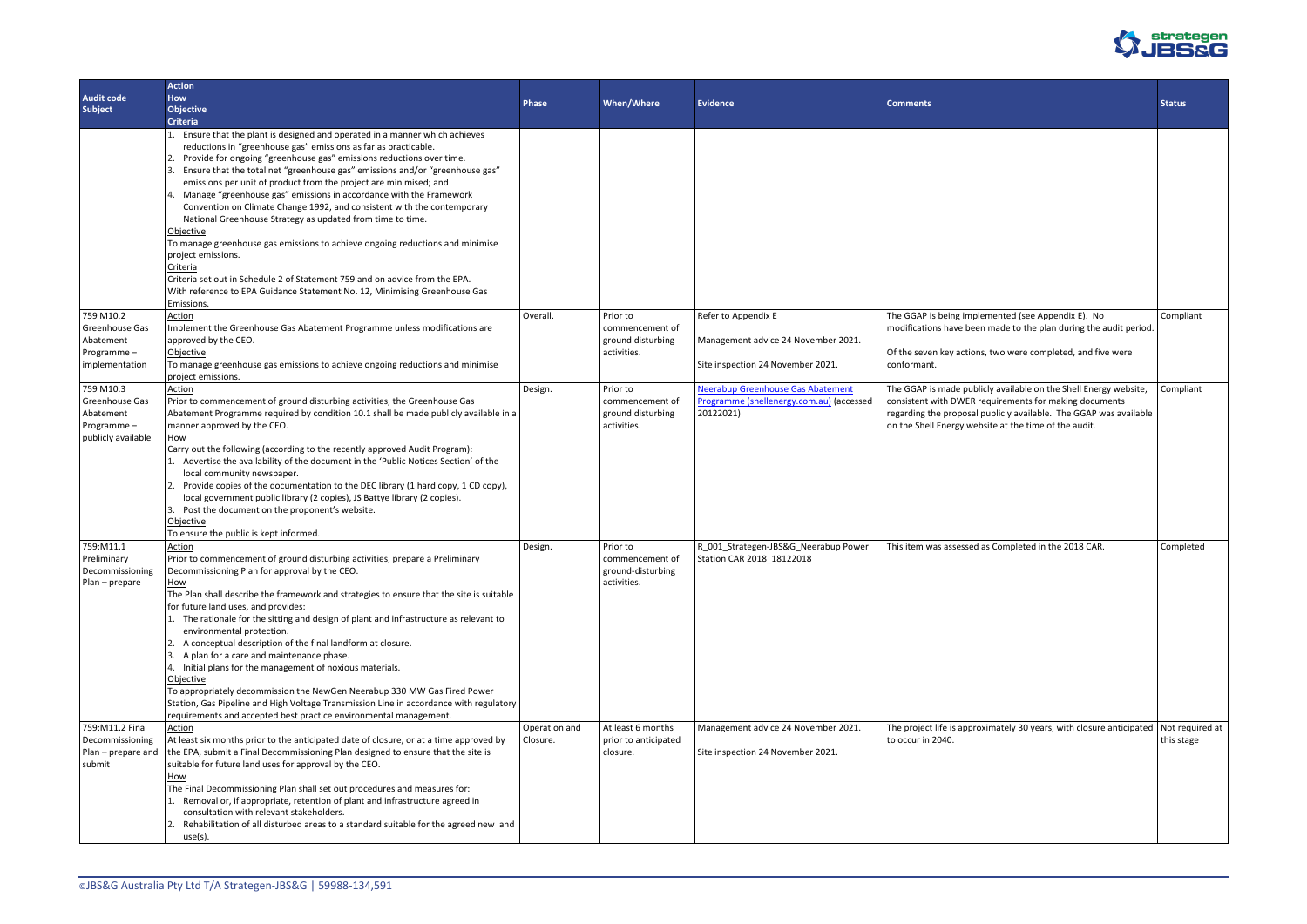

| <b>Audit code</b><br><b>Subject</b>                                 | <b>Action</b><br><b>How</b><br><b>Objective</b><br><b>Criteria</b>                                                                                                                                                                                                                                                                                                                                                                                                                                                                                           | Phase    | When/Where                                                                                                                              | Evidence | <b>Comments</b>    | <b>Status</b>                 |
|---------------------------------------------------------------------|--------------------------------------------------------------------------------------------------------------------------------------------------------------------------------------------------------------------------------------------------------------------------------------------------------------------------------------------------------------------------------------------------------------------------------------------------------------------------------------------------------------------------------------------------------------|----------|-----------------------------------------------------------------------------------------------------------------------------------------|----------|--------------------|-------------------------------|
|                                                                     | 3. Identification of contaminated area, including provision of evidence of notification<br>and proposed management measures to relevant statutory authorities.<br>Objective<br>To ensure that the site is left in an environmentally acceptable condition suitable for<br>future land uses.                                                                                                                                                                                                                                                                  |          |                                                                                                                                         |          |                    |                               |
| 759:M11.3 Final<br>Decommissioning<br>$Plan -$<br>implementation    | Action<br>Implement the Final Decommissioning Plan until such time as the Minister for the<br>Environment determines, on advice of the CEO, that decommissioning responsibilities<br>have been fulfilled.<br>Objective<br>To ensure that the Final Decommissioning Plan is implemented.                                                                                                                                                                                                                                                                      | Closure. | Until such time as the Refer to 759:M11.2<br>Minister determines<br>that<br>decommissioning<br>responsibilities have<br>been fulfilled. |          | Refer to 759:M11.2 | Not required at<br>this stage |
| 759:M11.4 Final<br>Decommissioning<br>Plan - public<br>availability | Action<br>The Final Decommissioning Plan shall be made publicly available in a manner approved<br>by the CEO.<br><b>How</b><br>Carry out the following:<br>1. Advertise the availability of the document in the 'Public Notices Section' of the<br>local community newspaper.<br>2. Provide copies of the documentation to the DEC library (1 hard copy, 1 CD copy),<br>local government public library (2 copies), JS Battye library (2 copies).<br>3. Post the document on the proponent's website.<br>Objective<br>To ensure the public is kept informed. | Overall. | After approval of Plan   Refer to 759:M11.2<br>by CEO, and prior to<br>implementation of<br>Plan.                                       |          | Refer to 759:M11.2 | Not required at<br>this stage |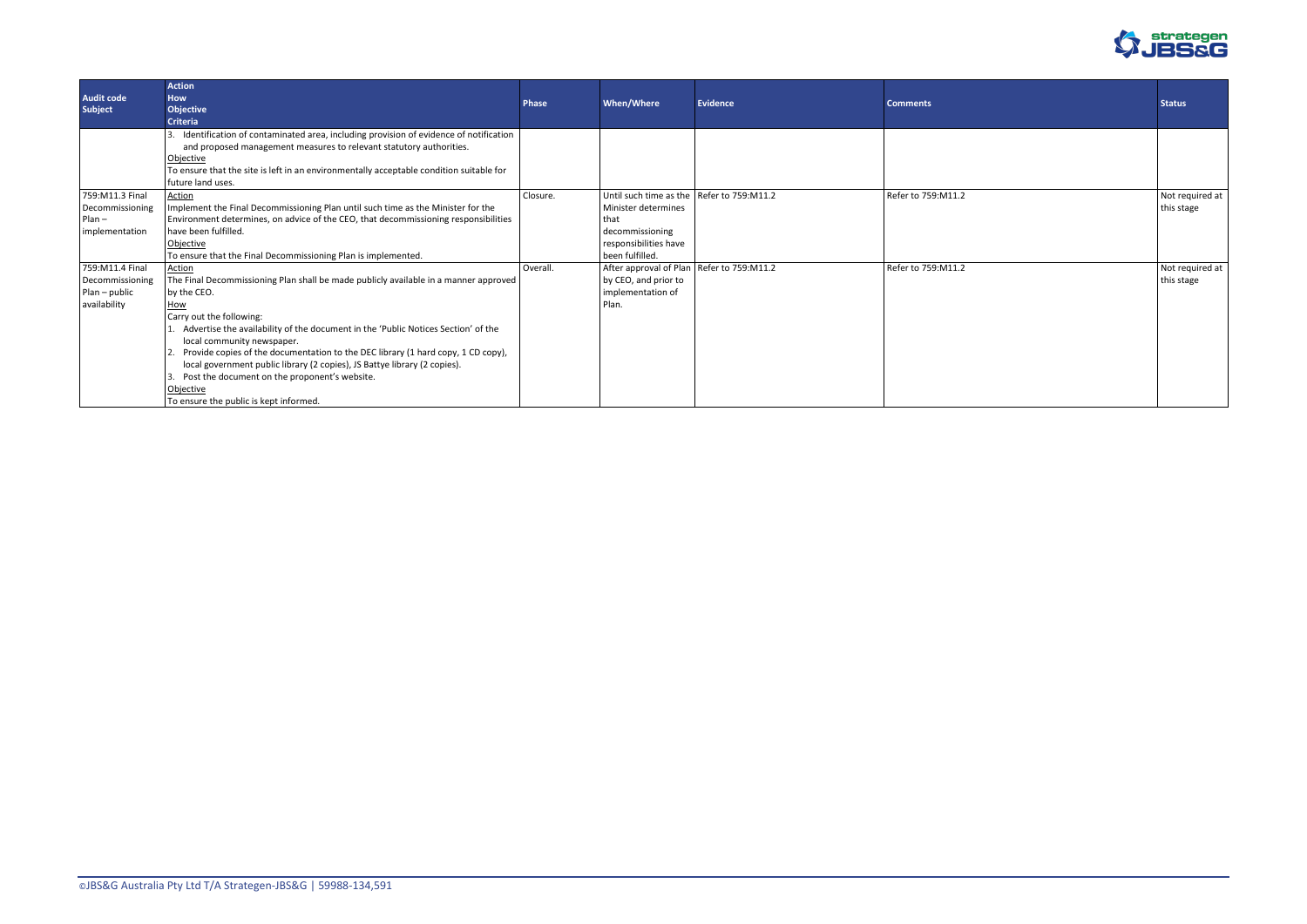

# <span id="page-22-0"></span>**Appendix C MS 759 Schedule 1 audit table**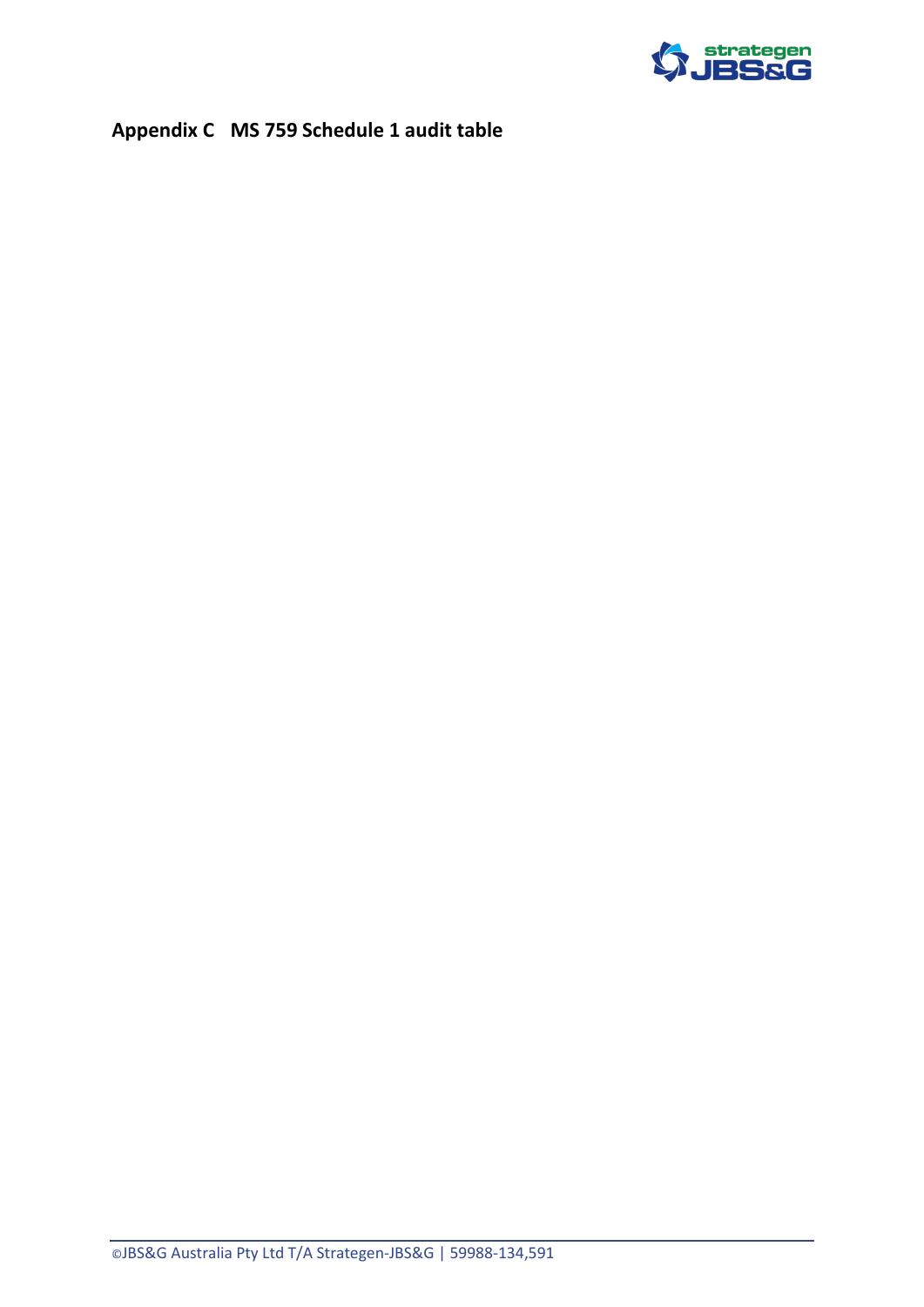

#### <span id="page-23-0"></span>**Table C.1: Schedule 1 of MS 759 audit table**

| <b>Element</b>                    | <b>Description</b>                                                                                                                                    | Evidence                                                                                                                                         | <b>Comments</b>                                                                                                                                                                                                                                                                                  | <b>Status</b>              |
|-----------------------------------|-------------------------------------------------------------------------------------------------------------------------------------------------------|--------------------------------------------------------------------------------------------------------------------------------------------------|--------------------------------------------------------------------------------------------------------------------------------------------------------------------------------------------------------------------------------------------------------------------------------------------------|----------------------------|
| Project purpose:                  | To construct, operate and maintain a 330 MW power<br>station and associated infrastructure.                                                           | Management advice 24 November 2021.                                                                                                              | Previous Compliance Assessment Reports noted that construction of the gas pipeline,<br>transmission line and power station was completed in 2009. The power station was                                                                                                                          | Compliant                  |
|                                   |                                                                                                                                                       | Site inspection 24 November 2021.                                                                                                                | commissioned in December 2009, with operation and maintenance currently occurring.<br>The operator advised that no changes have been made to the construction of the power station                                                                                                               |                            |
|                                   |                                                                                                                                                       | R_001_Shell Energy_Neerabup Gas-fired Power<br>Station_2019/2020 Compliance Assessment Report<br>04012021                                        | during the audit period and the auditors observed that this was the case.                                                                                                                                                                                                                        |                            |
| Project life:                     | 30 years.                                                                                                                                             | $N/A$ .                                                                                                                                          | No change, closure is anticipated to occur in 2040.                                                                                                                                                                                                                                              | Not required at this stage |
| Power output:                     | 330 MW (nominal).                                                                                                                                     | Management advice 24 November 2021.<br>R_001_Shell Energy_Neerabup Gas-fired Power<br>Station_2019/2020 Compliance Assessment Report<br>04012021 | There have been no changes to the nominal power output for the power station.<br>The operator advises that 330 MW is the default rating and represents a nominal rating. The<br>station can produce 342 MW with additional controls as a maximum in peaking situations.                          | Compliant                  |
| Sent out electricity:             | Approximately 867GWh/yr.                                                                                                                              | D_001_Shell Energy_2020-2021_Schedule 1 calcs_Audit<br>info Neerabup Stats_Compliance_2021                                                       | Data for the 2020/2021 financial year shows that sent out electricity was 198.95 GWh/yr.                                                                                                                                                                                                         | Compliant                  |
| Thermal efficiency:               | 33.3% HHV at 25°C and 60% relative humidity.                                                                                                          | Management advice 24 November 2021.                                                                                                              | The operator configured the Supervisory Control and Data Acquisition (SCADA) system during                                                                                                                                                                                                       | Compliant                  |
|                                   |                                                                                                                                                       | D_001_Shell Energy_2020-2021_Schedule 1 calcs_Audit<br>info Neerabup Stats Compliance 2021                                                       | July 2015 to provide real-time monitoring of thermal efficiency. These monitoring results<br>provide more accurate calculation of thermal efficiency recorded during operation.                                                                                                                  |                            |
|                                   |                                                                                                                                                       |                                                                                                                                                  | Results from real-time monitoring recorded generator thermal efficiency at approximately<br>29.79% based upon average heat rate calculated from Energy sent out and gas consumed.                                                                                                                |                            |
| Plant operation:                  | Intermittent operation to suit demand - peak and<br>shoulder periods.                                                                                 | Management advice 24 November 2021.                                                                                                              | The operator advised that intermittent demand is so far associated with and limited to very hot<br>or very cold days, low occurrences of other participant significant outages, low probability of<br>high market prices and limited grid feeds (generation nomination) as requested by Synergy. | Compliant                  |
| Operating hours:                  | Approximately 2628 hours per year.                                                                                                                    | D_001_Shell Energy_2020-2021_Schedule 1 calcs_Audit<br>info Neerabup Stats_Compliance_2021                                                       | The operating hours for the two units combined was 1,163 hours during the audit period.                                                                                                                                                                                                          | Compliant                  |
| Capacity factor:                  | Approximately 30%.                                                                                                                                    | R_004_Shell Energy_2019-2020 NewGen Neerabup DWER<br>Annual Monitoring & Compliance Report_24082020                                              | Based upon 330.6 MW capacity, the capacity factor was 6.62% during the audit period.                                                                                                                                                                                                             | Compliant                  |
| Power station footprint:          | Site is 10 ha of cleared farming land of which<br>approximately 4 ha is used for infrastructure.                                                      | R_001_Strategen-JBS&G_Neerabup Power Station CAR<br>2018 18122018                                                                                | This item was assessed as Completed in the 2018 CAR.                                                                                                                                                                                                                                             | Completed                  |
| Pipeline footprint:               | Construction corridor 30 m wide over 30 km length.<br>Approximately 30 ha of native vegetation to be cleared<br>and rehabilitated after construction. | R_001_Strategen-JBS&G_Neerabup Power Station CAR<br>2018_18122018                                                                                | This item was assessed as Completed in the 2018 CAR.                                                                                                                                                                                                                                             | Completed                  |
| Transmission line footprint:      | Approximately 400 m <sup>2</sup> of native vegetation for<br>construction of each of seven single column power pole<br>bases.                         | R_001_Strategen-JBS&G_Neerabup Power Station CAR<br>2018_18122018                                                                                | This item was assessed as Completed in the 2018 CAR.                                                                                                                                                                                                                                             | Completed                  |
| Fuel:                             |                                                                                                                                                       |                                                                                                                                                  |                                                                                                                                                                                                                                                                                                  |                            |
| $\bullet$<br>Type:                | Natural gas.                                                                                                                                          | Management advice 24 November 2021.                                                                                                              | Natural gas is delivered from the Dampier to Bunbury Natural Gas Pipeline (DBNGP) to lateral<br>that serves the station.                                                                                                                                                                         | Compliant                  |
| Source:<br>$\bullet$              | North-west Shelf.                                                                                                                                     | Management advice 24 November 2021.                                                                                                              | The supply of gas provided through the DBNGP is sourced from the North West Shelf, and<br>supplemented from other gas fields en-route, and is controlled by the pipeline owner/operator<br>$(DBP)$ .                                                                                             | Compliant                  |
| Method of transport:<br>$\bullet$ | Dampier to Bunbury Natural Gas Pipeline and an<br>approximately 30 km long gas pipeline lateral to the                                                | Management advice 24 November 2021.                                                                                                              | Gas is delivered from DBNGP to lateral that serves the station.                                                                                                                                                                                                                                  | Compliant                  |
| Major plant components            | power station site.                                                                                                                                   | Site inspection 24 November 2021.                                                                                                                | Auditors observed the gas yard and pipeline junction that services the power station.                                                                                                                                                                                                            |                            |
| Power station gas turbines:       | Two 165 MW open-cycle gas turbines fitted with low<br>NOx burners.                                                                                    | R_001_Strategen-JBS&G_Neerabup Power Station CAR<br>2018 18122018                                                                                | This item was assessed as Completed in the 2018 CAR.                                                                                                                                                                                                                                             | Completed                  |
| Number of stacks:                 | 2.                                                                                                                                                    | R_001_Strategen-JBS&G_Neerabup Power Station CAR<br>2018 18122018                                                                                | This item was assessed as Completed in the 2018 CAR.                                                                                                                                                                                                                                             | Completed                  |
| Height of stacks:                 | 35 m.                                                                                                                                                 | R_001_Strategen-JBS&G_Neerabup Power Station CAR<br>2018 18122018                                                                                | This item was assessed as Completed in the 2018 CAR.                                                                                                                                                                                                                                             | Completed                  |
| Stack diameter:                   | 6 m.                                                                                                                                                  | R_001_Strategen-JBS&G_Neerabup Power Station CAR<br>2018_18122018                                                                                | This item was assessed as Completed in the 2018 CAR.                                                                                                                                                                                                                                             | Completed                  |

|                                                 | <b>Status</b>              |
|-------------------------------------------------|----------------------------|
| he gas pipeline,                                | Compliant                  |
| er station was                                  |                            |
| rrently occurring.                              |                            |
| ction of the power station                      |                            |
| se.                                             |                            |
|                                                 |                            |
|                                                 |                            |
|                                                 | Not required at this stage |
| er station.                                     | Compliant                  |
| a nominal rating. The                           |                            |
| peaking situations.                             |                            |
|                                                 |                            |
|                                                 |                            |
| as 198.95 GWh/yr.                               | Compliant                  |
|                                                 |                            |
| (SCADA) system during                           |                            |
| monitoring results                              | Compliant                  |
| ng operation.                                   |                            |
|                                                 |                            |
| icy at approximately                            |                            |
| and gas consumed.                               |                            |
| th and limited to very hot                      | Compliant                  |
| ges, low probability of<br>equested by Synergy. |                            |
| ng the audit period.                            | Compliant                  |
|                                                 |                            |
| the audit period.                               | Compliant                  |
|                                                 | Completed                  |
|                                                 |                            |
|                                                 | Completed                  |
|                                                 |                            |
|                                                 | Completed                  |
|                                                 |                            |
|                                                 |                            |
|                                                 |                            |
| eline (DBNGP) to lateral                        | Compliant                  |
|                                                 |                            |
|                                                 |                            |
| rth West Shelf, and                             | Compliant                  |
| pipeline owner/operator                         |                            |
|                                                 |                            |
|                                                 | Compliant                  |
| power station.                                  |                            |
|                                                 |                            |
|                                                 | Completed                  |
|                                                 | Completed                  |
|                                                 | Completed                  |
|                                                 |                            |
|                                                 | Completed                  |
|                                                 |                            |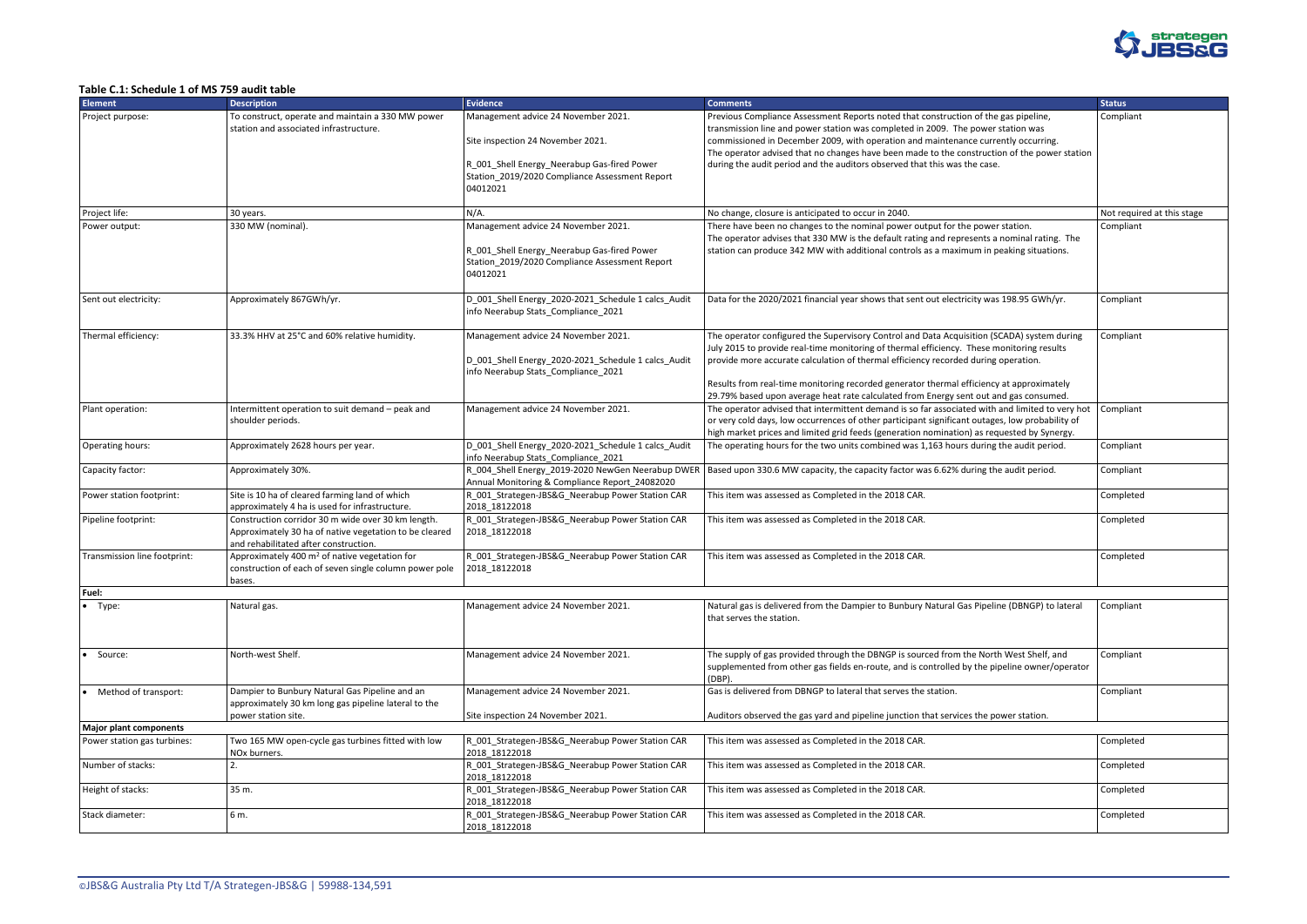

| <b>Element</b>                               | <b>Description</b>                                                                                                           | <b>Evidence</b>                                                                                                                                                           | <b>Comments</b>                                                                                                                                                                                                                                                                                                                                                                                                                                                                                                                                                                                                                                                                                                                                                                                                                                                                                                                                                                                                                                                                                                               | <b>Status</b> |
|----------------------------------------------|------------------------------------------------------------------------------------------------------------------------------|---------------------------------------------------------------------------------------------------------------------------------------------------------------------------|-------------------------------------------------------------------------------------------------------------------------------------------------------------------------------------------------------------------------------------------------------------------------------------------------------------------------------------------------------------------------------------------------------------------------------------------------------------------------------------------------------------------------------------------------------------------------------------------------------------------------------------------------------------------------------------------------------------------------------------------------------------------------------------------------------------------------------------------------------------------------------------------------------------------------------------------------------------------------------------------------------------------------------------------------------------------------------------------------------------------------------|---------------|
| Gas pipeline:                                | A dedicated lateral from the Dampier to Bunbury Natural<br>Gas Pipeline of approximately 30 km length.                       | R_001_Strategen-JBS&G_Neerabup Power Station CAR<br>2018 18122018                                                                                                         | This item was assessed as Completed in the 2018 CAR.                                                                                                                                                                                                                                                                                                                                                                                                                                                                                                                                                                                                                                                                                                                                                                                                                                                                                                                                                                                                                                                                          | Completed     |
| Compressor station:                          | Located on gas pipeline lateral and consists of two<br>compressor units with only one unit in operation at any<br>time.      | R_001_Strategen-JBS&G_Neerabup Power Station CAR<br>2018 18122018                                                                                                         | This item was assessed as Completed in the 2018 CAR.                                                                                                                                                                                                                                                                                                                                                                                                                                                                                                                                                                                                                                                                                                                                                                                                                                                                                                                                                                                                                                                                          | Completed     |
| Electricity transmission line:               | 330 kV line to Western Power Neerabup terminal<br>substation - approximately 2 km long.                                      | R_001_Strategen-JBS&G_Neerabup Power Station CAR<br>2018 18122018                                                                                                         | This item was assessed as Completed in the 2018 CAR.                                                                                                                                                                                                                                                                                                                                                                                                                                                                                                                                                                                                                                                                                                                                                                                                                                                                                                                                                                                                                                                                          | Completed     |
| <b>Inputs</b>                                |                                                                                                                              |                                                                                                                                                                           |                                                                                                                                                                                                                                                                                                                                                                                                                                                                                                                                                                                                                                                                                                                                                                                                                                                                                                                                                                                                                                                                                                                               |               |
| Natural gas:                                 | Approximately 11.2 PJ per year.                                                                                              | D_001_Shell Energy_2020-2021_Schedule 1 calcs_Audit<br>info Neerabup Stats_Compliance_2021                                                                                | A total of 2.385 PJ of natural gas per year was utilised during the audit period.                                                                                                                                                                                                                                                                                                                                                                                                                                                                                                                                                                                                                                                                                                                                                                                                                                                                                                                                                                                                                                             | Compliant     |
| Process water:                               | Approximately 15 ML per year from onsite bore.                                                                               | R_006_Shell Energy_2020-2021-Bore 1 and 2 Water<br>meter use cards_29062021<br>D_001_Shell Energy_2020-2021_Schedule 1 calcs_Audit<br>info Neerabup Stats_Compliance_2021 | The licence entitlement is 100,000 kL per year and includes two bores established on the site:<br>Bore 1-meter serial No. 08HC05315 - total water use of 15,991 kL during the audit period.<br>Bore 2-meter serial No. 08HC05638 - total water use is 1,349 kL during the audit period.<br>Total water use for 2020/2021 year was 17,340 kL which is within the permitted volume for the                                                                                                                                                                                                                                                                                                                                                                                                                                                                                                                                                                                                                                                                                                                                      | Compliant     |
|                                              |                                                                                                                              |                                                                                                                                                                           | licence (GWL 164093).                                                                                                                                                                                                                                                                                                                                                                                                                                                                                                                                                                                                                                                                                                                                                                                                                                                                                                                                                                                                                                                                                                         |               |
| <b>Outputs</b>                               |                                                                                                                              |                                                                                                                                                                           |                                                                                                                                                                                                                                                                                                                                                                                                                                                                                                                                                                                                                                                                                                                                                                                                                                                                                                                                                                                                                                                                                                                               |               |
| Wastewater:                                  | No discharge of wastewater.                                                                                                  | Management advice 24 November 2021.                                                                                                                                       | There was no discharge of wastewater.                                                                                                                                                                                                                                                                                                                                                                                                                                                                                                                                                                                                                                                                                                                                                                                                                                                                                                                                                                                                                                                                                         | Compliant     |
|                                              |                                                                                                                              | Site inspection 24 November 2021.                                                                                                                                         | The Reverse Osmosis plant minimises waste water collected in the evaporation ponds.                                                                                                                                                                                                                                                                                                                                                                                                                                                                                                                                                                                                                                                                                                                                                                                                                                                                                                                                                                                                                                           |               |
| Oxides of nitrogen (NOx):                    | 380,000kg/yr (<25 ppmv @ 15% O2).                                                                                            | R_004_Shell Energy_2019-2020 NewGen Neerabup DWER<br>Annual Environmental & Compliance Reports 24082021                                                                   | Both Unit 11 and 12 was recorded at 15 ppmv, which is below the limit specified.                                                                                                                                                                                                                                                                                                                                                                                                                                                                                                                                                                                                                                                                                                                                                                                                                                                                                                                                                                                                                                              | Compliant     |
|                                              |                                                                                                                              | R_005_NPI_WA1204 Emission Report 2020-<br>2021 10092021                                                                                                                   | Using NPI techniques it is estimated that NOx emissions were 53,421.76 kg/yr.                                                                                                                                                                                                                                                                                                                                                                                                                                                                                                                                                                                                                                                                                                                                                                                                                                                                                                                                                                                                                                                 |               |
| Particulates (PM10):                         | 74,000kg/yr.                                                                                                                 | D_001_Shell Energy_2020-2021_Schedule 1 calcs_Audit<br>info Neerabup Stats_Compliance_2021                                                                                | PM10 was not included in stack testing.<br>Using NPI techniques it is estimated that PM10 emissions were 6,692.69 kg/yr.                                                                                                                                                                                                                                                                                                                                                                                                                                                                                                                                                                                                                                                                                                                                                                                                                                                                                                                                                                                                      | Compliant     |
| Carbon monoxide (CO):                        | 93,000kg/yr (<10 ppmv @ 15% O2).                                                                                             | R_004_Shell Energy_2019-2020 NewGen Neerabup DWER                                                                                                                         | Unit 11 was recorded at <5 ppmv and Unit 12 at <2 ppmv, which is below the limit specified.                                                                                                                                                                                                                                                                                                                                                                                                                                                                                                                                                                                                                                                                                                                                                                                                                                                                                                                                                                                                                                   | Compliant     |
|                                              |                                                                                                                              | Annual Environmental & Compliance Reports_24082021<br>D_001_Shell Energy_2020-2021_Schedule 1 calcs_Audit<br>info Neerabup Stats_Compliance_2021                          | Using NPI techniques it is estimated that CO emissions were 15,581.4 kg/yr.                                                                                                                                                                                                                                                                                                                                                                                                                                                                                                                                                                                                                                                                                                                                                                                                                                                                                                                                                                                                                                                   |               |
| Sulphur dioxide (SO2):                       | 5,100 kg/yr.                                                                                                                 | Management advice 24 November 2021.                                                                                                                                       | NA - Not tested for in the 2020-2021 stack test program, DER licence does not require this to be $\big  N/A$<br>tested.                                                                                                                                                                                                                                                                                                                                                                                                                                                                                                                                                                                                                                                                                                                                                                                                                                                                                                                                                                                                       |               |
| Direct greenhouse gas emissions:             | Approximately 590,000 tonnes of CO <sub>2</sub> -e per year.                                                                 | R_009_Clean Energy Regulator_ NGERs S19 REPORT<br>FY2021                                                                                                                  | The direct greenhouse gas emissions were approximately 121,235 (Scope 1) tonnes of $CO2$ -e for<br>the audit period.                                                                                                                                                                                                                                                                                                                                                                                                                                                                                                                                                                                                                                                                                                                                                                                                                                                                                                                                                                                                          | Compliant     |
| Full fuel cycle greenhouse gas<br>emissions: | Approximately 673,000 tonnes of CO <sub>2</sub> -e per year.                                                                 | R 009 Clean Energy Regulator NGERs S19 REPORT<br>FY2021                                                                                                                   | The full fuel cycle greenhouse gas emissions were approximately 124,564 tonnes of CO <sub>2</sub> -e for<br>the audit period.                                                                                                                                                                                                                                                                                                                                                                                                                                                                                                                                                                                                                                                                                                                                                                                                                                                                                                                                                                                                 | Compliant     |
| Greenhouse intensity:                        | Approximately 554kg of CO <sub>2</sub> -e per MWh.                                                                           | Management advice 24 November 2021.<br>D_001_Shell Energy_2020-2021_Schedule 1 calcs_Audit<br>info Neerabup Stats_Compliance_2021                                         | The greenhouse intensity recorded during the audit period was 615.54 kg of $CO2$ -e per MWh for Compliant<br>the audit period which is within 10% of the 554 kg of CO <sub>2</sub> -e per MWh.<br>As reported last year, the Proponent has advised that typical operations through the reporting<br>period involved infrequent very short duration runs (station capacity factor of 6.62 %, total of<br>approximately 267 starts between the two units during the audit period). Management advised<br>that low operating hours tends to unfavourably skew the greenhouse intensity data per output<br>due to the inherent inefficiency of the fast start-up cycle and short runs associated with a peak<br>demand power station. The Proponent also notes that the heat rate degrades when the station<br>is run at lower power output and the Proponent receives requests from the market to run at<br>lower than maximum capacity output. As the future capacity factor of the power station<br>increases, the ratio of starts to 'online' hours should improve with a corresponding reduction in<br>greenhouse intensity. |               |
| Noise:                                       | Will comply with the Environmental Protection (Noise)<br>Regulations 1997:<br>• <30dB(A) at nearest residential property and | Management advice 24 November 2021.<br>D_003_Shell Energy_NPS-REG-ECT-COMP External                                                                                       | No complaints were received during the audit period indicating that noise limits were within the Compliant<br>required parameters.                                                                                                                                                                                                                                                                                                                                                                                                                                                                                                                                                                                                                                                                                                                                                                                                                                                                                                                                                                                            |               |
|                                              | • <65dB(A) at nearest industrial property.                                                                                   | Complaints Register_23082021                                                                                                                                              |                                                                                                                                                                                                                                                                                                                                                                                                                                                                                                                                                                                                                                                                                                                                                                                                                                                                                                                                                                                                                                                                                                                               |               |

|                                                                         | <b>Status</b> |
|-------------------------------------------------------------------------|---------------|
|                                                                         | Completed     |
|                                                                         | Completed     |
|                                                                         | Completed     |
|                                                                         |               |
| period.                                                                 | Compliant     |
| established on the site:<br>ng the audit period.<br>g the audit period. | Compliant     |
| permitted volume for the                                                |               |
|                                                                         |               |
|                                                                         | Compliant     |
| poration ponds.                                                         |               |
| t specified.                                                            | Compliant     |
| 76 kg/yr.                                                               |               |
|                                                                         |               |
|                                                                         | Compliant     |
| 69 kg/yr.                                                               |               |
| ow the limit specified.                                                 | Compliant     |
|                                                                         |               |
| kg/yr.                                                                  |               |
|                                                                         |               |
|                                                                         |               |
| loes not require this to be                                             | N/A           |
| ope 1) tonnes of CO <sub>2</sub> -e for                                 | Compliant     |
| 564 tonnes of CO <sub>2</sub> -e for                                    | Compliant     |
|                                                                         |               |
| $4 \text{ kg of CO}_2$ -e per MWh for                                   | Compliant     |
|                                                                         |               |
|                                                                         |               |
| ns through the reporting                                                |               |
| actor of 6.62 %, total of<br>od). Management advised                    |               |
| intensity data per output                                               |               |
| is associated with a peak                                               |               |
| legrades when the station                                               |               |
| m the market to run at                                                  |               |
| f the power station                                                     |               |
| orresponding reduction in                                               |               |
| oise limits were within the                                             | Compliant     |
|                                                                         |               |
|                                                                         |               |
|                                                                         |               |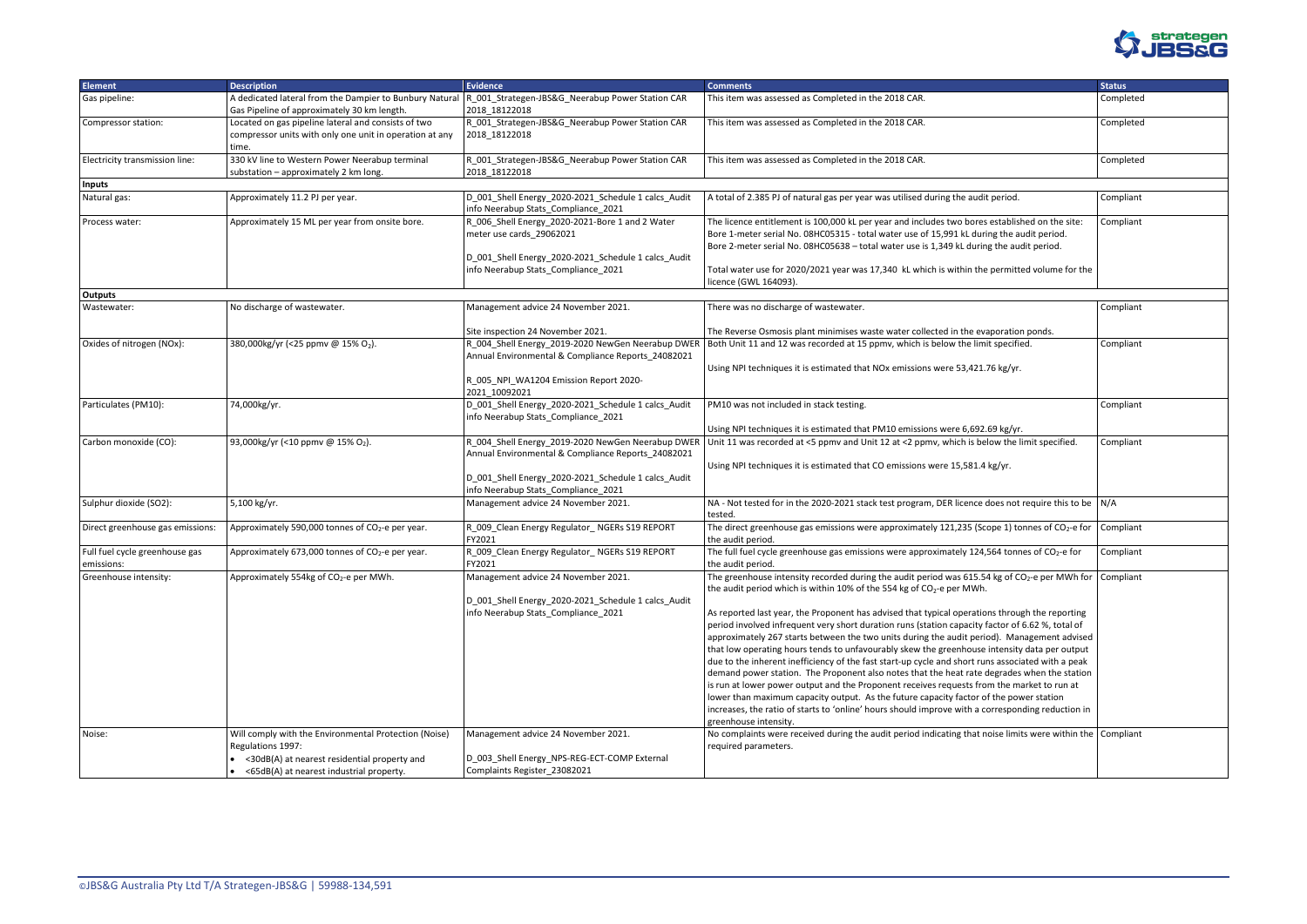

<span id="page-25-0"></span>**Appendix D Stack Emissions Management Plan Rev 2.0 (20 June 2013) audit table**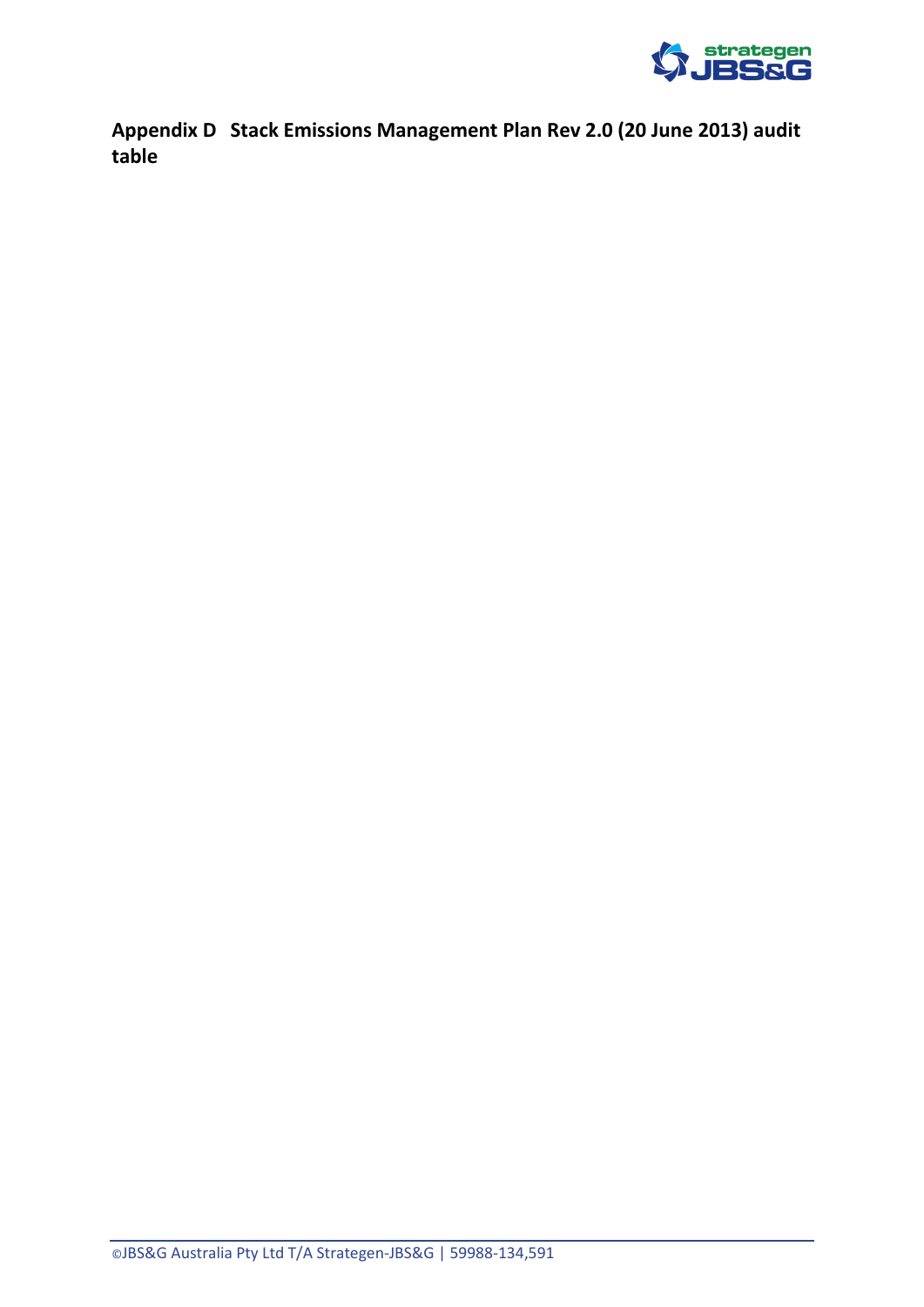

#### **Table D.1: Stack Emissions Management Plan Rev 2.0 (20 June 2013) audit table**

| <b>Audit code</b> | <b>Action</b>                                                                                                                                                                                                                                                                                                                                                                                                                                                                                                                                                                                          | <b>Evidence</b>                                                                                                                                                                                                                    | <b>Comments</b>                                                                                                                                                                                                                                                                                                                                                                                                                                                                                                                                                                                                                                                                                                                                                                                                                                                                                                                                                                                                                                                                                                                                                                                                                                                                                                                                                                                                                                                                                                                                                                                                                                                                                                                                                          | <b>Status</b> |
|-------------------|--------------------------------------------------------------------------------------------------------------------------------------------------------------------------------------------------------------------------------------------------------------------------------------------------------------------------------------------------------------------------------------------------------------------------------------------------------------------------------------------------------------------------------------------------------------------------------------------------------|------------------------------------------------------------------------------------------------------------------------------------------------------------------------------------------------------------------------------------|--------------------------------------------------------------------------------------------------------------------------------------------------------------------------------------------------------------------------------------------------------------------------------------------------------------------------------------------------------------------------------------------------------------------------------------------------------------------------------------------------------------------------------------------------------------------------------------------------------------------------------------------------------------------------------------------------------------------------------------------------------------------------------------------------------------------------------------------------------------------------------------------------------------------------------------------------------------------------------------------------------------------------------------------------------------------------------------------------------------------------------------------------------------------------------------------------------------------------------------------------------------------------------------------------------------------------------------------------------------------------------------------------------------------------------------------------------------------------------------------------------------------------------------------------------------------------------------------------------------------------------------------------------------------------------------------------------------------------------------------------------------------------|---------------|
| SEMP1             | The power station shall be designed and constructed to comply with the<br>emission concentration targets specified in 5.1 (NOx - 25 ppmv; CO -<br>10 ppmv). The power station will utilise low NOx burners to ensure that                                                                                                                                                                                                                                                                                                                                                                              | R_001_Strategen-JBS&G_Neerabup Power Station CAR<br>2018 18122018                                                                                                                                                                  | This item was assessed as Completed in the 2018 CAR.                                                                                                                                                                                                                                                                                                                                                                                                                                                                                                                                                                                                                                                                                                                                                                                                                                                                                                                                                                                                                                                                                                                                                                                                                                                                                                                                                                                                                                                                                                                                                                                                                                                                                                                     | Completed     |
|                   | emissions of oxides of nitrogen are minimised as far as is practicable.                                                                                                                                                                                                                                                                                                                                                                                                                                                                                                                                |                                                                                                                                                                                                                                    |                                                                                                                                                                                                                                                                                                                                                                                                                                                                                                                                                                                                                                                                                                                                                                                                                                                                                                                                                                                                                                                                                                                                                                                                                                                                                                                                                                                                                                                                                                                                                                                                                                                                                                                                                                          |               |
| SEMP <sub>2</sub> | The power station shall be maintained and operated in a proper and<br>efficient manner and in accordance with the manufacturer's operation and<br>maintenance manual to ensure compliance is achieved with the emission<br>concentration targets specified in 5.1.                                                                                                                                                                                                                                                                                                                                     | Management advice 24 November 2021.<br>Site inspection 24 November 2021.<br>R 001 Strategen-JBS&G 2019-2020-Neerabup-<br>Compliance Assessment Report_04012021<br>D 002 Shell Energy Neerabup Inspection Plan 2009-<br>2032_211102 | As reported previously, there is no specific additional air pollution control equipment at the<br>power station. The gas turbines themselves are modern low NOx burners.<br>Maintenance on the Neerabup gas turbines are triggered by the number of starts rather than<br>the equivalent operating hours (EOH) due to the peaking nature of Neerabup Operations<br>(short runs with frequent starts).<br>The Siemens OEM schedules minor inspections at 250 starts (+/- 10 starts) or 8,000 EOH<br>whichever is earlier. The operator advised that the minor inspection trigger of number of<br>starts is tracked within Neerabup Forecasted Inspection Plan 2009-2032, to indicate the<br>appropriate timing of maintenance activities.<br>Four minor inspections (routine maintenance outages) have been undertaken to date:<br>First: 17 to 21 November 2014 when Unit 11 was at 273 starts and Unit 12 was at 272 starts.<br>Second: 7 to 10 November 2017 when both Unit 11 and 12 had 523 starts.<br>Third: 26 to 29 February 2020 when Unit 11 had 785 starts and Unit 12 had 788 starts.<br>Fourth: 1 to 3 October 2021 (Unit 11) and 16 - 19 October 2021 (Unit 12) when Unit 11 had<br>1027 starts and Unit 12 has 1032 starts.<br>At the time of the fourth minor inspection, Unit 11 had accumulated 242 starts and Unit 12<br>had accumulated 244 starts (inside OEM tolerance) since the previous minor inspection. It is<br>noted that the "Minor inspections" are an "Inspection" only outage trigger to detect issues,<br>rather than the scheduled maintenance overhaul of parts replacements that are scheduled at<br>"Major Maintenance" triggers, which are not yet due, the minor inspections concluded that<br>no corrective action was required. | Compliant     |
|                   |                                                                                                                                                                                                                                                                                                                                                                                                                                                                                                                                                                                                        |                                                                                                                                                                                                                                    | The total number of starts recorded since the first minor inspection in 2014 is in accordance<br>with the projected number of starts outlined in the Neerabup Forecasted Inspection Plan<br>2009-2032. Based on the current operating regime of Neerabup Power Station the 5th minor<br>will be due to occur in August 2022 on GT12 and September 2023 on GT11.<br>Monitoring equipment is maintained and calibrated to maintain NATA accreditation for<br>contractors engaged to undertake air emissions and groundwater monitoring.                                                                                                                                                                                                                                                                                                                                                                                                                                                                                                                                                                                                                                                                                                                                                                                                                                                                                                                                                                                                                                                                                                                                                                                                                                    |               |
|                   |                                                                                                                                                                                                                                                                                                                                                                                                                                                                                                                                                                                                        |                                                                                                                                                                                                                                    | As outlined in SEMP 1 above, the specified emission concentration targets are being achieved.                                                                                                                                                                                                                                                                                                                                                                                                                                                                                                                                                                                                                                                                                                                                                                                                                                                                                                                                                                                                                                                                                                                                                                                                                                                                                                                                                                                                                                                                                                                                                                                                                                                                            |               |
| SEMP3             | Sampling and analysis of air pollutants, specified in Table 4 below, shall be<br>undertaken and reported as provided by Section 4.2 of Australian Standard   Compliance Report_03112021<br>AS4323.1. The following list summarises the parameter and frequency of<br>monitoring required by Table 4:<br>oxides of nitrogen $(mg/m^3)$ – annually<br>carbon monoxide (mg/m <sup>3</sup> ) – annually<br>velocity, temperature and volumetric flow rate (m/s,°C, m <sup>3</sup> /s) - annually<br>moisture content (%) - annually<br>dry gas density, molecular weight ( $kg/m3$ , $g/gmol$ ) - annually | R_003_Shell Energy_2020-2021-SEMP_Annual                                                                                                                                                                                           | The SEMP annual compliance report indicates that monitoring for all parameters outlined in<br>Table 4 were undertaken for Unit 11 on 29 October 2020 and Unit 12 27 October 2020.<br>Sampling and analysis of air pollutants are undertaken and reported in accordance with<br>section 4.2 of Australian Standard AS4323.1.                                                                                                                                                                                                                                                                                                                                                                                                                                                                                                                                                                                                                                                                                                                                                                                                                                                                                                                                                                                                                                                                                                                                                                                                                                                                                                                                                                                                                                              | Compliant     |
|                   | oxygen (%) - annually.                                                                                                                                                                                                                                                                                                                                                                                                                                                                                                                                                                                 |                                                                                                                                                                                                                                    |                                                                                                                                                                                                                                                                                                                                                                                                                                                                                                                                                                                                                                                                                                                                                                                                                                                                                                                                                                                                                                                                                                                                                                                                                                                                                                                                                                                                                                                                                                                                                                                                                                                                                                                                                                          |               |
| SEMP4             | A complaints procedure shall be established to receive complaints from the<br>community associated with air emissions from the power station.<br>The power station operator shall investigate all complaints and, where the<br>power station is found to be the cause of the incident, the operator shall<br>take actions to ensure that the cause is rectified and implement measures<br>to ensure that there is minimal risk of the incident recurring.                                                                                                                                              | Management advice 24 November 2021.<br>D_003_Shell Energy-REG-ECT-COMP External Complaints<br>Register_23082021                                                                                                                    | The operator has established and maintains a complaint register for the power station and<br>pipeline. No complaints were received during the audit period.                                                                                                                                                                                                                                                                                                                                                                                                                                                                                                                                                                                                                                                                                                                                                                                                                                                                                                                                                                                                                                                                                                                                                                                                                                                                                                                                                                                                                                                                                                                                                                                                              | Compliant     |
| SEMP5             | Annual internal audits and annual external audits will be conducted as<br>specified in the Operational Environmental Management Plan. These<br>audits will assess compliance with this SEMP.                                                                                                                                                                                                                                                                                                                                                                                                           | R_001_Strategen-JBS&G_2019-2020-Neerabup-<br>Compliance Assessment Report_04012021<br>R_003_Shell Energy_2020-2021-SEMP_Annual<br>Compliance Report_03112021                                                                       | The following audits and compliance reports were prepared by Shell Energy which assessed<br>compliance with the SEMP:<br>SEMP Annual Compliance Report dated 3 November 2021.<br>Compliance Assessment Report 2019-2020 dated 4 January 2021.<br>Annual internal audit performed on the 3 November 2021.                                                                                                                                                                                                                                                                                                                                                                                                                                                                                                                                                                                                                                                                                                                                                                                                                                                                                                                                                                                                                                                                                                                                                                                                                                                                                                                                                                                                                                                                 | Compliant     |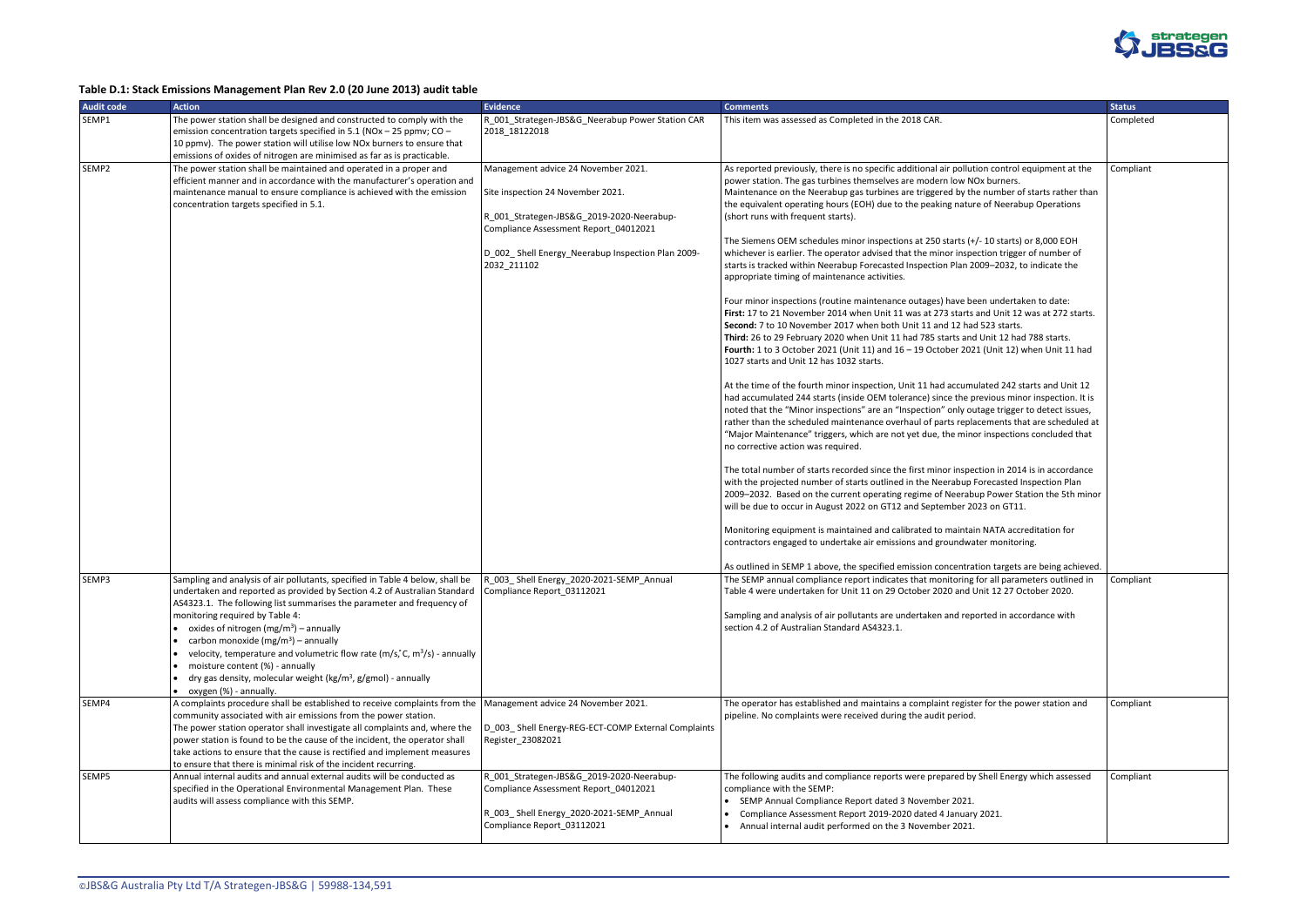

| <b>Audit code</b> | Action | Evidence | Comments | <b>Status</b> |
|-------------------|--------|----------|----------|---------------|
|                   |        |          |          |               |
|                   |        |          |          |               |
|                   |        |          |          |               |
|                   |        |          |          |               |
|                   |        |          |          |               |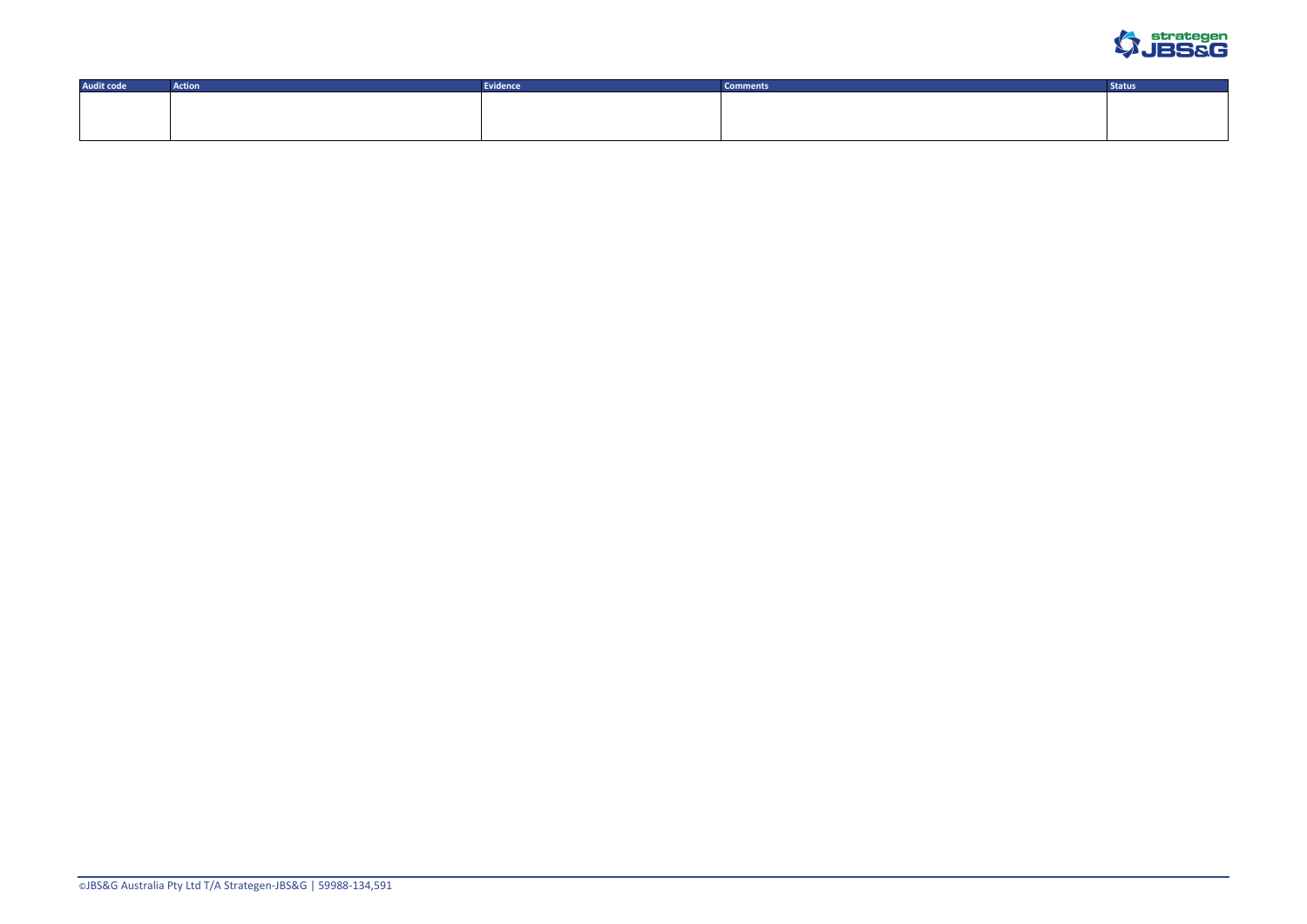

# <span id="page-28-0"></span>**Appendix E Greenhouse Gas abatement Programme audit table**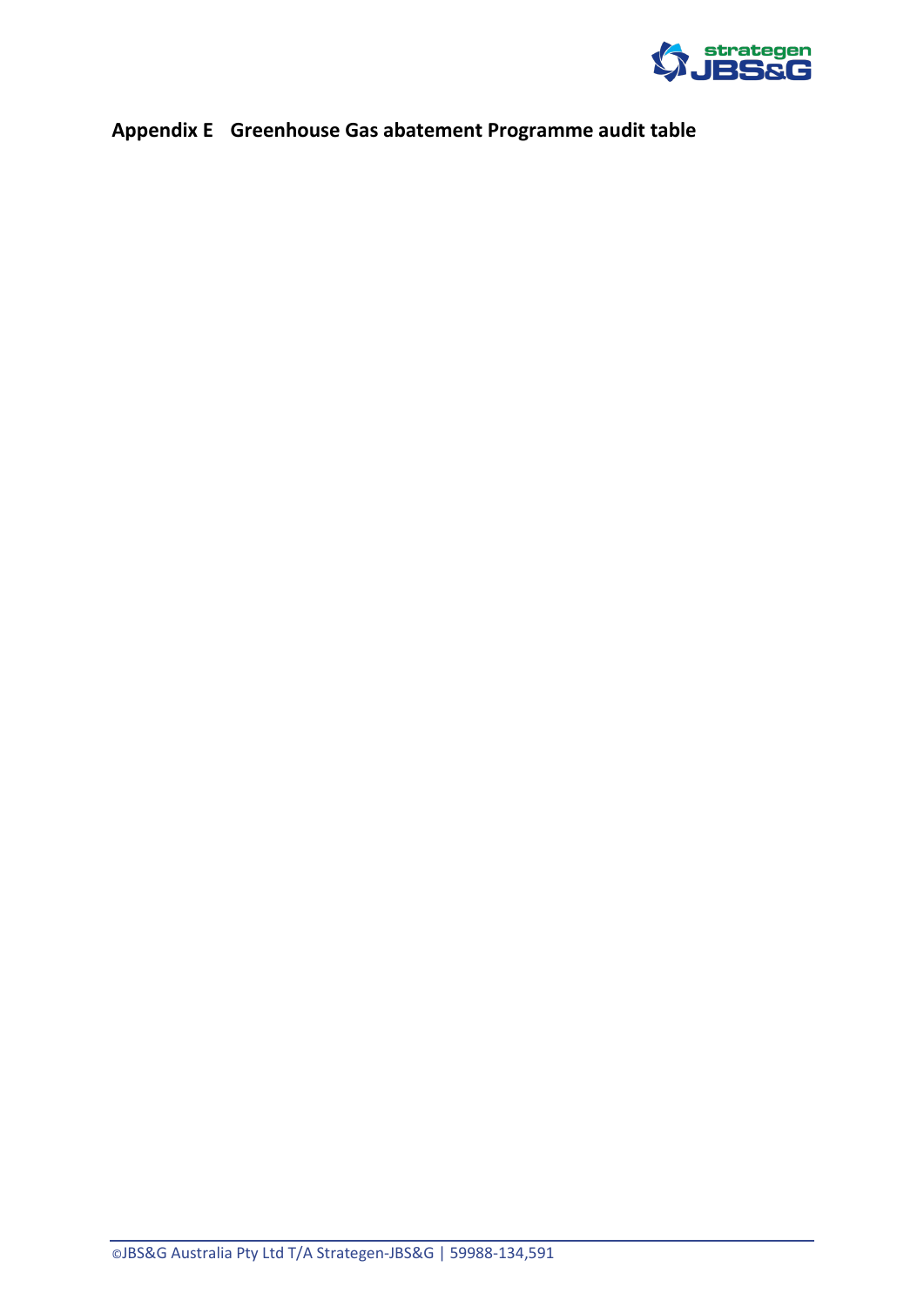

#### <span id="page-29-0"></span>**Table E.1: Greenhouse Gas Abatement Programme audit table**

| <b>Audit code</b> | <b>Action</b>                                                                                                                         | <b>Evidence</b>                                            | <b>Comments</b>                                                                                                                                                                              | <b>Status</b> |
|-------------------|---------------------------------------------------------------------------------------------------------------------------------------|------------------------------------------------------------|----------------------------------------------------------------------------------------------------------------------------------------------------------------------------------------------|---------------|
| GGAP1             | Minimise/reduce energy use through the following:                                                                                     | Management advice 24 November 2021.                        | As previously reported, it should be noted that a power station designed and operated to                                                                                                     | Confo         |
|                   | routine monitoring of plant efficiency                                                                                                |                                                            | provide peak supply has an inherently lower operational efficiency due to the number of                                                                                                      |               |
|                   | operate plant at optimum efficiency in accordance with                                                                                | D_001_Shell Energy_2020-2021_Schedule 1 calcs_Audit info   | start-ups against operating times and the lower efficiency of running the power plant at                                                                                                     |               |
|                   | manufacturer's operation and maintenance.                                                                                             | Neerabup Stats_Compliance_2021                             | low outputs.                                                                                                                                                                                 |               |
|                   |                                                                                                                                       | D_002_Shell Energy_Neerabup Inspection Plan 2009-          | The operator advised that there are a number of factors that could potentially influence                                                                                                     |               |
|                   |                                                                                                                                       | 2032_02112021                                              | plant efficiency including fuel quality and age of the plant. Efficiency of the plant is                                                                                                     |               |
|                   |                                                                                                                                       |                                                            | generally expected to gradually decline over the life of the plant. Performance monitoring                                                                                                   |               |
|                   |                                                                                                                                       | D_005_Shell Energy_GT11 Efficiency Report_07012021         | is undertaken for both units with monitoring results from efficiency tests demonstrating                                                                                                     |               |
|                   |                                                                                                                                       |                                                            | that Unit 11 and 12 turbines are operating at 34.47% (12) and 34.75% (11) net efficiency.                                                                                                    |               |
|                   |                                                                                                                                       | D 006 Shell Energy GT12 Efficiency Report 07012021         |                                                                                                                                                                                              |               |
|                   |                                                                                                                                       |                                                            | The operator advised that the maintenance trigger of number of starts is tracked within                                                                                                      |               |
|                   |                                                                                                                                       | D_008_Shell Energy_GT11 Comp Perf tracking_07012021        | Neerabup Forecasted Inspection Plan 2009-2032, to indicate the appropriate timing of                                                                                                         |               |
|                   |                                                                                                                                       |                                                            | maintenance activities.                                                                                                                                                                      |               |
|                   |                                                                                                                                       | D_009_Shell Energy_GT12 Comp Perf tracking_07012021        | Four minor inspections (routine maintenance outages) have been undertaken to date:                                                                                                           |               |
|                   |                                                                                                                                       | R 003 Shell Energy 2019-2020-SEMP Annual Compliance        | First: 17 to 21 November 2014 when Unit 11 was at 273 starts and Unit 12 was at 272                                                                                                          |               |
|                   |                                                                                                                                       | Report_03112020                                            | starts.                                                                                                                                                                                      |               |
|                   |                                                                                                                                       |                                                            | Second: 7 to 10 November 2017 when both Unit 11 and 12 had 523 starts.                                                                                                                       |               |
|                   |                                                                                                                                       |                                                            | Third: 26 to 29 February 2020 when Unit 11 had 785 starts and Unit 12 had 788 starts.                                                                                                        |               |
|                   |                                                                                                                                       |                                                            | Fourth: 1 to 3 October 2021 (Unit 11) and 16 - 19 October 2021 (Unit 12) when Unit 11                                                                                                        |               |
|                   |                                                                                                                                       |                                                            | had 1027 starts and Unit 12 has 1032 starts.                                                                                                                                                 |               |
|                   |                                                                                                                                       |                                                            |                                                                                                                                                                                              |               |
|                   |                                                                                                                                       |                                                            | Based on the current operating regime of Neerabup Power Station the 5th minor                                                                                                                |               |
|                   |                                                                                                                                       |                                                            | inspection will be due to occur in August 2022 on GT12 and September 2023 on GT11.                                                                                                           |               |
| GGAP2             | Implement a routine preventative maintenance and cleaning regime to<br>maintain operation of the power station at optimal efficiency. | Management advice 24 November 2021.                        | Refer to GGAP1.                                                                                                                                                                              | Confo         |
|                   |                                                                                                                                       | D_002_Shell Energy_Neerabup Inspection Plan 2009-          | Maintenance planning schedules are in accordance with the manufacturer's requirements.                                                                                                       |               |
|                   |                                                                                                                                       | 2032_02112021                                              | Maintenance on the Neerabup gas turbines are triggered by the number of starts rather                                                                                                        |               |
|                   |                                                                                                                                       |                                                            | than the equivalent operating hours (EOH) due to the peaking nature of Neerabup                                                                                                              |               |
|                   |                                                                                                                                       | R_003_Shell Energy_2020-2021-SEMP_Annual Compliance        | Operations (short runs with frequent starts).                                                                                                                                                |               |
|                   |                                                                                                                                       | Report_03112021                                            |                                                                                                                                                                                              |               |
|                   |                                                                                                                                       |                                                            | The most recent inspection, the fourth since operations began, confirmed that Unit 11 had                                                                                                    |               |
|                   |                                                                                                                                       |                                                            | accumulated 242 starts and Unit 12 had accumulated 244 starts between the third and                                                                                                          |               |
|                   |                                                                                                                                       |                                                            | fourth minor inspection (inside OEM tolerance). The Siemens OEM schedules minor                                                                                                              |               |
|                   |                                                                                                                                       |                                                            | inspections at 250 starts (+/- 10 starts) or 8,000EOH whichever is earlier. It is noted that he<br>"Minor inspections" are an "Inspection" only outage trigger to detect issues, rather than |               |
|                   |                                                                                                                                       |                                                            | the scheduled maintenance overhaul or parts replacements that are scheduled at "Major                                                                                                        |               |
|                   |                                                                                                                                       |                                                            | Maintenance" triggers of which are not yet due, the minor inspections were conducted                                                                                                         |               |
|                   |                                                                                                                                       |                                                            | revealing no corrective action was required.                                                                                                                                                 |               |
|                   |                                                                                                                                       |                                                            |                                                                                                                                                                                              |               |
|                   |                                                                                                                                       |                                                            | Based on the current operating regime of Neerabup Power Station the 5th minor                                                                                                                |               |
|                   |                                                                                                                                       |                                                            | inspection will be due to occur in August 2022 on GT12 and September 2023 on GT11.                                                                                                           |               |
|                   |                                                                                                                                       |                                                            |                                                                                                                                                                                              |               |
|                   |                                                                                                                                       |                                                            | Water washes can be undertaken within the compressor if routine efficiency monitoring                                                                                                        |               |
|                   |                                                                                                                                       |                                                            | shows it is required i.e., a significant decrease in compressor efficiency. Efficiency<br>monitoring tests are used to initiate any corrective maintenance required in accordance            |               |
|                   |                                                                                                                                       |                                                            | with ongoing preventative maintenance order (PM336) in the MEX system.                                                                                                                       |               |
| GGAP3             | Implement a 'continuous improvement approach' so that advances in                                                                     | Management advice 24 November 2021.                        | The plant utilises current technology; however, it is being reviewed to enable continuous                                                                                                    | Confo         |
|                   | technology and potential operational improvement of plant performance                                                                 |                                                            | improvement in the future. The company is represented at gas turbine user group                                                                                                              |               |
|                   | are adopted where practicable.                                                                                                        | R_008_Shell Energy_2020 (5th-6th Mar) V94.2 Users Group    | functions which are specifically designed to address continual improvement.                                                                                                                  |               |
|                   |                                                                                                                                       | Meeting-Minutes_05032020                                   |                                                                                                                                                                                              |               |
|                   |                                                                                                                                       |                                                            | The operator actively participates in the V94.2 group which is a group established                                                                                                           |               |
|                   |                                                                                                                                       | R_008_Shell Energy_2021 (9th - 16th November) V94.2 Users  | specifically for users of the V94.2 gas turbine allowing personnel to improve their sharing                                                                                                  |               |
|                   |                                                                                                                                       | Group Webinar_9-16112021                                   | of experience and to promote best technical solutions. The last V94.2 Australian user                                                                                                        |               |
|                   |                                                                                                                                       |                                                            | group webinar was attended by the operator and occurred between 9th to 16th November                                                                                                         |               |
|                   |                                                                                                                                       | R_009_Shell Energy_2021 ((9th - 16th November) V94.2 Users | 2021.                                                                                                                                                                                        |               |
|                   |                                                                                                                                       | Group Webinar Participants List_2021                       |                                                                                                                                                                                              |               |

|                                                                                                                          | <b>Status</b> |
|--------------------------------------------------------------------------------------------------------------------------|---------------|
| esigned and operated to<br>cy due to the number of                                                                       | Conformant    |
| ing the power plant at                                                                                                   |               |
| Id potentially influence<br>ncy of the plant is                                                                          |               |
| Performance monitoring<br>cy tests demonstrating                                                                         |               |
| .75% (11) net efficiency.<br>starts is tracked within                                                                    |               |
| appropriate timing of                                                                                                    |               |
| undertaken to date:<br>d Unit 12 was at 272                                                                              |               |
| 23 starts.<br>nit 12 had 788 starts.<br>(Unit 12) when Unit 11                                                           |               |
|                                                                                                                          |               |
| on the 5th minor<br>ember 2023 on GT11.                                                                                  | Conformant    |
|                                                                                                                          |               |
| ufacturer's requirements.<br>number of starts rather<br>ture of Neerabup                                                 |               |
| onfirmed that Unit 11 had<br>between the third and<br>M schedules minor                                                  |               |
| earlier. It is noted that he                                                                                             |               |
| tect issues, rather than                                                                                                 |               |
| are scheduled at "Major<br>ctions were conducted                                                                         |               |
| on the 5th minor<br>ember 2023 on GT11.                                                                                  |               |
| e efficiency monitoring                                                                                                  |               |
| ciency. Efficiency<br>required in accordance                                                                             |               |
| EX system.                                                                                                               |               |
| ed to enable continuous<br>urbine user group<br>provement.                                                               | Conformant    |
| roup established<br>to improve their sharing<br>94.2 Australian user<br>een 9 <sup>th</sup> to 16 <sup>th</sup> November |               |
|                                                                                                                          |               |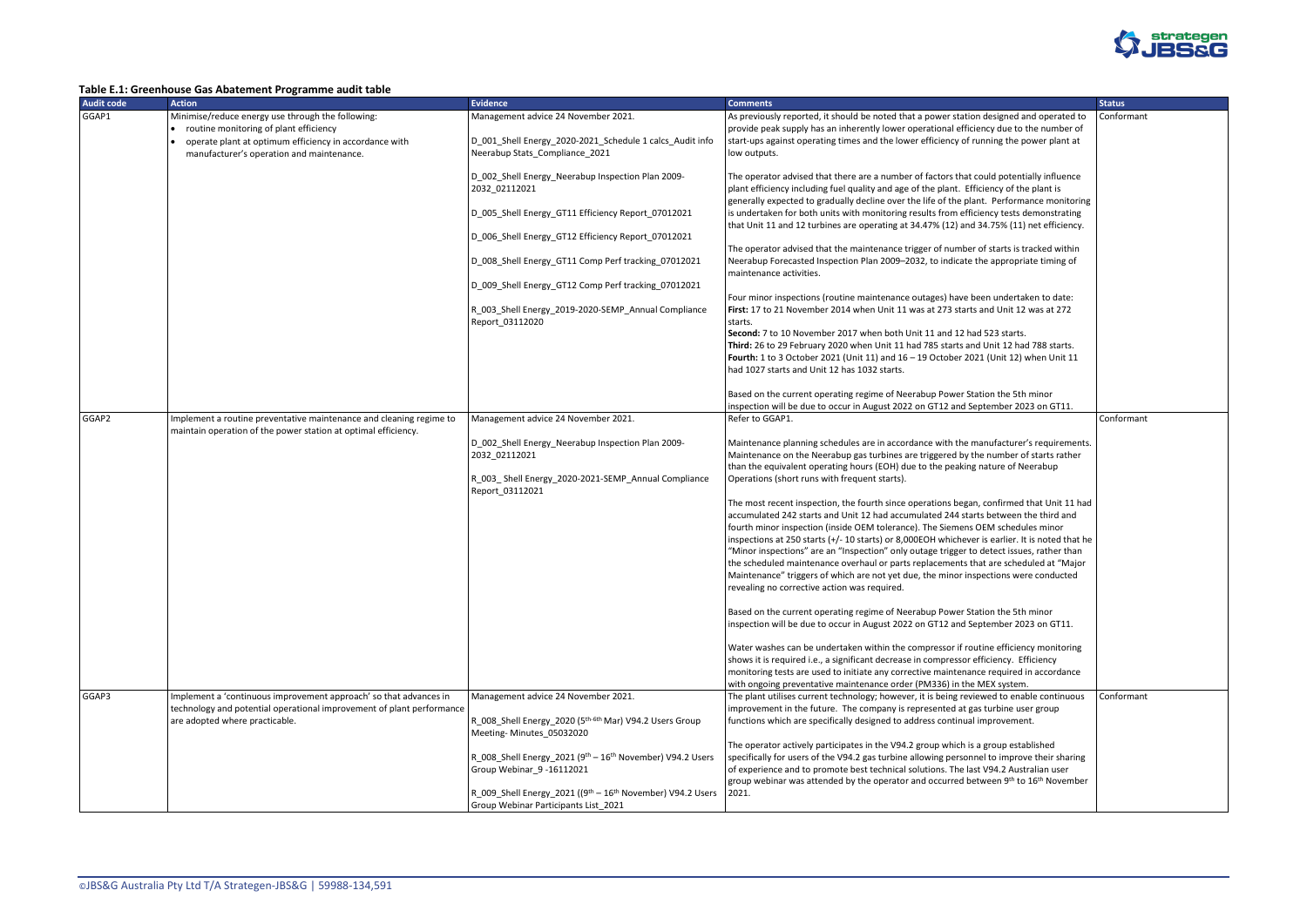

| <b>Audit code</b> | <b>Action</b>                                                                                                                                                                                                                                                                                                                          | <b>Evidence</b>                                                                                                                                                                                                                                                                                                                           | <b>Comments</b>                                                                                                                                                                                                                                                                                                                                                                                                                                                                                                                                                                                                                                                                                                                                                                                                                                                                                                                                                         | <b>Status</b> |
|-------------------|----------------------------------------------------------------------------------------------------------------------------------------------------------------------------------------------------------------------------------------------------------------------------------------------------------------------------------------|-------------------------------------------------------------------------------------------------------------------------------------------------------------------------------------------------------------------------------------------------------------------------------------------------------------------------------------------|-------------------------------------------------------------------------------------------------------------------------------------------------------------------------------------------------------------------------------------------------------------------------------------------------------------------------------------------------------------------------------------------------------------------------------------------------------------------------------------------------------------------------------------------------------------------------------------------------------------------------------------------------------------------------------------------------------------------------------------------------------------------------------------------------------------------------------------------------------------------------------------------------------------------------------------------------------------------------|---------------|
| GGAP4             | NewGen Power will become a member of the Greenhouse Challenge<br>Plus Program.                                                                                                                                                                                                                                                         | R_001_Strategen-JBS&G_Neerabup Power Station CAR<br>2019 06012020                                                                                                                                                                                                                                                                         | The previous Compliance Assessment Report indicated that the Greenhouse Challenge<br>Plus Program ceased on 1 July 2009 before the NewGen Power Station became<br>operational. Based on this, the auditors have assessed this item as Completed.                                                                                                                                                                                                                                                                                                                                                                                                                                                                                                                                                                                                                                                                                                                        | Completed     |
| GGAP5             | Annual auditing of greenhouse gas emissions.                                                                                                                                                                                                                                                                                           | Management advice 24 November 2021.<br>R 009 Clean Energy Regulator NGERs S19 REPORT<br>FY2021_2021                                                                                                                                                                                                                                       | The Proponent advised that reporting is undertaken annually under the requirements of<br>the National Greenhouse and Energy Reporting Act 2007 (NGER). The auditor sighted the<br>Section 19 - Energy and Emissions Report for the 2019-2020 reporting year. The report<br>was submitted to the Clean Energy Regulator on 8 October 2020.                                                                                                                                                                                                                                                                                                                                                                                                                                                                                                                                                                                                                               | Conformant    |
| GGAP6             | Fund energy efficient programs in conjunction with Synergy, including<br>the employment of a Greenhouse Program Officer.                                                                                                                                                                                                               | R_001_Strategen-JBS&G_Neerabup Power Station CAR<br>2015 14102015                                                                                                                                                                                                                                                                         | This item was deemed no longer relevant in the 2014-2015 Compliance Assessment<br>Report and therefore the auditors have assessed it as Completed.                                                                                                                                                                                                                                                                                                                                                                                                                                                                                                                                                                                                                                                                                                                                                                                                                      | Completed     |
| GGAP7             | Undertake an annual review of state-of-the-art mitigation measures to<br>identify advances in technology and potential operational improvements<br>of plant performance that are relevant for open-cycle gas-turbines.<br>Investigate the feasibility of implementing these technological<br>improvements at the NewGen Power Station. | Management advice 24 November 2021.<br>R_008_Shell Energy_2020 (5 <sup>th-6th</sup> Mar) V94.2 Users Group<br>Meeting-Minutes 05032020<br>R_008_Shell Energy_2021 ( $9th - 16th$ November) V94.2 Users<br>Group Webinar_9 -16112021<br>R_009_Shell Energy_2021 ((9th - 16th November) V94.2 Users<br>Group Webinar Participants List_2021 | As reported previously, the company is represented at gas turbine user group functions,<br>which are specifically designed to address continual improvement (refer to GGAP3).<br>The operator advised that Product and Service Bulletins are reviewed when received from<br>Siemens or at a minimum annually to ensure that all corrections and operational<br>specifications are up to date. Correction work orders are added to the list of outstanding<br>maintenance activities compiled within the Neerabup Product and Service Bulletin -<br>Master List. Correction work orders are typically conducted during scheduled<br>maintenance outages.<br>The operator also advised that personnel have access to an international forum to allow<br>trouble shooting and sharing of information which includes potential improvements in<br>operation.<br>These current measures are undertaken throughout the year in an ongoing manner, rather<br>than once a year. | Conformant    |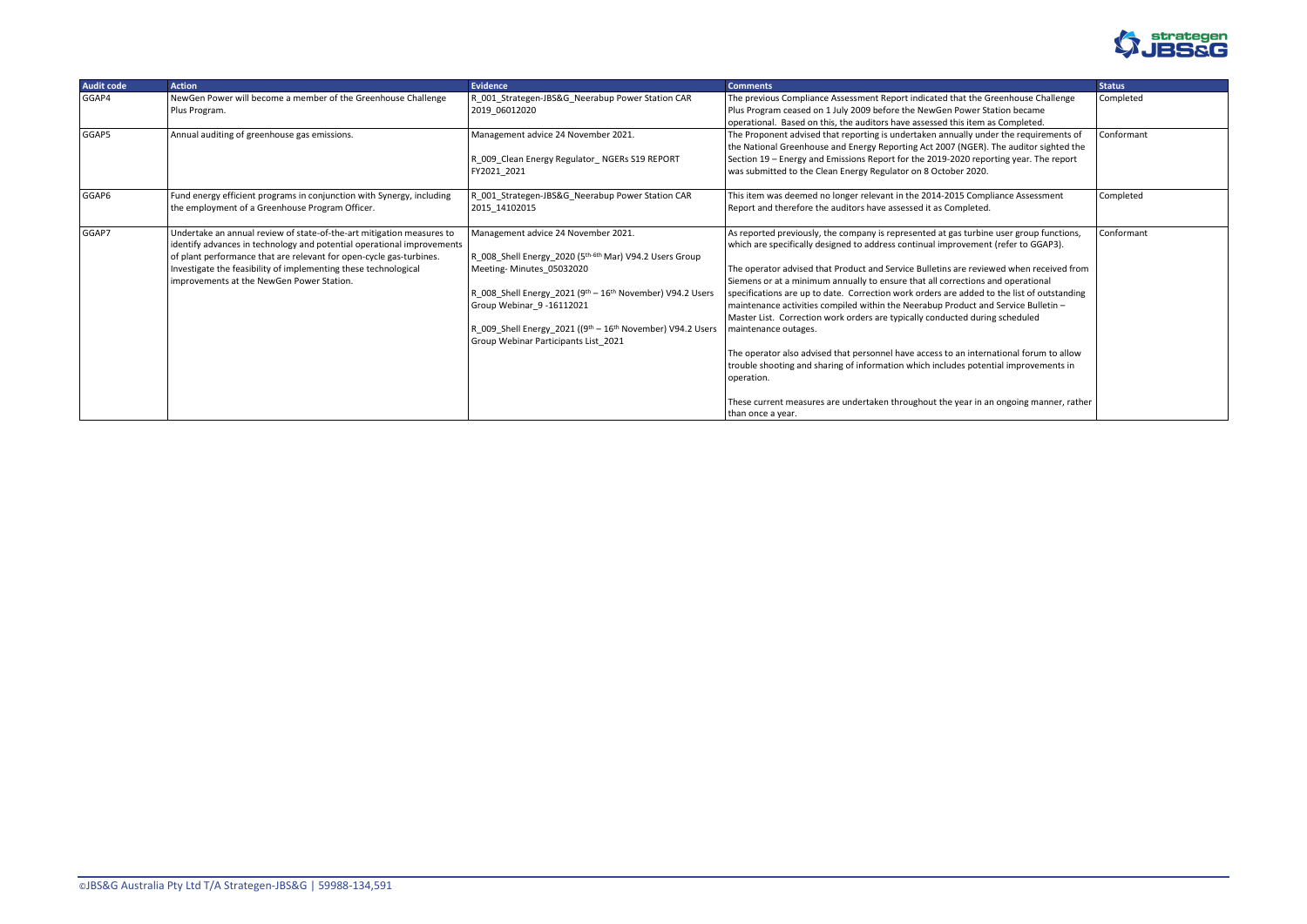

<span id="page-31-0"></span>**Appendix F Banker's Audit**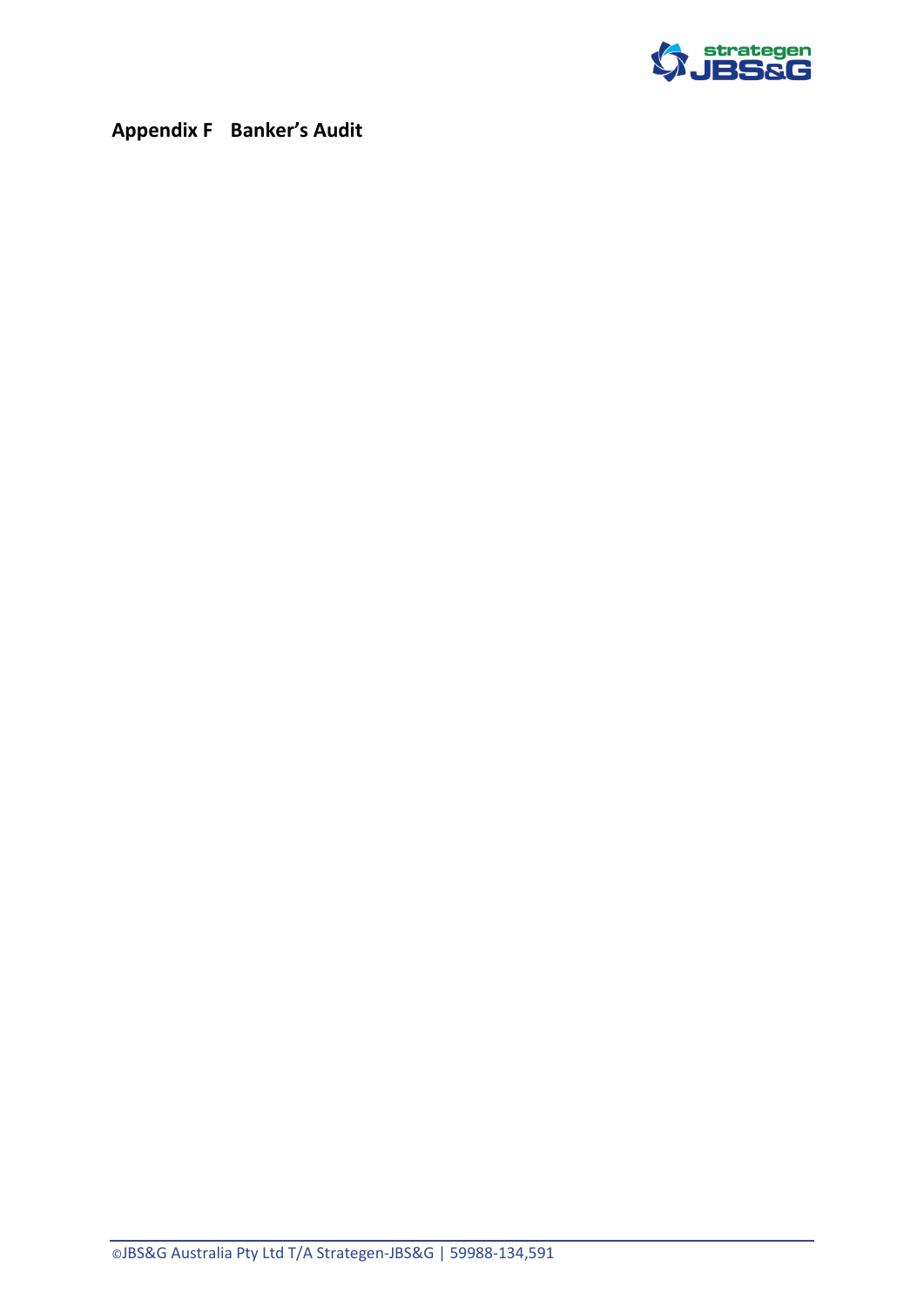

#### © JBS&G Australia Pty Ltd T/A Strategen-JBS&G

This document is and shall remain the property of Strategen-JBS&G. The document may only be used for the purposes for which it was commissioned and in accordance with the Terms of Engagement for the commission. Unauthorised use of this document in any form whatsoever is prohibited.

#### **Document Distribution**

| <b>Rev No.</b> | <b>Copies</b> | <b>Recipient</b> | <b>Date</b> |
|----------------|---------------|------------------|-------------|
| A              |               | l Bruno Lanciano | 24/12/2021  |
| l O            |               | l Bruno Lanciano | 24/12/2021  |

#### **Document Status**

| <b>Rev No.</b> | <b>Author</b>  | <b>Reviewer</b>      | <b>Approved for Issue</b> |                  |           |
|----------------|----------------|----------------------|---------------------------|------------------|-----------|
|                |                | <b>Name</b>          | <b>Name</b>               | <b>Signature</b> | Date      |
| l O            | Lachlan Warner | <b>Andrew Winzer</b> | Andrew Winzer             | $1 - 7$          | 6/01/2021 |